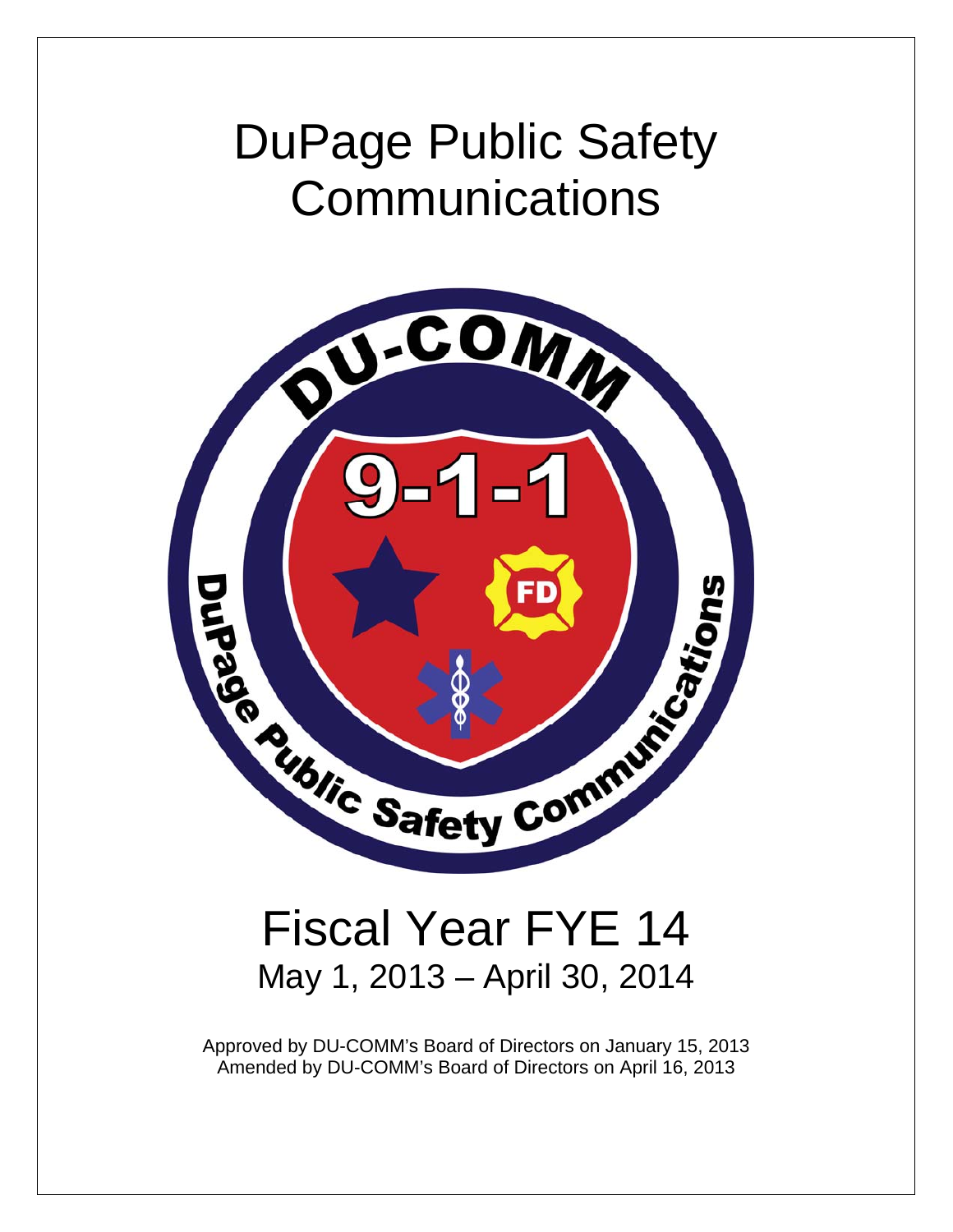#### **DU-COMM DuPage Public Safety Communications**  600 Wall Street Glendale Heights, IL 60139 (630) 260-7500 Administration (630) 924-9280 Facsimile

## **FYE 2014 BUDGET Executive Summary**

### **OPERATIONS BUDGET \$10,935,762**

The FYE14 budget is an **increase of 4.24%** from the FYE13 budget. With the addition of the Bloomingdale Fire Protection District and other increases in revenue the **average increase to member agencies is 2.02%**. It is extremely important to note this average is based on the share funding formula, which is impacted by changes in the number of sworn officers and changes in EAV (equalized assessed valuation). Main revenue and expense changes are summarized below.

#### Revenue

Shares from the Bloomingdale FPD add \$143,667 in revenue to the FYE14 budget. Half of their buy-in funds will also be added to the operations budget (\$23,883) with the remainder funding the capital budget and capital reserve. Additional revenue from the ETSB for managing the STARCOM21 radio system and EMD training is expected, but when and how much is unknown and not included in the FYE14 budget.

#### Expenses

Expenses were kept at a minimum, with many categories reduced to help offset increases in other areas. The top four expenses continue to be: salary, benefits, MIS consulting firm, and phone lines. Direct salary and benefits are **85.13%** of the total budget and if costs of the Prescient MIS contract were included with three additional IT staff, personnel would account for **88.92%** of the total Operations Budget. Step increases account for 2.7% of the payroll increase, with other factors, such as IMRF and unemployment costs, resulting in a payroll total increase of 3.9%.

A 25% increase in phone lines (RT circuits) during FYE13 has greatly increased phone costs. We continue with our plan to migrate to microwave, T1 or IP technologies to replace these circuits and lower costs, but it will take time to realize a savings.

#### Shares

The funding formula makes it difficult to compare the actual impact on each agency as the values (EAV and authorized officer strength) used to determine an agency shares fluctuates from fiscal year to fiscal year. With the addition of a new agency, the percentage of shares between police and fire changes to 75% for police and 25% for fire (FYE13 - 76.1% for police and 23.9% for fire).

The authorized police officer strength is 16 officers lower than FYE13, which resulted in a larger than normal change to the percent increase for our police departments. The 2.4% increase to police agencies is more like a 4.5% increase to most agencies due to that change alone. This



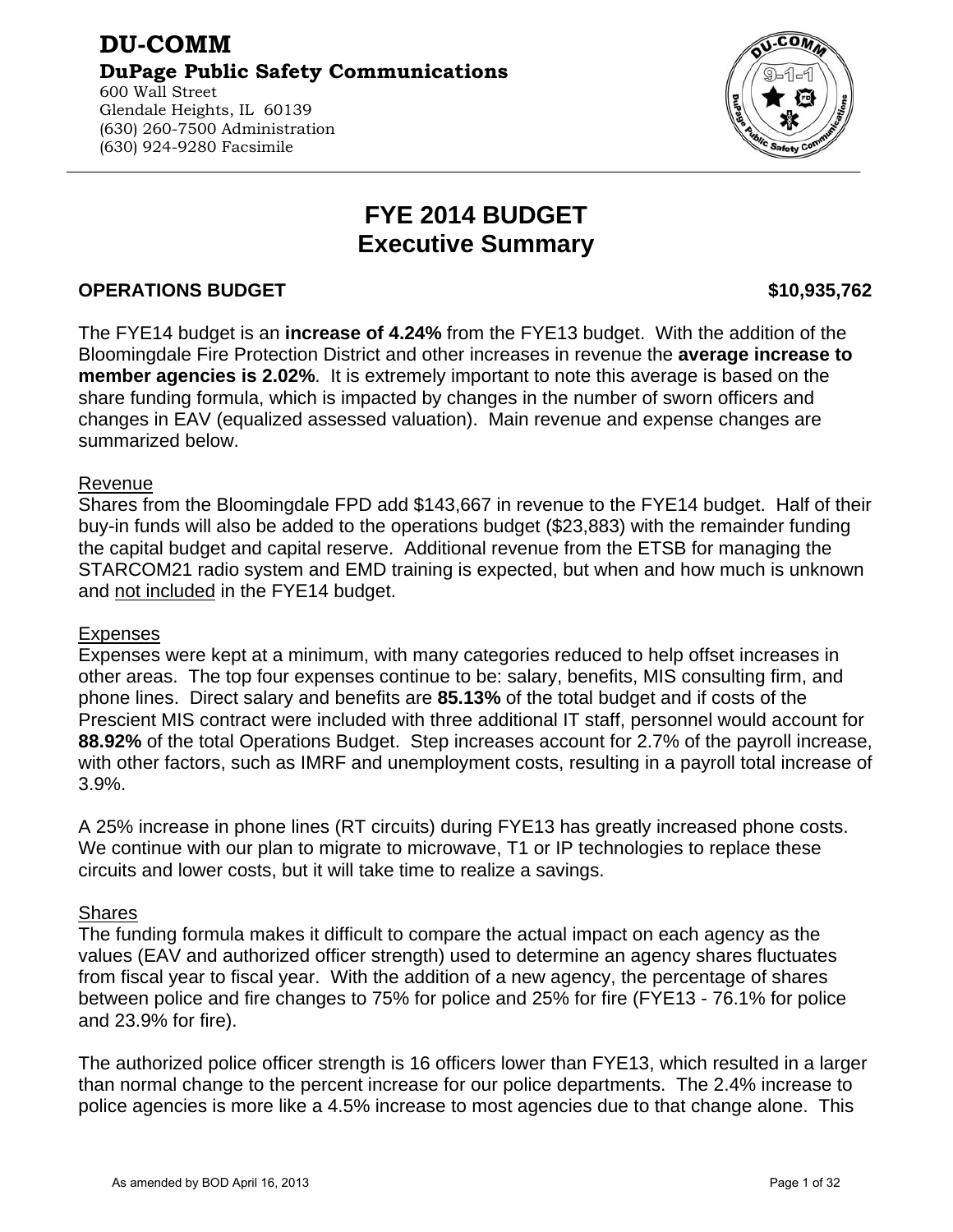shift created the department share impact to range from a 10.1% decrease to a 6.7% increase, depending on the specific agency.

All Fire agencies saw a decrease to their Equalized Assessed Value (EAV), with an overall decrease of 5.9% for FYE14. The unpredictable swings in EAV cause significant differences in individual agency shares. This year's shares range from a 5.5% decrease to a 9.3% increase depending on the specific agency.

### **Personnel Expenses**  $\sim$  \$9,309,275

A head count change for two staff members in the part-time Technician/GIS Coordinator category, instead of one, was made. This is a reorganization of part-time hours (increase parttime Technicians, reduce part-time Telecommunicators) to reflect the upcoming needs of the organization. Based on the ratified union contract extension, a 2% COLA was added to the entire wage scale. No other additions/changes to the wage scale, except an internal comparable wage adjustment, and title change, in the EMD-Q Coordinator position, now known as the Protocol Coordinator. Two employees have formally made their retirement plans known for FYE14 that will result in an estimated \$34,800 payout of sick time. This is budgeted under benefits for FYE14.

Healthcare costs are still an unknown, but due to a reduction in FYE13, a smaller increase is anticipated for FYE14.

### **Administration Expenses \$228,395**

The overall budget category increase of \$19,850 due to an \$18,880 adjustment in budgeting for the property and casualty insurance split between operations and tower budgets.

### **Facilities Expenses**  $\sim$

The Facilities budget increased by 15.9%. As previously mentioned, phone lines (RT circuits) increased by 25% during FYE13 with an estimated increase in FYE14 of \$107,000. A reduction in funds for parking lot and building repairs, due to recent maintenance agreements and improvements, help offset the higher phone charges.

### **Human Resources Expenses \$35,700**

This category decreased by 1.4% as hiring needs have slowed for the FYE14 budget year.

## **MIS Expenses \$466,500**

The MIS budget has a 0% change over the previous year. A reduction in maintenance agreements by purchasing new equipment has offset the increase in MIS consulting firm costs.

### **Operations Expense**  $\sim$  **885,300**

This budget category decreased by 3.6%. This is partially due to reducing the training and EMD budgets in anticipation of ETSB funding.

## **Technical Services Expense**  $\sim$  \$67,200

The technical services budget decreased 24.9% from the previous year. This is mainly the result of the reduced need for contractual services and MDT maintenance.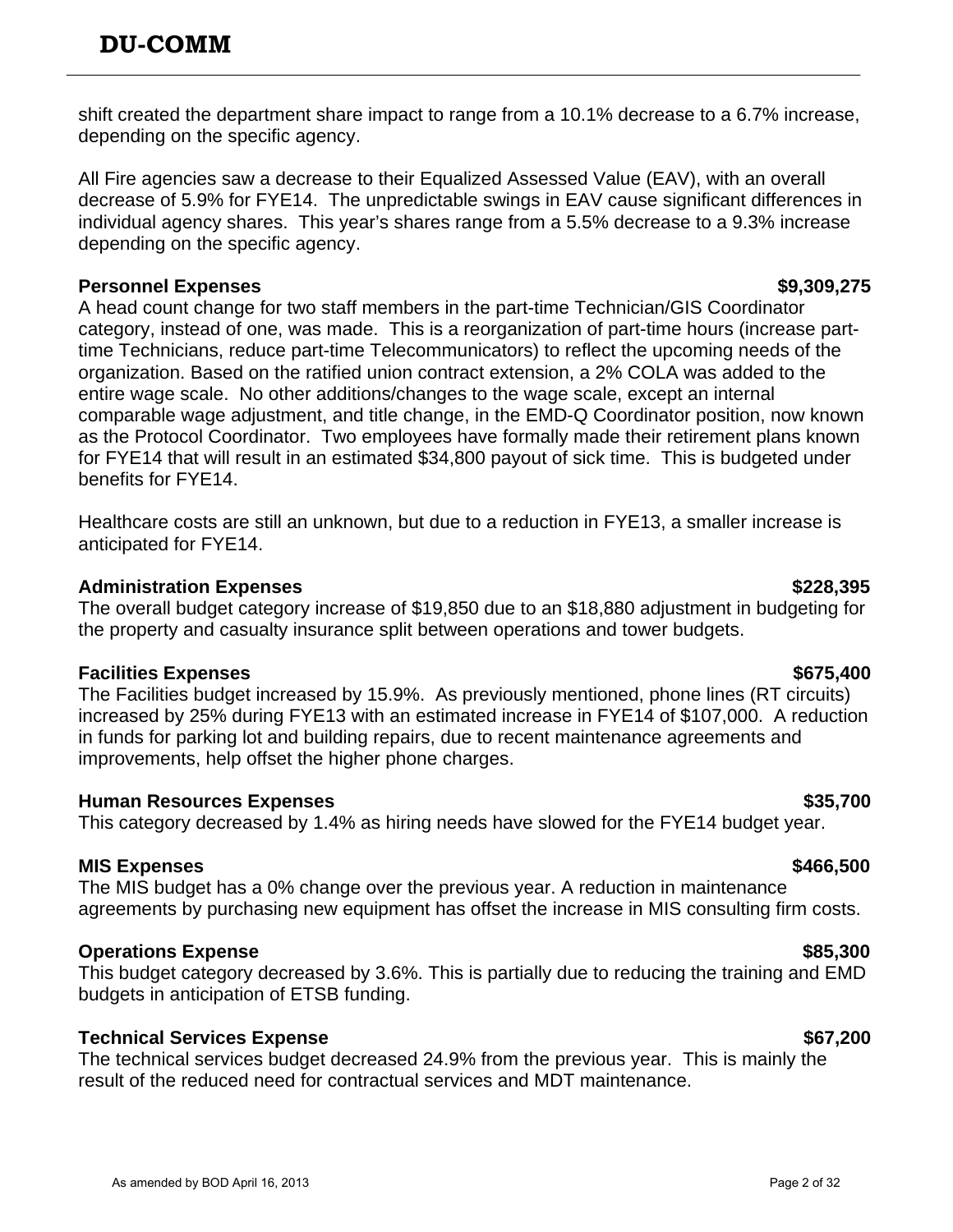As amended by BOD April 16, 2013 Page 3 of 32

#### **Vehicles Expense**  $$55,050$

Vehicle expenses are budgeted for a .5% increase due to additional maintenance for aging vehicles which had replacements delayed, and gas costs for non-agency vehicles. Administrative staff expects to increase travel to the larger coverage area DU-COMM agencies represent.

## **CAPITAL BUDGET** \$1,688,617

The Capital Budget relies on funding by the Alarm Fund. An increase to alarm revenue in FYE14 is expected with the addition of Bloomingdale FPD. Assigned Funds make up the rest of the revenue along with \$11,942, a portion of the buy-in funds paid by the new agency.

The Capital Budget is showing an overall increase of 22.7% based on the projects for FYE14 and the addition of a capital lease (\$350,000 budgeted) for a second facility.

Major projects include: Vehicle purchases  $(2)$   $\qquad \qquad$   $\qquad$   $\qquad$   $\qquad$   $\qquad$   $\qquad$   $\qquad$   $\qquad$   $\qquad$   $\qquad$   $\qquad$   $\qquad$   $\qquad$   $\qquad$   $\qquad$   $\qquad$   $\qquad$   $\qquad$   $\qquad$   $\qquad$   $\qquad$   $\qquad$   $\qquad$   $\qquad$   $\qquad$   $\qquad$   $\qquad$   $\qquad$   $\qquad$   $\qquad$   $\qquad$   $\qquad$   $\$ 

| Radio microwave purchase (3)                                     | \$150,000 |
|------------------------------------------------------------------|-----------|
| Base station/police back-up solution                             | \$100,000 |
| Software Purchase: Scheduling, Time & Attendance                 | \$50,000  |
| Facility: Paint Exterior, Garage Racks, Shelter - Portable Tower | \$35,000  |
| Server - virtual system                                          | \$33,000  |
| Capital Lease                                                    | \$350,000 |

In addition to the major projects, \$1,000,000 has been allocated within the capital reserves to be used for the build-out of a leased (or purchased) second facility. These funds would help with any renovations needed to harden the facility for public safety as well as interior needs. The status of any second facility will be discussed at the end of this summary.

## **ALARM BUDGET \$901,000**

This fund transfers \$792,000 to the Capital Budget and \$78,000 to the Operations Budget to offset the cost of the Alarm Operator salaries. The remaining money is used for an alarm equipment service agreement. Alarm revenue increased with an estimated 6,330 alarms being monitored, but only 5,400 alarms are paid for at \$14.00 per month. That represents an average of 15% in non-paying alarms monitored.

## **TOWER BUDGET \$206,495**

Tower expenses increased by 9.0% in order to begin the process in FYE14 to strengthen our existing towers. Recent tower assessments indicated the need to strengthen our towers to meet new standards. \$50,000 is budgeted for FYE14 as a starting point to strengthening all our tower locations. The tower fund is also a source of income for DU-COMM overall, as it transfers \$75,000 to the Operations Budget.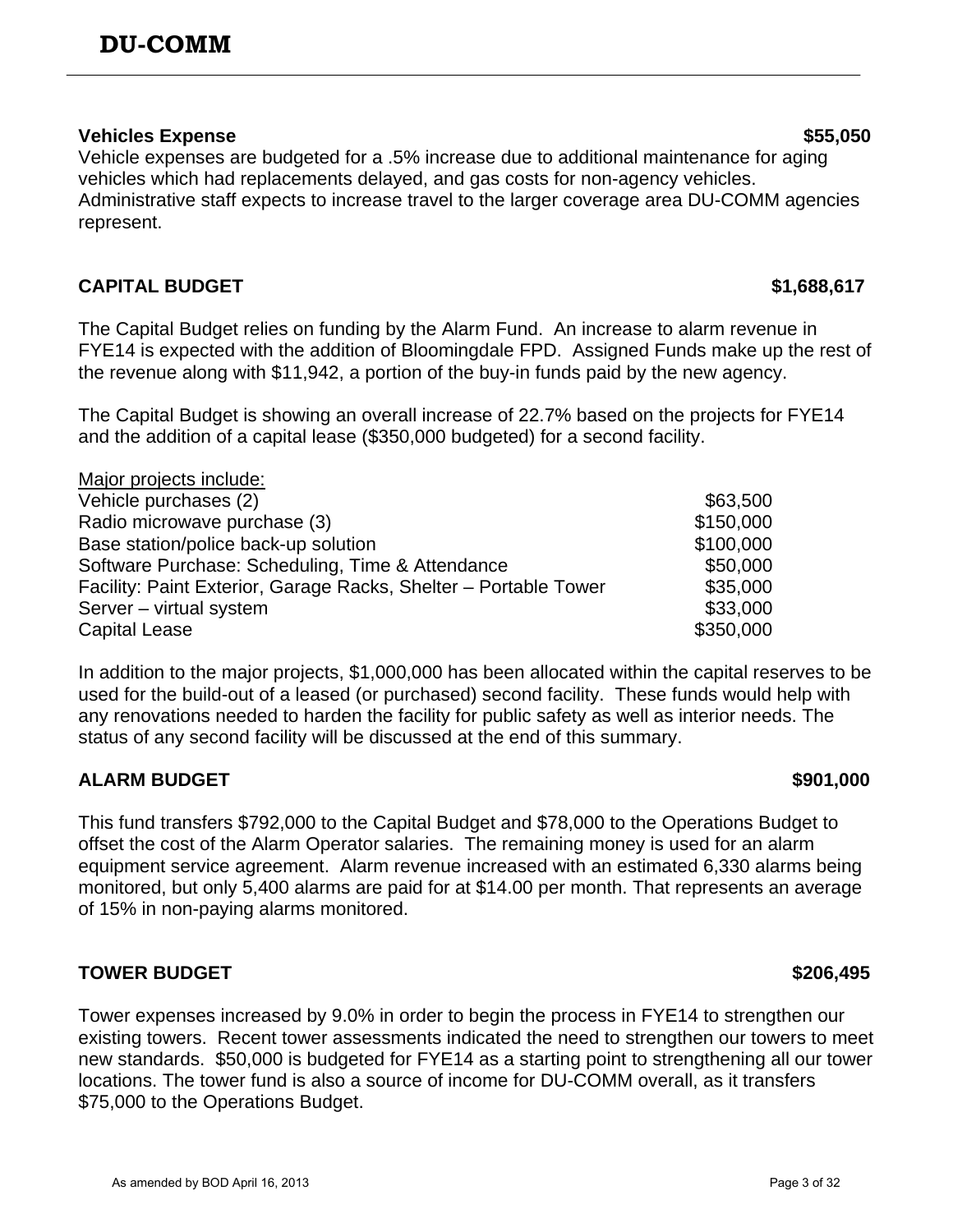## **SECOND FACILITY**

Since April of 2012, the DU-COMM Board of Directors has supported the concept of DU-COMM obtaining a second facility and operating active-active centers. Much work has been done on this concept and much more work is needed. Included with the FYE 14 budget is a rough estimate of costs associated with leasing and operating a second facility for DU-COMM in the next fiscal year. There are currently no expenses budgeted in the FYE14 capital budget for the second facility other than a placeholder for the lease/purchase of a property, if identified. A rough estimate of additional operational costs for a second facility (\$323,553) is included on the FYE14 Shares & Second Facility Estimates recap sheet to help agencies plan for future costs, but the second facility costs are not included in the budget. It is important to note that no approval has been made, and these numbers are provided for budgetary purposes only and to ensure that the members agencies have some idea of what the costs could be if a second facility is approved.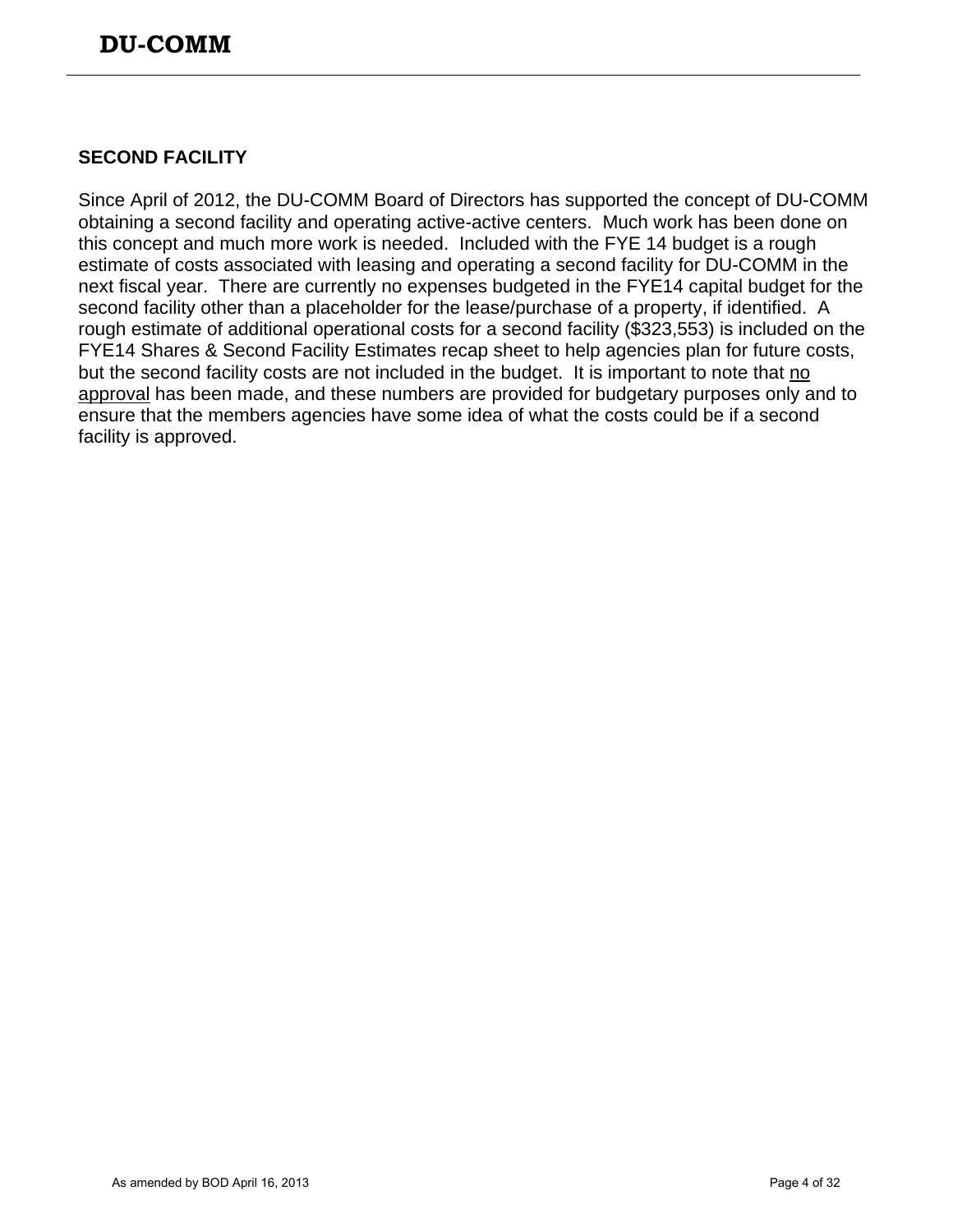## **FYE 14 Budget Overview**

| <b>Agency Revenue</b>                                    |                   |               |               |                |       |                  |
|----------------------------------------------------------|-------------------|---------------|---------------|----------------|-------|------------------|
|                                                          | <b>Operations</b> | Capital       | <b>Alarm</b>  |                | Tower | <b>All Funds</b> |
| Police Shares                                            | 7.478.784         |               |               |                |       | \$<br>7,478,784  |
| <b>Fire Shares</b>                                       | 2,492,856         |               |               |                |       | \$<br>2,492,856  |
| Capital Buy-in & Admin Fee                               | \$<br>23.883      | \$<br>11.942  |               |                |       | \$<br>35,825     |
| Capital Surcharge                                        |                   | \$<br>350.164 |               |                |       | \$<br>350,164    |
| <b>ADT Covered Agency Alarms</b>                         |                   |               | \$<br>357.032 |                |       | \$<br>357,032    |
| Darien-Woodridge Alarms                                  |                   |               | \$<br>49.392  |                |       | \$<br>49.392     |
| Consolidation - Bloomingdale                             |                   |               | 114,240       |                |       | \$<br>114,240    |
| <b>Elmhurst Alarms</b>                                   |                   |               | 63,168        |                |       | \$<br>63.168     |
| Lisle-Woodridge Alarms                                   |                   |               | \$<br>33.096  |                |       | \$<br>33,096     |
| Addison, Roselle, York Center, Oakbrook Terrace (Norcom) |                   |               | 147.840       |                |       | \$<br>147,840    |
| Oak Brook                                                |                   |               | \$<br>53.256  |                |       | \$<br>53,256     |
| Wheaton & Winfield Alarms                                |                   |               | \$<br>101,976 |                |       | \$<br>101,976    |
| Rebill                                                   | \$<br>1.000       |               |               | \$             | 3,000 | 4,000            |
| <b>Total Agency Revenue</b>                              |                   |               |               |                |       |                  |
|                                                          | \$<br>9,996,523   | \$<br>362.106 | \$<br>920,000 | $\mathfrak{L}$ | 3.000 | \$<br>11,281,629 |

#### Outside Source Revenue

|                               |    | <b>Operations</b> |     | Capital    | Alarm   | Tower         |     | <b>All Funds</b> |
|-------------------------------|----|-------------------|-----|------------|---------|---------------|-----|------------------|
| <b>Contractual Services</b>   |    | 9,000             |     |            |         |               |     | 9,000            |
| <b>IPRF Safety Grant</b>      |    | 3,000             |     |            |         |               | \$  | 3,000            |
| Interest                      |    | 8,000             | -\$ | 1,300      |         |               |     | 9,300            |
| Board up Fees                 |    | 1,500             |     |            |         |               |     | 1,500            |
| <b>Tower Leases</b>           |    |                   |     |            |         | \$<br>199.176 | ∣\$ | 199,176          |
| Total Outside Source Revenue  |    |                   |     |            |         |               |     |                  |
|                               | \$ | 21,500            | -\$ | $1,300$ \$ | . —     | \$199,176     |     | 221,976          |
|                               |    |                   |     |            |         |               |     |                  |
|                               |    |                   |     |            |         |               |     |                  |
| Total Revenue Estimate FYE 14 | S  | 10,018,023        | \$  | 363,406    | 920,000 | \$<br>202.176 | \$  | 11,503,604       |

| <b>Fund Transfers</b>            |                   |               |                |                |              |         |              |    |                  |
|----------------------------------|-------------------|---------------|----------------|----------------|--------------|---------|--------------|----|------------------|
|                                  | <b>Operations</b> |               | Capital        |                | <b>Alarm</b> |         | <b>Tower</b> |    | <b>All Funds</b> |
| From Operations Reserve          | \$<br>913,000     |               |                |                |              |         |              | \$ | 913,000          |
| From Capital Reserve             | ٠                 |               |                |                |              |         |              | \$ |                  |
| From Tower Reserve               |                   |               |                |                |              | \$      | 5.000        |    | 5,000            |
| From Alarm Reserve               |                   |               |                |                |              |         |              | ъ  |                  |
| From Alarm Budget                | \$<br>78,000      | \$            | 792.000        |                |              |         |              | \$ | 870,000          |
| From Tower Budget                | \$<br>75,000      |               |                |                |              |         |              |    | 75,000           |
| From Capital Assigned Funds      |                   | \$            | 534,110        |                |              |         |              | \$ | 534,110          |
| Total Outside Source Revenue     |                   |               |                |                |              |         |              |    |                  |
|                                  | \$<br>1.066.000   | $\mathsf{\$}$ | $1.326.110$ \$ |                |              | $-1$ \$ | $5.000$ \ \$ |    | 2,397,110        |
|                                  | <b>Operations</b> |               | Capital        |                | Alarm        |         | Tower        |    | <b>All Funds</b> |
| Total Revenue & Transfers FYE 14 | \$11,084,023      | <sup>\$</sup> | 1.689.516      | $\mathfrak{L}$ | 920,000      |         | 207.176      | \$ | 13,900,714       |

| Expenses                      |                                |    |                      |             |                         |                 |                                |
|-------------------------------|--------------------------------|----|----------------------|-------------|-------------------------|-----------------|--------------------------------|
|                               | <b>Operations</b>              |    | Capital              |             | <b>Alarm</b>            | <b>Tower</b>    | <b>All Funds</b>               |
| Administration                | 228,395                        |    |                      |             |                         |                 | \$<br>228,395                  |
| Agency Rebill                 | 1,000                          |    |                      |             |                         |                 | \$<br>1,000                    |
| <b>Agency Reserves/Budget</b> | \$<br>11,942                   |    |                      | \$          | 792,000                 |                 | \$<br>803,942                  |
| <b>Facilities</b>             | \$<br>675,400                  | \$ | 400.000              |             |                         |                 | \$<br>1,075,400                |
| <b>General Expenses</b>       |                                |    |                      | \$          | 109,000                 | \$ 206,495      | \$<br>315,495                  |
| <b>Human Resources</b>        | \$<br>35,700                   |    |                      |             |                         |                 | \$<br>35,700                   |
| M.I.S.                        | \$<br>466,500                  | \$ | 173,250              |             |                         |                 | \$<br>639,750                  |
| Operations/Communications     | \$<br>85,300                   | \$ |                      |             |                         |                 | 85,300                         |
| Other                         |                                | \$ | 10,000               |             |                         |                 | \$<br>10,000                   |
| Personnel/Benefits            | \$<br>9,309,275                |    |                      |             |                         |                 | \$<br>9,309,275                |
| <b>Assigned Funds</b>         |                                | \$ | 775,307              |             |                         |                 | \$<br>775,307                  |
| <b>Technical Services</b>     | \$<br>67,200                   |    | 266,560              |             |                         |                 | \$<br>333,760                  |
| <b>Vehicles</b>               | \$<br>55,050                   | -S | 63,500               |             |                         |                 | \$<br>118,550                  |
| <b>Total Expenses</b>         |                                |    |                      |             |                         |                 |                                |
|                               | \$<br>10,935,762               | \$ | $1,688,617$ \$       |             | 901.000                 |                 | $$206,495$ $$13,731,874$       |
|                               |                                |    |                      |             |                         |                 |                                |
| <b>Total Dovenue</b>          | <b>Operations</b><br>4.1100102 |    | Capital<br>4 1600516 | $\triangle$ | Alarm<br><u>non non</u> | Tower<br>0.7176 | <b>All Funds</b><br>4.12000714 |

| <b>Total Revenue</b>  | $11.084.023$ \$ 1.689.516    |     | $\mathbf{s}$ |        |     | $920.000$   \$ 207.176   \$ 13.900.714 |
|-----------------------|------------------------------|-----|--------------|--------|-----|----------------------------------------|
| <b>Total Expenses</b> | $10.935.762$ \$ 1.688.617 \$ |     |              |        |     | $901.000$ \$ 206.495 \$ 13.731.874     |
| <b>Difference</b>     | 148.262                      | 898 |              | 19.000 | 680 | 168,840                                |
|                       |                              |     |              |        |     |                                        |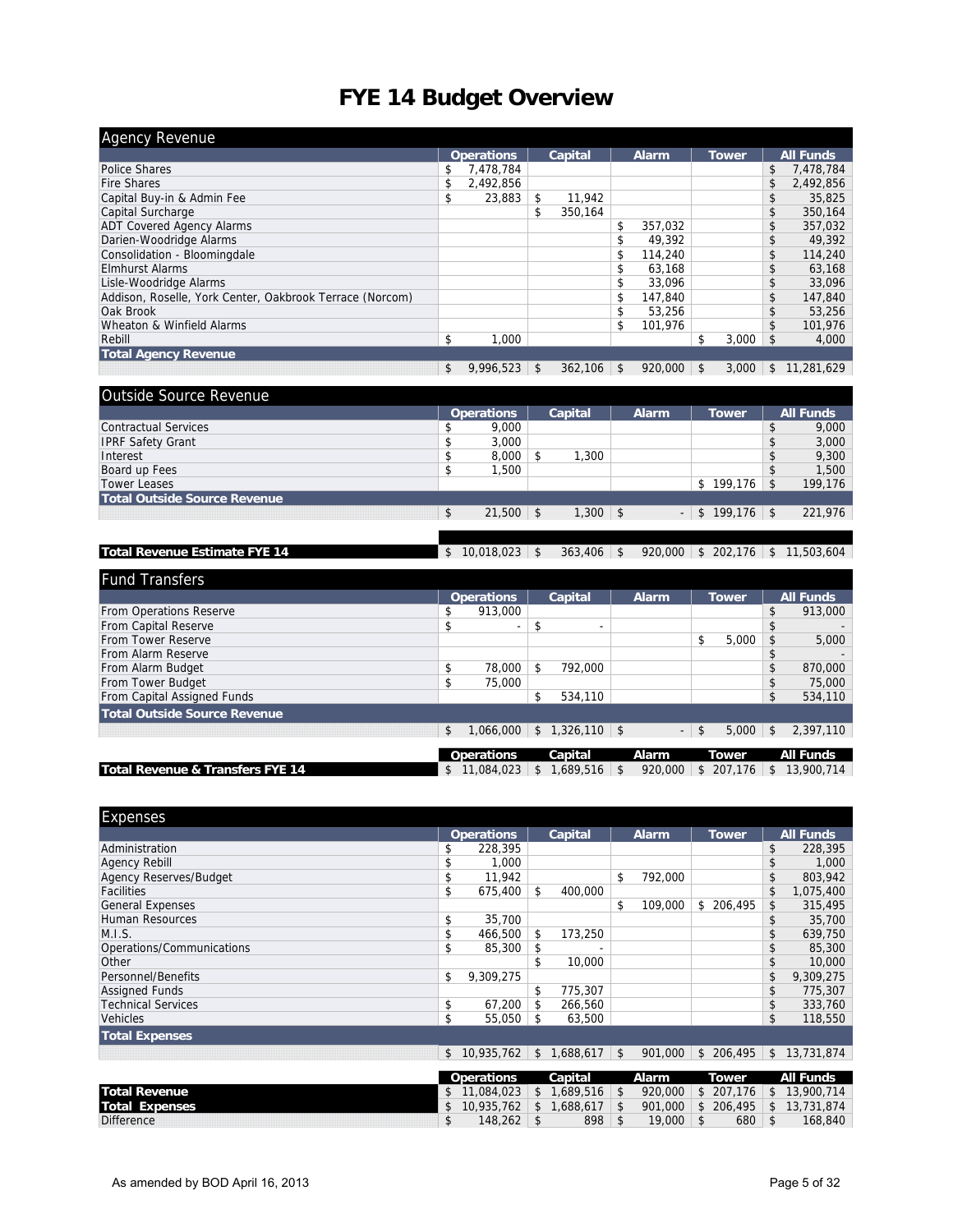#### **FYE 14 Operations Budget Agency Assessments Second Facility Costs NOT included**

|                                 |                        |                        |              |                                       |                 |                             | FYE 13 Budget vs. FYE 14 Budget |                |
|---------------------------------|------------------------|------------------------|--------------|---------------------------------------|-----------------|-----------------------------|---------------------------------|----------------|
| <b>Police - 75%</b>             | FYE 13 $#$ of Officers | FYE 14 $#$ of Officers |              | Difference (%)   FYE 13 Actual Shares | <b>FYE 14 %</b> | <b>FYE 14 Annual Shares</b> | Difference (\$)                 | Difference (%) |
| Bartlett                        | 54                     | 55                     | $1.9\%$ \$   | 503.064                               | $7.16\%$ \$     | $535.590$ \$                | 32,526                          | 6.5%           |
| Carol Stream                    | 62                     | 62                     | $0.0\%$ \$   | 577,592                               | $8.07\%$ \$     | $603,756$ \$                | 26,164                          | 4.5%           |
| Darien                          | 37                     | 36                     | $0.0\%$ \$   | 344.692                               | $4.69\%$ \$     | $350.568$ \$                | 5.876                           | 1.7%           |
| Elmhurst                        | 69                     | 69                     | $0.0\%$ \$   | 642,804                               | $8.98\%$ \$     | $671,922$ \$                | 29,118                          | 4.5%           |
| Glen Ellyn                      | 39                     | 39                     | $0.0\%$ \$   | 363,324                               | $5.08\%$ \$     | $379.782$ \$                | 16,458                          | 4.5%           |
| <b>Hanover Park</b>             | 61                     | 61                     | $0.0\%$ \$   | 568.276                               | $7.94\%$ \$     | $594,018$ \$                | 25,742                          | 4.5%           |
| Lisle                           | 44                     | 38                     | $-13.6\%$ \$ | 409,904                               | $4.95\%$ \$     | $370,044$ \$                | (39, 860)                       | $-9.7%$        |
| Lombard                         | 68                     | 67                     | $-1.5\%$ \$  | 633,488                               | $8.72\%$ \$     | $652,446$ \$                | 18,958                          | 3.0%           |
| Oak Brook                       | 40                     | 40                     | $0.0\%$ \$   | 279.480                               | $5.21\%$ \$     | 389.520                     | N/A                             | N/A            |
| Oakbrook Terrace                | 20                     | 19                     | $-5.0\%$ \$  | 186,320                               | $2.47\%$ \$     | $185,022$ \$                | (1, 298)                        | $-0.7%$        |
| Roselle                         | 33                     | 32                     | $-3.0\%$ \$  | 307.428                               | $4.17\%$ \$     | $311,616$ \$                | 4.188                           | 1.4%           |
| Villa Park                      | 43                     | 37                     | $-14.0\%$ \$ | 400,588                               | $4.82\%$ \$     | $360,306$ \$                | (40, 282)                       | $-10.1%$       |
| Warrenville                     | 31                     | 31                     | $0.0\%$ \$   | 288,796                               | $4.04\%$ \$     | $301.878$ \$                | 13,082                          | 4.5%           |
| West Chicago                    | 48                     | 49                     | $2.1\%$ \$   | 447.168                               | $6.38\%$ \$     | $477,162$ \$                | 29,994                          | 6.7%           |
| Wheaton                         | 66                     | 65                     | $-1.5\%$ \$  | 614,856                               | $8.46\%$ \$     | $632.970$ \$                | 18,114                          | 2.9%           |
| Winfield                        | 18                     | 17                     | $-5.6\%$ \$  | 167,688                               | $2.21\%$ \$     | $165,546$ \$                | (2, 142)                        | $-1.3%$        |
| Woodridge                       | 51                     | 51                     | $0.0\%$ \$   | 475,116                               | $6.64\%$ \$     | 496,638 \$                  | 21,522                          | 4.5%           |
| <b>Total Police Assessments</b> |                        |                        |              |                                       |                 |                             | Difference (\$)                 | Difference (%) |
|                                 | 784                    | 768                    | $-1.9\%$ \$  | 7,210,584                             | 100.00% \$      | 7,478,784 \$                | 158,160                         | 2.2%           |

| <b>Fire - 25%</b>             |              | FYE 13 EAV        |      | FYE 14 EAV     | Difference (%) | <b>FYE 13 Actual Shares</b> | <b>FYE 14 %</b> | <b>FYE 14 Annual Shares</b> | Difference (\$) | Difference (%) |
|-------------------------------|--------------|-------------------|------|----------------|----------------|-----------------------------|-----------------|-----------------------------|-----------------|----------------|
| Addison                       |              | ,364,762,608      | -\$  | 1,249,188,788  | $-8.5\%$ \$    | 130,059                     | $5.22\%$ \$     | $130.019$ \$                | (40)            | 0.0%           |
| Bartlett                      |              | 1,479,819,845     |      | 1,345,513,326  | $-9.1\%$ \$    | 140,839                     | $5.62\%$ \$     | $140,044$ \$                | (795)           | $-0.6%$        |
| Bloomingdale                  | \$           | ,380,316,709      | \$   | 1,380,316,709  | $0.0\%$        | N/A                         | $5.76\%$ \$     | 143,667                     | N/A             | N/A            |
| Carol Stream                  |              | ,435,985,902      |      | 1,380,609,550  | $-3.9\%$ \$    | 136,711                     | $5.76\%$ \$     | $143,697$ \$                | 6,986           | 5.1%           |
| Darien-Woodridge              |              | ,183,079,767      |      | 1,134,815,276  | $-4.1\%$ \$    | 112,626                     | $4.74\%$ \$     | $118.114$ \$                | 5,488           | 4.9%           |
| Elmhurst *                    |              | 2,331,072,447     |      | 2,201,470,639  | $-5.6\%$ \$    | 221,810                     | $9.19\%$ \$     | $229,134$ \$                | 7,324           | 3.3%           |
| Glen Ellyn                    |              | .275.782.255      |      | 1,180,191,639  | $-7.5\%$ \$    | 121,571                     | $4.93\%$ \$     | $122,837$ \$                | 1,266           | 1.0%           |
| Glenside                      |              | 631,001,462       | - \$ | 545,802,059    | $-13.5\%$ \$   | 60,098                      | $2.28\%$ \$     | $56,809$ \$                 | (3, 289)        | $-5.5%$        |
| Hanover Park                  |              | 665,490,888       | - \$ | 664,968,752    | $-0.1\%$ \$    | 63,309                      | $2.78\%$ \$     | $69,212$ \$                 | 5,903           | 9.3%           |
| Itasca                        |              | 644,717,545       |      | 588,992,648    | $-8.6\%$ \$    | 56,351                      | $2.46\%$ \$     | 61,304                      | N/A             | N/A            |
| Lisle-Woodridge               |              | 2,415,556,752     |      | 2,277,401,808  | $-5.7\%$ \$    | 230,068                     | $9.51\%$ \$     | 237,037                     | 6,969           | 3.0%           |
| Lombard                       |              | ,680,352,068      |      | 1,645,102,043  | $-2.1\%$ \$    | 160,107                     | $6.87\%$ \$     | 171,226                     | 11,119<br>- \$  | 6.9%           |
| Oak Brook                     |              | 599,606,810,      |      | 1,493,831,669  | $-6.6\%$ \$    | 114,231                     | $6.24\%$ \$     | 155,481                     | N/A             | N/A            |
| Oakbrook Terrace              |              | 222,838,556       |      | 211,310,315    | $-5.2%$ \$     | 21,333                      | $0.88\%$ \$     | 21,994                      | 661<br>-S       | 3.1%           |
| Roselle                       |              | 967,227,801       |      | 903,188,286    | $-6.6\%$ \$    | 92,211                      | $3.77\%$ \$     | 94,006                      | 1.795           | 1.9%           |
| Villa Park                    |              | 675.703.653       |      | 619,972,026    | $-8.2\%$ \$    | 64,456                      | $2.59\%$ \$     | 64,528                      | 72              | 0.1%           |
| Warrenville                   |              | 632,701,166       |      | 589,813,837    | $-6.8\%$ \$    | 60,327                      | $2.46\%$ \$     | 61,390                      | 1,063           | 1.8%           |
| West Chicago                  |              | 984.041.531 \$    |      | 913,933,412    | $-7.1\%$ \$    | 93,817                      | $3.82\%$ \$     | 95,125                      | 1,308           | 1.4%           |
| Wheaton                       |              | 2.168.300.482     |      | 2,044,039,697  | $-5.7\%$ \$    | 206,442                     | $8.53\%$ \$     | 212,748                     | 6,306           | 3.1%           |
| Winfield                      |              | 718,096,530 \$    |      | 670,674,100    | $-6.6\%$ \$    | 68,356                      | $2.80\%$ \$     | 69,806                      | 1,450           | 2.1%           |
| <b>Wood Dale</b>              |              | 711.605.053       |      | 638,521,418    | $-10.3\%$ \$   | 62,028                      | $2.67\%$ \$     | 66,459                      | N/A             | N/A            |
| York Center                   |              | 297,417,760 \$    |      | 271,120,545    | $-8.8\%$ \$    | 28,214                      | $1.13\%$ \$     | $28,219$ \$                 |                 | 0.0%<br>5      |
| <b>Total Fire Assessments</b> |              |                   |      |                |                |                             |                 |                             | Difference (\$) | Difference (%) |
|                               | $\mathbf{s}$ | 25,465,477,590 \$ |      | 23,950,778,542 | $-5.9\%$ \$    | 2.244.964                   | 100.00% \$      | $2,492,856$ \$              | 53,591          | 2.4%           |

\* Yorkfield Shares included in Elmhurst Shares

| TUINICIU JIIGICS IIIUUUCU III LIIIIIUI SL JIIGICS |                      |                             |                                 |                |
|---------------------------------------------------|----------------------|-----------------------------|---------------------------------|----------------|
|                                                   |                      |                             | FYE 13 Budget vs. FYE 14 Budget |                |
|                                                   | FYE 13 Annual Shares | <b>FYE 14 Annual Shares</b> | Difference (\$)                 | Difference (%) |
| <b>Police Assessments</b>                         | ,210,584             | 478.784                     | 268.200                         | 3.7%           |
| <b>Fire Assessments</b>                           | 2.244.964            | 2.492.856                   | 247.892                         | 11.0%          |
| <b>Total Assessments</b>                          | 9,455,548            | 9.971.640                   | 516.092                         | 5.5%           |

| <b>Police</b>       |             |                                                             | Fire                   |              |
|---------------------|-------------|-------------------------------------------------------------|------------------------|--------------|
| al FYE 14 Expenses  | 10.935.762  | Shares are based on a 5/1/2013 cutover for Bloomingdale FPD | Total FYE 14 Expenses  | \$10,935,762 |
| olice 75% of Budget | \$8.201.822 | Shares will be prorated if delays in cutover occur.         | Fire 25% of Budget     | \$2.733.941  |
| Less other Revenue  | (S723, 287) |                                                             | Less other Revenue     | (\$241.096)  |
| Police Assessment   | \$7.478.535 |                                                             | <b>Fire Assessment</b> | \$2.492.845  |

**Police**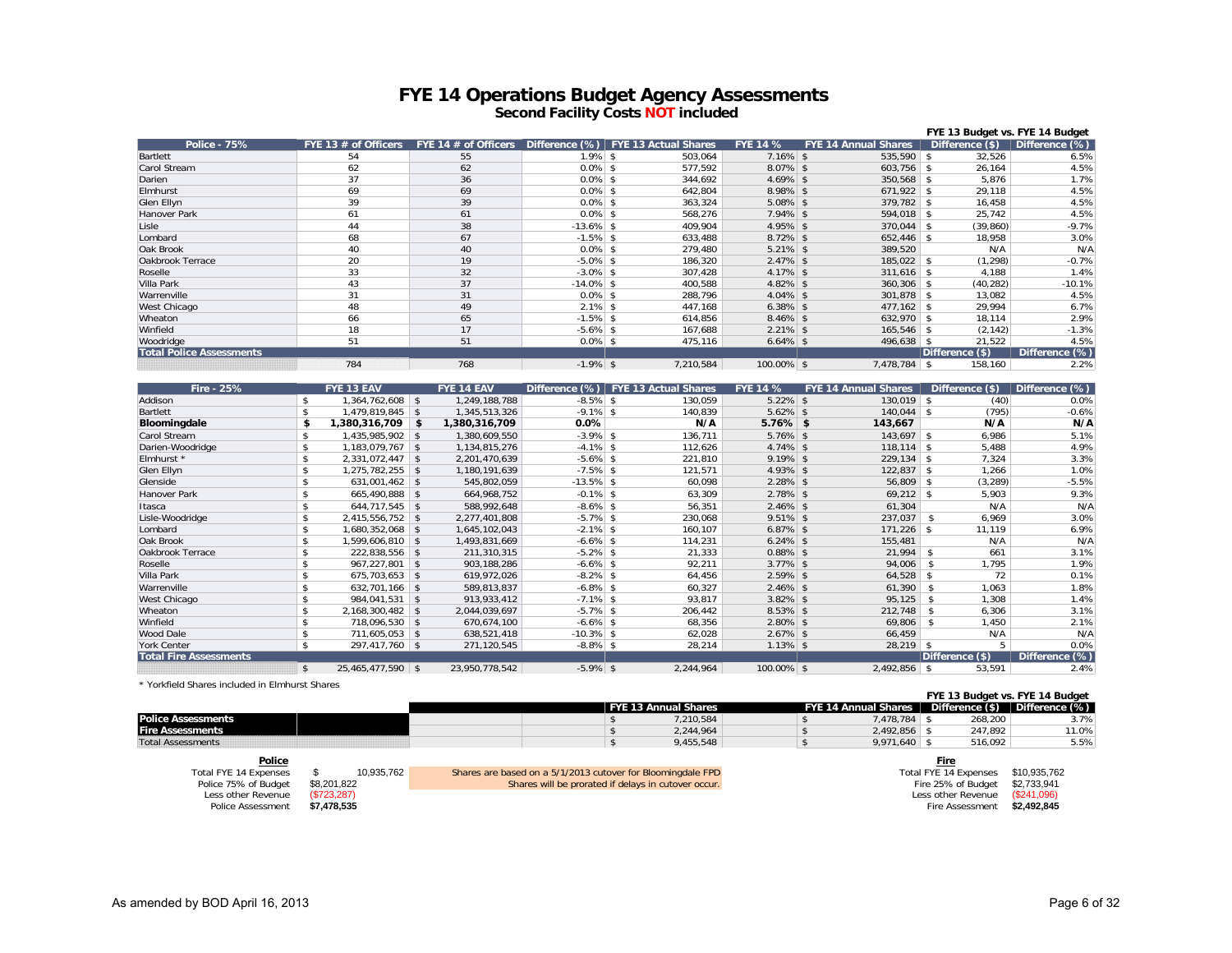## **FYE 14 Operations Budget Summary**

|                                                                                                                                   | Revenue                              |               |                      |                    |                                     |  |                        |    |                      |                    |                       | FYE 13 Budget vs. FYE 14 Budget |
|-----------------------------------------------------------------------------------------------------------------------------------|--------------------------------------|---------------|----------------------|--------------------|-------------------------------------|--|------------------------|----|----------------------|--------------------|-----------------------|---------------------------------|
|                                                                                                                                   | Income                               |               | FYE 12 Actual        |                    | FYE 13 Budget                       |  | <b>FYE 13 Estimate</b> |    | FYE 14 Budget        |                    | Difference (\$)       | Difference (%)                  |
| 4904                                                                                                                              | <b>Agency Rebill</b>                 | \$            | $18.442$ \$          |                    | $1.000$ \$                          |  | $55.000$ \$            |    | $1.000$ \$           |                    |                       | 0.0%                            |
|                                                                                                                                   | 4402 Contractual Services            | \$            | 9,000                | $\mathsf{\$}$      | $9,000$ \$                          |  | $9.000$ \$             |    | $9,000$ \$           |                    |                       | 0.0%                            |
| 4013                                                                                                                              | Fees                                 | \$            | 3,204                | $\mathfrak{S}$     | $1,500$ \$                          |  | $2,000$ \$             |    | $1,500$ \$           |                    |                       | 0.0%                            |
|                                                                                                                                   | 4010 Grants                          | \$            | 21.387               | $\mathbf{\hat{S}}$ | $3.200$ \$                          |  | $3.200$ \$             |    | $3.000$ \$           |                    | (200)                 | $-6.3%$                         |
| 4809                                                                                                                              | Interest                             | \$            | 8,548                | $\mathfrak{S}$     | $10,000$ \$                         |  | $8,700$ \$             |    | $8,000$ \$           |                    | (2,000)               | $-20.0%$                        |
| 4011                                                                                                                              | Miscellaneous *                      | \$            | 692.460              | $\mathbf{\hat{S}}$ | 340.805 \$                          |  | $907.691$ \$           |    | 23.883 \$            |                    | (316, 922)            | $-93.0%$                        |
| 4006                                                                                                                              | Transfer from Operations FYE12/FYE13 |               |                      | \$                 | 250,000                             |  |                        | \$ | 765,000 \$           |                    | 515,000               | 206.0%                          |
| 4002                                                                                                                              | <b>Transfer from Capital</b>         |               |                      |                    |                                     |  |                        |    |                      | \$                 |                       | N/A                             |
| 4009                                                                                                                              | <b>Transfer from Alarm</b>           | \$            | 178,000              | $\mathfrak{S}$     | 178,000 \$                          |  | 178,000 \$             |    | 78,000 \$            |                    | (100,000)             | $-56.2%$                        |
| 4004                                                                                                                              | <b>Transfer from Tower</b>           | \$            | $100.000$ \$         |                    | 100,000 \$                          |  | $100.000$ \$           |    | 75,000 \$            |                    | (25,000)              | $-25.0%$                        |
|                                                                                                                                   | <b>Total Revenue</b>                 |               | <b>FYE 12 Actual</b> |                    | FYE 13 Budget                       |  | <b>FYE 13 Estimate</b> |    | FYE 14 Budget        |                    | Difference (\$)       | Difference (%)                  |
|                                                                                                                                   |                                      | \$            | $1,031,041$ \$       |                    | 893,505 \$                          |  | $1,263,591$ \$         |    | $964,383$ \$         |                    | 70,878                | 7.9%                            |
|                                                                                                                                   |                                      |               |                      |                    |                                     |  |                        |    |                      |                    |                       |                                 |
|                                                                                                                                   | <b>Transfers from Reserves</b>       |               | <b>FYE 12 Actual</b> |                    | FYE 13 Budget                       |  | FYE 13 Estimate        |    | FYE 14 Budget        |                    | Difference (\$)       | Difference (%)                  |
|                                                                                                                                   | 4003 Transfer from Capital Reserve   | \$            |                      |                    |                                     |  |                        |    |                      | $\mathbf{\hat{z}}$ |                       | 0.0%                            |
| 4006                                                                                                                              | Transfer from Operations Reserve     | \$            |                      | $\mathfrak{S}$     | $150.000$ \$                        |  | 150,000 \$             |    | 148,000 \$           |                    | (2,000)               | $-1.3%$                         |
|                                                                                                                                   | <b>Total Income</b>                  |               | <b>FYE 12 Actual</b> |                    | FYE 13 Budget                       |  | FYE 13 Estimate        |    | <b>FYE 14 Budget</b> |                    | Difference (\$)       | Difference (%)                  |
|                                                                                                                                   |                                      | $\mathsf{\$}$ |                      | $-$ \$             | $150.000$ \$                        |  | 150,000 \$             |    | $148.000$ \$         |                    | (2,000)               | $-1.3%$                         |
|                                                                                                                                   |                                      |               |                      |                    | * FYE13 3% admin fee - 1 agency $$$ |  | 4,310                  |    |                      |                    |                       |                                 |
|                                                                                                                                   |                                      |               |                      |                    | FYE 14 Capital Buy in - 1 agency \$ |  | 47,766                 |    |                      |                    |                       | FYE 13 Budget vs. FYE 14 Budget |
|                                                                                                                                   | <b>Assessments</b>                   |               | <b>FYE 12 Actual</b> |                    | FYE 13 Budget                       |  | <b>FYE 13 Estimate</b> |    | FYE 14 Budget        |                    | Difference (\$)       | <b>Budget Difference</b>        |
|                                                                                                                                   | Police                               | \$            | $6,642,216$ \$       |                    | 7,210,584 \$                        |  | 7,210,584 \$           |    | 7,478,784 \$         |                    | 268,200               | $(\%)$                          |
|                                                                                                                                   | Fire                                 | \$            | $2,086,057$ \$       |                    | 2,244,964 \$                        |  | $2,244,964$ \$         |    | 2,492,856 \$         |                    | 247,892               |                                 |
|                                                                                                                                   | <b>Total Assessments</b>             |               | <b>FYE 12 Actual</b> |                    | FYE 13 Budget                       |  | <b>FYE 13 Estimate</b> |    | FYE 14 Budget        |                    | Difference (\$)       | 4.24%                           |
|                                                                                                                                   |                                      | \$            | $8,728,273$ \$       |                    | $9,455,548$ \$                      |  | $9,455,548$ \$         |    | $9,971,640$ \$       |                    | 516.092               |                                 |
|                                                                                                                                   |                                      |               |                      |                    |                                     |  |                        |    |                      |                    |                       |                                 |
|                                                                                                                                   |                                      |               | <b>FYE 12 Actual</b> |                    | FYE 13 Budget                       |  | <b>FYE 13 Estimate</b> |    | FYE 14 Budget        |                    | Difference (\$)       | Difference (%)                  |
|                                                                                                                                   | <b>Total Revenue</b>                 | $\mathsf{\$}$ | $9,759,314$ \$       |                    | 10,499,053 \$                       |  | 10,869,139 \$          |    | 11,084,023 \$        |                    | 584.970               | 5.6%                            |
|                                                                                                                                   |                                      |               |                      |                    |                                     |  |                        |    |                      |                    |                       |                                 |
| 4011: FYE 13 & FYE 14 Misc Revenue includes Fire Paging Solution reimbursement from the ETSB and capital buy-in from new agencies |                                      |               |                      |                    |                                     |  |                        |    |                      |                    | <b>Average Agency</b> |                                 |

FYE 13 & FYE 14 Misc Revenue includes Fire Paging Solution reimbursement from the ETSB and capital buy-in from new agenc

**2.02% Change**

|  |                                              |                                                                      |                                              |                                                |                                           |                                              |                                              |                                                | FYE 13 Budget vs. FYE 14 Budget    |
|--|----------------------------------------------|----------------------------------------------------------------------|----------------------------------------------|------------------------------------------------|-------------------------------------------|----------------------------------------------|----------------------------------------------|------------------------------------------------|------------------------------------|
|  |                                              |                                                                      |                                              |                                                |                                           |                                              |                                              |                                                | Difference (%)                     |
|  |                                              |                                                                      |                                              |                                                |                                           |                                              |                                              | 316.200                                        | 3.9%                               |
|  |                                              |                                                                      |                                              |                                                |                                           |                                              |                                              | 76.045                                         | 9.0%                               |
|  |                                              |                                                                      |                                              |                                                |                                           |                                              |                                              |                                                | Difference (%)                     |
|  |                                              |                                                                      |                                              |                                                |                                           |                                              |                                              | 392,245                                        | 4.4%                               |
|  |                                              |                                                                      |                                              |                                                |                                           |                                              |                                              |                                                |                                    |
|  |                                              | \$9,309,275                                                          |                                              |                                                |                                           |                                              |                                              |                                                |                                    |
|  |                                              | \$9,724,275                                                          |                                              |                                                |                                           |                                              |                                              |                                                |                                    |
|  | <b>FYE 12 Actual</b><br><b>FYE 12 Actual</b> | $6.913.540$ \$<br>$637.596$ \$<br>$7,551,136$ \$<br>85.13%<br>88.92% | <b>FYE 13 Budget</b><br><b>FYE 13 Budget</b> | $8,074,200$ \$<br>842.830 \$<br>$8,917,030$ \$ | <b>FYE 13 Estimate</b><br>FYE 13 Estimate | 7,864,550 \$<br>759,016 \$<br>$8,623,566$ \$ | <b>FYE 14 Budget</b><br><b>FYE 14 Budget</b> | 8,390,400 \$<br>$918.875$ \$<br>$9,309,275$ \$ | Difference (\$)<br>Difference (\$) |

| Department Expenses              |     | <b>FYE 12 Actual</b> | <b>FYE 13 Budget</b> | <b>FYE 13 Estimate</b> |      | <b>FYE 14 Budget</b> |      | Difference (\$) | Difference (%) |
|----------------------------------|-----|----------------------|----------------------|------------------------|------|----------------------|------|-----------------|----------------|
| Administration                   |     | 240,100 \$           | $208,545$ \$         | 258,011                | ∣\$  | 228,395              | - \$ | 19.850          | 9.5%           |
| <b>Agency Rebill</b>             |     | $58,514$ \$          | $1.000$ \$           | 55,000                 |      | $1,000$ \$           |      |                 | 0.0%           |
| <b>Agency Reserves</b>           |     | $100.254$ \$         | $46,086$ \$          | 46,086                 |      | $11,942$ \$          |      | (34, 144)       | $-74.1%$       |
| Facilities                       |     | $527.596$ \$         | $582.650$ \$         | 649.425                | - \$ | $675.400$ \$         |      | 92.750          | 15.9%          |
| <b>Human Resources</b>           |     | $50,206$ \$          | $36,200$ \$          | 37,380                 |      | $35,700$ \$          |      | (500)           | $-1.4%$        |
| M.I.S.                           |     | 433,828 \$           | $466.650$ \$         | 457.600 \$             |      | 466,500 \$           |      | (150)           | 0.0%           |
| Operations                       |     | $70.541$ \$          | 88,500 \$            | 80.050                 |      | 85,300 \$            |      | (3,200)         | $-3.6%$        |
| <b>Technical Services</b>        |     | $35.295$ \$          | 89.500 \$            | $85.600$ \$            |      | $67.200$ \$          |      | (22, 300)       | $-24.9%$       |
| Vehicles                         |     | $30.753$ \$          | $54.800$ \$          | 57.900                 |      | $55.050$ \$          |      | 250             | 0.5%           |
| <b>Total Department Expenses</b> |     | <b>FYE 12 Actual</b> | <b>FYE 13 Budget</b> | <b>FYE 13 Estimate</b> |      | <b>FYE 14 Budget</b> |      | Difference (\$) | Difference (%) |
|                                  | \$. | $547,087$ \$         | 1,573,931 \$         | 1,727,052              | -S   | $1,626,487$ \$       |      | 52,555          | 3.3%           |
|                                  |     |                      |                      |                        |      |                      |      |                 |                |

|                       | <b>FYE 12 Actual</b> |            | FYE 13 Budget FYE 13 Estimate | FYE 14 Budaet | Difference $(\$)$ | Difference (%) |      |
|-----------------------|----------------------|------------|-------------------------------|---------------|-------------------|----------------|------|
| <b>Total Expenses</b> | 9.098.223            | 10.490.961 | 10.350.618                    | 10.935.762    | 444,800           |                | 4.2% |
|                       |                      |            |                               |               |                   |                |      |

| Difference (\$)<br><b>FYE 13 Budget</b><br>FYE 13 Estimate<br><b>FYE 14 Budget</b><br><b>FYE 12 Actual</b><br><b>Total Revenue</b><br>584.970<br>11.084.023<br>9.759.314<br>10.499.053<br>10.869.139 |                       |                |                 |            |            |         | FYE 13 Budget vs. FYE 14 Budget |
|------------------------------------------------------------------------------------------------------------------------------------------------------------------------------------------------------|-----------------------|----------------|-----------------|------------|------------|---------|---------------------------------|
|                                                                                                                                                                                                      |                       |                |                 |            |            |         | Difference (%)                  |
|                                                                                                                                                                                                      |                       |                |                 |            |            |         | 5.6%                            |
|                                                                                                                                                                                                      | <b>Total Expenses</b> | $9.098.223$ \$ | $10.490.961$ \$ | 10.350.618 | 10.935.762 | 444.800 | 4.2%                            |
| 661.091<br>$8.092$ \$<br><b>Difference</b><br>518.521<br>148.262<br>140.170                                                                                                                          |                       |                |                 |            |            |         | 1732.3%                         |

|                                           |              |              | FYE 12 Actual FYE 13 Estimate FYE 14 Estimate |
|-------------------------------------------|--------------|--------------|-----------------------------------------------|
| <b>Operations Reserve Balance History</b> | 2.000.276 \$ | 2.368.797 \$ | 1.455.797                                     |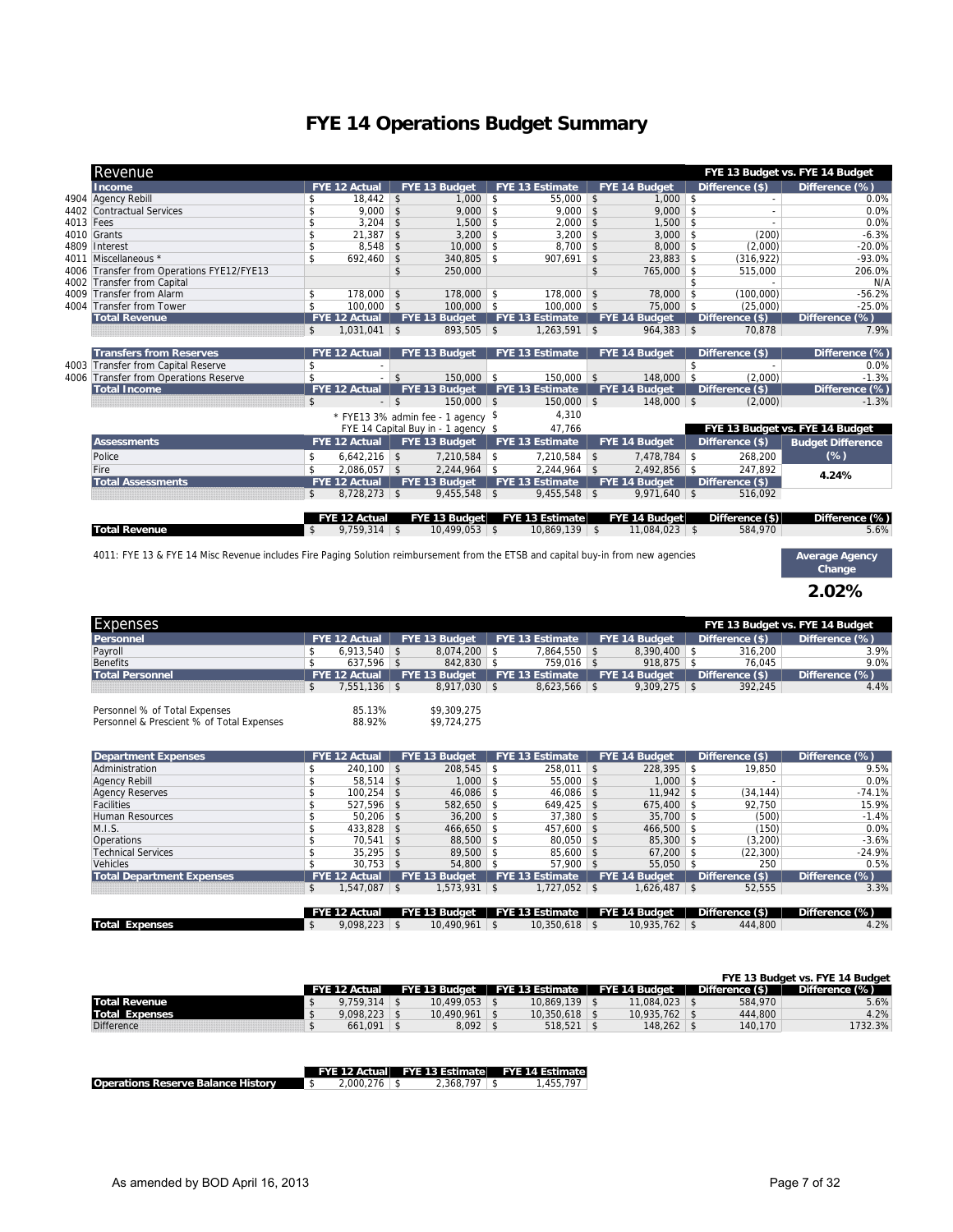|           | <b>Personnel - Payroll</b>                                                                                                                             |                    |                      |                    |                                                 |                    |                                      |               |                      |                    |          | FYE13 Budget vs. FYE14 Budget                                              |
|-----------|--------------------------------------------------------------------------------------------------------------------------------------------------------|--------------------|----------------------|--------------------|-------------------------------------------------|--------------------|--------------------------------------|---------------|----------------------|--------------------|----------|----------------------------------------------------------------------------|
|           | Adminstration                                                                                                                                          |                    | <b>FYE 12 Actual</b> |                    | FYE 13 Budget   FYE 13 Estimate   FYE 14 Budget |                    |                                      |               |                      |                    |          | Difference $(\$)$ Difference $(\%)$                                        |
|           | 5101 Salaries                                                                                                                                          | \$                 | 535.355              | \$                 | 595.000                                         | l \$               | $616,500$ \$                         |               | 628,000              | \$                 | 33.000   | 5.5%                                                                       |
|           | 5102 Social Security                                                                                                                                   | \$                 | $30,102$ \$          |                    | $36.000$ \$                                     |                    | $36.000$ \ \$                        |               | 39,000               | $\mathsf{\$}$      | 3.000    | 8.3%                                                                       |
|           | 5103 Medicare                                                                                                                                          | \$                 | $7.156$ \$           |                    | $9,000$ \$                                      |                    | $9.000$ \$                           |               | 9.200                | $\mathbf{\hat{S}}$ | 200      | 2.2%                                                                       |
| 5104 IMRF |                                                                                                                                                        | \$                 | 56,295               | \$                 | $70,000$ \$                                     |                    | $70,000$ \$                          |               | 78,000               | \$                 | 8.000    | 11.4%                                                                      |
|           | 5105 Unemployment Insurance                                                                                                                            | \$                 | $1,720$ \$           |                    | 3,000                                           | \$                 | $2,800$ \$                           |               | 2,400                | $\sqrt[6]{3}$      | (600)    | $-20.0%$                                                                   |
|           | Total Expenses                                                                                                                                         |                    | <b>FYE 12 Actual</b> |                    | FYE 13 Budget   FYE 13 Estimate   FYE 14 Budget |                    |                                      |               |                      |                    |          | Difference $(\$)$ Difference $(\%)$                                        |
|           |                                                                                                                                                        | $\mathbf{\hat{S}}$ | $630,628$ \$         |                    | $713,000$ \$                                    |                    | $734,300$ \$                         |               | 756.600              | $\mathbf{\hat{S}}$ | 43.600   | 6.1%                                                                       |
|           |                                                                                                                                                        |                    |                      |                    |                                                 |                    |                                      |               |                      |                    |          |                                                                            |
|           | <b>Support Services</b>                                                                                                                                |                    | <b>FYE 12 Actual</b> |                    |                                                 |                    |                                      |               |                      |                    |          | FYE 13 Budget FYE 13 Estimate FYE 14 Budget Difference (\$) Difference (%) |
|           | 5201 Salaries                                                                                                                                          | \$                 | 429.416              | \$                 | 545.000                                         | \$                 | $530.000$ \ \$                       |               | 582.000              | \$                 | 37.000   | 6.8%                                                                       |
|           | 5202 Social Security                                                                                                                                   | \$                 | 22.207               | $\mathsf{\$}$      | 35,000                                          | $\vert$ \$         | $31.000$ \ \$                        |               | 37.000               | \$                 | 2.000    | 5.7%                                                                       |
|           | 5203 Medicare                                                                                                                                          | \$                 | 5.834                | \$                 | 8.000                                           | $\mathsf{\$}$      | $7.500$ \$                           |               | 8.500                | \$                 | 500      | 6.3%                                                                       |
| 5204 IMRF |                                                                                                                                                        | \$                 | $42,662$ \$          |                    | $65,000$ \$                                     |                    | $56,000$ \$                          |               | 73,000               | \$                 | 8,000    | 12.3%                                                                      |
|           | 5205 Unemployment Insurance                                                                                                                            | $\mathsf{\$}$      | $1,348$ \$           |                    | $2,300$ \$                                      |                    | $2.500$ \$                           |               | 2.400                | $\mathfrak{S}$     | 100      | 4.3%                                                                       |
|           | Total Expenses                                                                                                                                         |                    | <b>FYE 12 Actual</b> |                    | FYE 13 Budget   FYE 13 Estimate   FYE 14 Budget |                    |                                      |               |                      |                    |          | Difference $(\$)$ Difference $(\%)$                                        |
|           |                                                                                                                                                        | \$                 | $501.467$ \$         |                    | $655,300$ \$                                    |                    | $627,000$ \$                         |               | 702,900 \$           |                    | 47.600   | 7.3%                                                                       |
|           | <b>Operations Management</b>                                                                                                                           |                    | FYE 12 Actual        |                    | FYE 13 Budget                                   |                    | FYE 13 Estimate FYE 14 Budget        |               |                      |                    |          | Difference (\$) Difference (%)                                             |
|           | 5401 Salaries                                                                                                                                          | \$                 | 561,392              | \$                 | 655,000                                         | $\mathsf{\$}$      | 655,000                              | $\mathsf{\$}$ | 675,000              | $\mathbf{\hat{S}}$ | 20.000   | 3.1%                                                                       |
|           | 5402 Social Security                                                                                                                                   | \$                 | 32.374               | \$                 | 42.000                                          | $\mathbf{\hat{S}}$ | 40.000                               | $\vert$ \$    | 42.000               | \$                 |          | 0.0%                                                                       |
|           | 5403 Medicare                                                                                                                                          | \$                 | 7,571                | \$                 | 10,500                                          | $\mathfrak{S}$     | 9,500                                | $\sqrt[6]{3}$ | 9,800                | \$                 | (700)    | $-6.7%$                                                                    |
| 5404 IMRF |                                                                                                                                                        | \$                 | 59,117               | \$                 | 83,000                                          | $\mathfrak{S}$     | 75,000                               | $\mathsf{\$}$ | 84,000               | $\mathbf{\hat{S}}$ | 1,000    | 1.2%                                                                       |
|           | 5405 Unemployment Insurance                                                                                                                            | \$                 | $1,424$ \$           |                    | 2,500                                           | $\sqrt{2}$         | 2.600                                | $\vert$ \$    | 2.700                | $\mathfrak{S}$     | 200      | 8.0%                                                                       |
|           | Total Expenses                                                                                                                                         |                    | <b>FYE 12 Actual</b> |                    | FYE 13 Budget   FYE 13 Estimate   FYE 14 Budget |                    |                                      |               |                      |                    |          | Difference (\$) Difference (%)                                             |
|           |                                                                                                                                                        | $\mathfrak{L}$     | $661,878$ \$         |                    | 793,000 \$                                      |                    | 782,100 \$                           |               | 813,500              | \$                 | 20.500   | 2.6%                                                                       |
|           |                                                                                                                                                        |                    |                      |                    |                                                 |                    |                                      |               |                      |                    |          |                                                                            |
|           | Telecommunicators                                                                                                                                      |                    | FYE 12 Actual        |                    | FYE 13 Budget   FYE 13 Estimate                 |                    |                                      |               | FYE 14 Budget        |                    |          | Difference $(\$)$ Difference $(\%)$                                        |
|           | 5501 Salaries                                                                                                                                          | \$                 | 3,758,889            | \$                 | 4.415.000                                       | $\mathfrak{S}$     | 4,272,500                            | $\mathsf{\$}$ | 4,630,000            | \$                 | 215,000  | 4.9%                                                                       |
|           | 55012 Overtime                                                                                                                                         | \$                 | 426,529              | \$                 | 350.000                                         | $\mathbf{\hat{S}}$ | 370.000                              | \$            | 300.000              | $\mathbf{\hat{S}}$ | (50.000) | $-14.3%$                                                                   |
|           | 55013 OIC/CTO/LNG Premiums                                                                                                                             | \$                 | 53,132               | \$                 | 55,000                                          | $\mathfrak{S}$     | 52,000                               | \$            | 53,000               | \$                 | (2,000)  | $-3.6%$                                                                    |
|           | 5502 Social Security                                                                                                                                   | $\mathsf{\$}$      | 252,190              | $\vert$ \$         | 278,000                                         | \$                 | 286,000                              | $\mathsf{\$}$ | 290,000              | \$                 | 12,000   | 4.3%                                                                       |
|           | 5503 Medicare                                                                                                                                          | \$                 | 58.980               | \$                 | 66.000                                          | $\mathbf{\hat{S}}$ | 66.500                               | $\mathsf{\$}$ | 68,000               | $\mathbf{\hat{S}}$ | 2.000    | 3.0%                                                                       |
| 5504 IMRF |                                                                                                                                                        | \$                 | 457,379              | $\mathbf{\hat{s}}$ | 555,000                                         | $\mathbf{\hat{S}}$ | 520,000                              | $\mathsf{\$}$ | 583,000              | $\mathbf{\hat{S}}$ | 28,000   | 5.0%                                                                       |
|           | 5505 Unemployment Insurance                                                                                                                            | \$                 | $17.244$ \$          |                    | 26.500                                          | l \$               | 25,500                               | <b>S</b>      | 24,000               | $\mathsf{\$}$      | (2.500)  | $-9.4%$                                                                    |
|           | Total Expenses                                                                                                                                         |                    | <b>FYE 12 Actual</b> |                    | FYE 13 Budget                                   |                    | <b>FYE 13 Estimate FYE 14 Budget</b> |               |                      |                    |          | Difference (\$) Difference (%)                                             |
|           |                                                                                                                                                        | $\mathsf{\$}$      | $5,024,343$ \$       |                    | $5,745,500$ \$                                  |                    | $5,592,500$ \$                       |               | 5,948,000            | $\mathsf{\$}$      | 202,500  | 3.5%                                                                       |
|           | <b>Operations Support</b>                                                                                                                              |                    | <b>FYE 12 Actual</b> |                    | FYE 13 Budget                                   |                    | <b>FYE 13 Estimate</b>               |               | <b>FYE 14 Budget</b> |                    |          | Difference (\$) Difference (%)                                             |
|           | 5601 Salaries                                                                                                                                          | \$                 | 80,198               | $\mathsf{\$}$      | 145,000                                         | \$                 | 110,000                              | $\mathsf{\$}$ | 147,000              | \$                 | 2.000    | 1.4%                                                                       |
|           | 5602 Social Security                                                                                                                                   | \$                 | 6,099                | $\sqrt{3}$         | 8,900                                           | $\mathsf{\$}$      | $7,000$ \$                           |               | 9,100                | $\mathsf{\$}$      | 200      | 2.2%                                                                       |
|           | 5603 Medicare                                                                                                                                          | \$                 | 1,426                | $\mathbf{\hat{S}}$ | 2.200                                           | \$                 | 2.000                                | $\mathsf{\$}$ | 2.200                | $\mathbf{\hat{S}}$ | $\sim$   | 0.0%                                                                       |
| 5604 IMRF |                                                                                                                                                        | \$                 | 6,529                | $\vert$ \$         | 8,500                                           | $\mathfrak{S}$     | 7.000                                | $\mathsf{\$}$ | 8,700                | \$                 | 200      | 2.4%                                                                       |
|           | 5605 Unemployment Insurance                                                                                                                            | \$                 | $972$ \$             |                    | 2,800                                           | $\vert$ \$         | 2,650                                | $\vert$ \$    | 2,400                | $\sqrt[6]{2}$      | (400)    | $-14.3%$                                                                   |
|           | Total Expenses                                                                                                                                         |                    | FYE 12 Actual        |                    | FYE 13 Budget   FYE 13 Estimate                 |                    |                                      |               |                      |                    |          | FYE 14 Budget Difference $(\$)$ Difference $(\%)$                          |
|           |                                                                                                                                                        | $\mathbf{\hat{S}}$ | $95,224$ \$          |                    | $167,400$ \$                                    |                    | $128,650$ \$                         |               | $169,400$ \$         |                    | 2,000    | 1.2%                                                                       |
|           |                                                                                                                                                        |                    |                      |                    |                                                 |                    |                                      |               |                      |                    |          |                                                                            |
|           | FYE 12: Based on 61 Full-time Telecommunicators, 1 Full-time Call Taker, Finance Clerk & Office Assistant change to Full-time, 5 Overhires (Oak Brook) |                    |                      |                    |                                                 |                    |                                      |               |                      |                    |          |                                                                            |

FYE 13: Support Services: Consolidated Full-time and Part-time Support Services Personnel

FYE 13: Operations Support: All Part-time Telecommunicators, Part-time Alarm Operators, Full-time EMD-Q Coordinator

FYE 13 Estimate: Telecommunicators: Based on 66 Full-time Telecommunicators, 2 Full-time Call Takers, 1 overhire 1/1/2013

FYE 14: Telecommunicators: Based on 66 Full-time Telecommunicators, 2 Full-time Call Takers

FYE 14: Operations Support: Protocol Coordinator wage scale adjustment

IMRF based on 12.42% average anticipated rate for 2012/2013 Unemployment (IDES) based on 2.38% estimate Alarm Board Operators are offset by revenue from the Alarm Fund

|                               |  |                  |                  |                  |         | <b>FYE13 Budget vs. FYE14 Budget</b>                                                      |  |
|-------------------------------|--|------------------|------------------|------------------|---------|-------------------------------------------------------------------------------------------|--|
|                               |  |                  |                  |                  |         | [FYE 12 Actual FYE 13 Budget FYE 13 Estimate FYE 14 Budget Difference (\$) Difference (%) |  |
| <b>Total Pavroll Expenses</b> |  | $8.074.200$ \ \$ | $7.864.550$ \ \$ | $8.390.400$ \ \$ | 316.200 | 3.9%                                                                                      |  |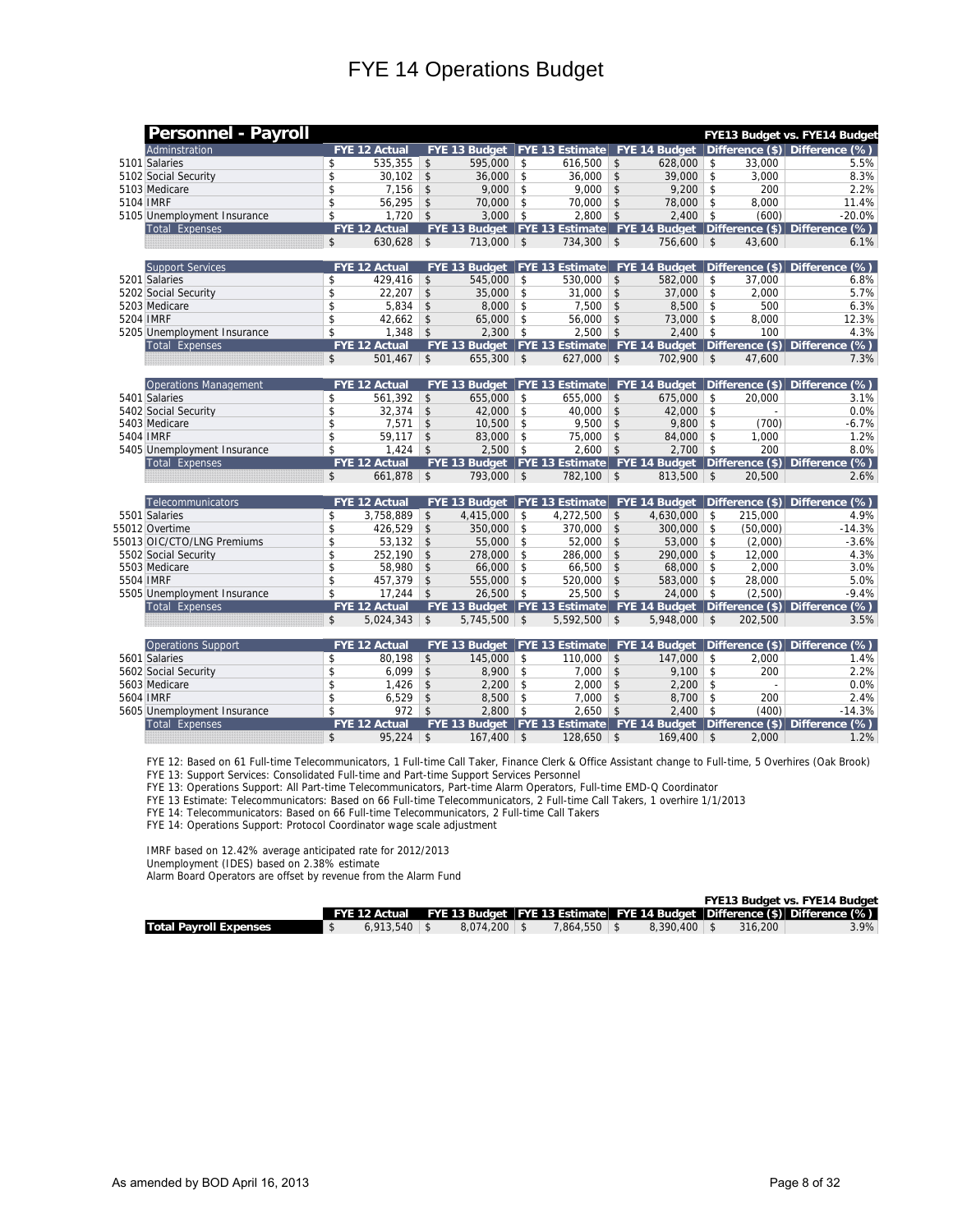|           | <b>Personnel - Benefits</b> |                      |             |                                             |              |                 | <b>FYE13 Budget vs. FYE14 Budget</b> |
|-----------|-----------------------------|----------------------|-------------|---------------------------------------------|--------------|-----------------|--------------------------------------|
|           | <b>Insurance</b>            | <b>FYE 12 Actual</b> |             | FYE 13 Budget FYE 13 Estimate FYE 14 Budget |              |                 | Difference (\$) Difference (%)       |
|           | 6621 Medical                | 566.369              | 749.725     | $675.000$ \ \$                              | $785.000$ \$ | 35.275          | 4.7%                                 |
|           | 6622 Dental                 | $49.400$ \ \$        | $63,600$ \$ | $58,000$ \$                                 | $69,000$ \$  | 5.400           | 8.5%                                 |
| 6623 Life |                             | $4.379$ \$           | $5.300$ \$  | $4.291$ \ \$                                | $5.700$ \$   | 400             | 7.5%                                 |
|           | 6624 Vision                 | $15.298$ \ \$        | 19,330      | $16.850$ \ \$                               | 19.500       | 170             | 0.9%                                 |
|           | Total Expenses              | <b>FYE 12 Actual</b> |             | FYE 13 Budget FYE 13 Estimate FYE 14 Budget |              | Difference (\$) | Difference (%)                       |
|           |                             | $635.446$ \\$        | 837.955     | $754.141$ \\$                               | $879.200$ \$ | 41.245          | 4.9%                                 |

#### **FYE13 Budget vs. FYE14 Budget**

| Misc Benefits                             | <b>FYE 12 Actual</b> |              |             | FYE 13 Budget FFYE 13 Estimate FYE 14 Budget |        |        | Difference (\$) Difference (%) |
|-------------------------------------------|----------------------|--------------|-------------|----------------------------------------------|--------|--------|--------------------------------|
| 6625 Employee Assistance Program (EAP) \$ |                      | $2.000 +$    | 4.575       |                                              | 4.575  |        | 0.0%                           |
| 6626 Flexible Spending (FSA)              |                      | 150          | 300         | $300 \, \text{S}$                            | 300    |        | 0.0%                           |
| 6628 Accrued Benefit Pavout               |                      |              |             |                                              | 34.800 | 34.800 | N/A                            |
| Total Expenses                            | <b>FYE 12 Actual</b> |              |             | FYE 13 Budget FYE 13 Estimate FYE 14 Budget  |        |        | Difference (\$) Difference (%) |
|                                           |                      | $\angle 150$ | $4.875$ \\$ |                                              | 39.675 | 34,800 | 713.8%                         |

6621 - Medical: FYE 14 anticipating a 10% increase, FYE 13 received a 5.7% decrease

6622 - Dental: FYE 14 anticipating a 8% increase, FYE 13 received a 6% increase

6624 - Vision: FYE 14 anticipating a 8% increase, FYE 13 received a 0% increase

FYE 13: Includes 7 new employees

FYE 14: Accrued benefit payout broken out from salary costs for ESL payouts to retiring employees

|                               |              |                |              |  |        | <b>FYE13 Budget vs. FYE14 Budget</b>                                                      |
|-------------------------------|--------------|----------------|--------------|--|--------|-------------------------------------------------------------------------------------------|
|                               |              |                |              |  |        | [FYE 12 Actual FYE 13 Budget FYE 13 Estimate FYE 14 Budget Difference (\$) Difference (%) |
| <b>Total Benefit Expenses</b> | $637.596$ \$ | $842.830$ \ \$ | $759.016$ \$ |  | 76.045 | 9.0%                                                                                      |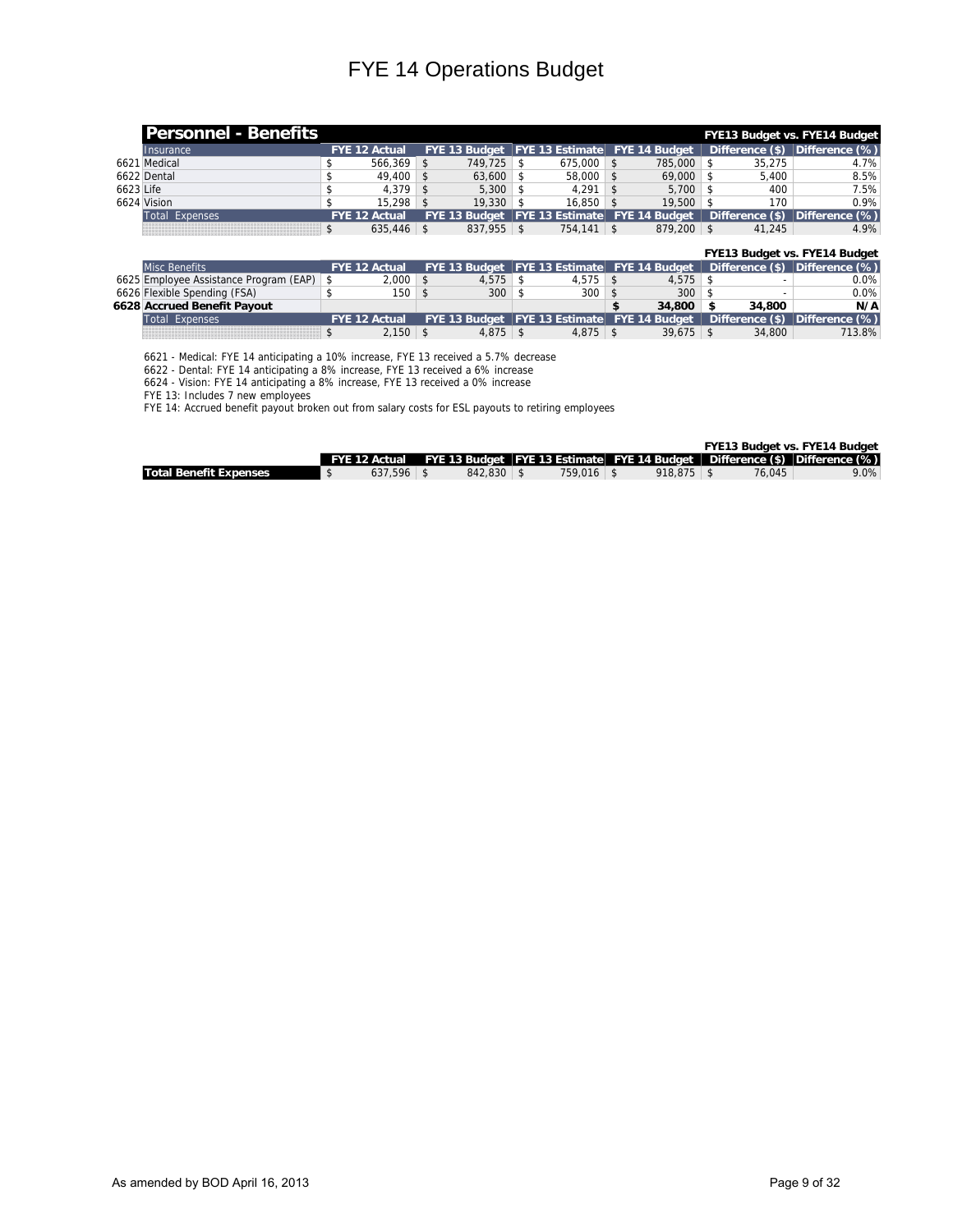| Administration                                                    |                         | FYE13 Budget vs. FYE14 Budget |                    |               |    |                                                 |                    |                      |                    |                           |                                                                            |
|-------------------------------------------------------------------|-------------------------|-------------------------------|--------------------|---------------|----|-------------------------------------------------|--------------------|----------------------|--------------------|---------------------------|----------------------------------------------------------------------------|
| Professional Services                                             |                         | <b>FYE 12 Actual</b>          |                    |               |    | FYE 13 Budget   FYE 13 Estimate   FYE 14 Budget |                    |                      |                    |                           | Difference (\$) Difference (%)                                             |
| 6701 Accounting Supplies                                          | \$                      | 231                           | \$                 | 500           | \$ | 500                                             | \$                 | 550                  | $\mathsf{\$}$      | 50                        | 10.0%                                                                      |
| 6702 Accounting Professional Fees                                 | \$                      | $\overline{\phantom{a}}$      | $\mathbf{\hat{z}}$ | 500           | \$ | $\overline{a}$                                  | $\mathbf{\hat{S}}$ | 500                  | \$                 |                           | 0.0%                                                                       |
| 6703 Audit                                                        | \$                      | 10,030                        | \$                 | 17,000        | \$ | 10,000                                          | \$                 | 12,500               | $\mathbf{\hat{s}}$ | (4,500)                   | $-26.5%$                                                                   |
| 6705 Random Drug Testing                                          | \$                      | $\overline{\phantom{a}}$      | \$                 | 2.500         | \$ | 1,240                                           | \$                 | 3,720                | $\mathsf{\$}$      | 1.220                     | 48.8%                                                                      |
| 6711 Bank Fees                                                    | \$                      | 12                            | \$                 | 100           | \$ | 100                                             | \$                 | 100                  | $\mathsf{\$}$      |                           | 0.0%                                                                       |
| 6712 Payroll Processing Fees                                      | \$                      | 5.331                         | \$                 | 6.100         | \$ | 6.846                                           | \$                 | 8.000                | \$                 | 1.900                     | 31.1%                                                                      |
| 6713 Credit Card Fees                                             | \$                      | $\overline{\phantom{a}}$      | \$                 |               | \$ | $\overline{a}$                                  | $\mathbf{\hat{S}}$ |                      | \$                 |                           | 0.0%                                                                       |
| 6721 General Counsel                                              | \$                      | 9,833                         | \$                 | 15,000        | \$ | 30,000                                          | \$                 | 15,000               | $\mathsf{\$}$      | $\overline{a}$            | 0.0%                                                                       |
| 67219 Personnel Counsel                                           | \$                      | 9.159                         | \$                 | 10.000        | \$ | 10.000                                          | \$                 | 10,000               | $\mathsf{\$}$      |                           | 0.0%                                                                       |
| <b>Total Expenses</b>                                             |                         | <b>FYE 12 Actual</b>          |                    |               |    |                                                 |                    |                      |                    |                           | FYE 13 Budget FYE 13 Estimate FYE 14 Budget Difference (\$) Difference (%) |
|                                                                   | $\mathsf{\$}$           | $34.596$ \$                   |                    | $51,700$ \$   |    | $58,686$ \$                                     |                    | $50,370$ \$          |                    | (1, 330)                  | $-2.6%$                                                                    |
| Equipment/Supplies/Uniforms                                       |                         | <b>FYE 12 Actual</b>          |                    |               |    | FYE 13 Budget   FYE 13 Estimate   FYE 14 Budget |                    |                      |                    |                           | Difference (\$) Difference (%)                                             |
| 7101 General Office Supplies                                      | \$                      | 2.162                         | $\mathsf{\$}$      | 4.000         | \$ | 4.000                                           | \$                 | 3.500                | \$                 | (500)                     | $-12.5%$                                                                   |
| 71019 Copy Paper                                                  | \$                      | 1,735                         | \$                 | 3,500         | \$ | 3,000                                           | \$                 | 3,500                | \$                 | $\overline{a}$            | 0.0%                                                                       |
|                                                                   | \$                      | 3,672                         | $\mathsf{\$}$      | 7,000         | \$ | 5.000                                           | \$                 | 6.000                | \$                 | (1,000)                   | $-14.3%$                                                                   |
| 7103 Toner, Ink, Drums, CDs, etc                                  |                         |                               |                    |               |    |                                                 |                    |                      |                    |                           |                                                                            |
| 7150 Safety/First Aid Supplies                                    | \$                      | $\overline{\phantom{a}}$      | \$                 | 3,500         | \$ | 3,500                                           | \$                 | 3,000                | \$                 | (500)                     | $-14.3%$                                                                   |
| 7111 Copier Lease/Maint                                           | \$                      | 6,719                         | \$                 | 7,000         | \$ | 7,000                                           | \$                 | 9,000                | $\sqrt{5}$         | 2,000                     | 28.6%                                                                      |
| 7304 Coffee & Other Supplies                                      | \$                      | 2,522                         | \$                 | 4.000         | \$ | 3,500                                           | \$                 | 3.500                | \$                 | (500)                     | $-12.5%$                                                                   |
| 73089 Uniforms - Admin                                            | \$                      | 2,705                         | \$                 | 2,900         | \$ | 4,000                                           | \$                 | 6,800                | \$                 | 3,900                     | 134.5%                                                                     |
| 8101 Office Equip/Appliance Maint                                 | \$                      | 827                           | \$                 | 1,500         | \$ | 1,500                                           | \$                 | 1,500                | \$                 |                           | 0.0%                                                                       |
| Total Expenses                                                    |                         | <b>FYE 12 Actual</b>          |                    |               |    | FYE 13 Budget   FYE 13 Estimate                 |                    | <b>FYE 14 Budget</b> |                    | Difference (\$)           | Difference (%)                                                             |
|                                                                   | \$                      | $20,342$ \$                   |                    | $33,400$ \ \$ |    | $31,500$ \ \$                                   |                    | $36,800$ \$          |                    | 3,400                     | 10.2%                                                                      |
| Insurance                                                         |                         | <b>FYE 12 Actual</b>          |                    |               |    |                                                 |                    |                      |                    |                           | FYE 13 Budget FYE 13 Estimate FYE 14 Budget Difference (\$) Difference (%) |
| 6601 General Casualty, Auto & Umbrella                            | \$                      | 50.605                        | $\mathsf{\$}$      | $53.120$ \$   |    | $60.800$ \$                                     |                    | $72.000$ \$          |                    | 18.880                    | 35.5%                                                                      |
| 6611 Workers Compensation                                         | $\overline{\mathsf{s}}$ | $36.468$ \$                   |                    | $41.000$ \$   |    | $38.500$ \$                                     |                    | 41.000               | \$                 |                           | 0.0%                                                                       |
| <b>Total Expenses</b>                                             |                         | <b>FYE 12 Actual</b>          |                    |               |    |                                                 |                    |                      |                    |                           | FYE 13 Budget FYE 13 Estimate FYE 14 Budget Difference (\$) Difference (%) |
|                                                                   | $\mathsf{\$}$           | $87.073$ \$                   |                    | $94,120$ \$   |    | $99,300$ \$                                     |                    | $113,000$ \$         |                    | 18,880                    | 20.1%                                                                      |
| Miscellaneous                                                     |                         | <b>FYE 12 Actual</b>          |                    |               |    | FYE 13 Budget   FYE 13 Estimate   FYE 14 Budget |                    |                      |                    |                           | Difference (\$) Difference (%)                                             |
| 7113 Document Management                                          | \$                      | 75                            | $\mathsf{\$}$      | 1.250         | \$ | 1.250                                           | $\mathsf{\$}$      | 1,250                | $\mathsf{\$}$      |                           | 0.0%                                                                       |
| 7131 Printing                                                     | \$                      | 1,283                         | \$                 | 3.000         | \$ | 3,000                                           | \$                 | 1,500                | $\sqrt{2}$         | (1,500)                   | $-50.0%$                                                                   |
| 7141 Postage                                                      | \$                      | 2.682                         | \$                 | 3.500         | \$ | 3.000                                           | \$                 | 3.500                | $\mathsf{\$}$      | $\mathbf{r}$              | 0.0%                                                                       |
| 7142 Shipping Carriers                                            | \$                      | 415                           | \$                 | 500           | \$ | 500                                             | \$                 | 500                  | $\mathsf{\$}$      | $\overline{a}$            | 0.0%                                                                       |
| 7199 Miscellaneous                                                | \$                      | 3,027                         | \$                 | 1.000         | \$ | 1.000                                           | \$                 | 1,000                | $\mathsf{\$}$      | $\sim$                    | 0.0%                                                                       |
|                                                                   | \$                      | 416                           | \$                 | 750           | \$ | 750                                             | \$                 | 750                  | $\mathsf{\$}$      | $\overline{a}$            | 0.0%                                                                       |
| 7501 Meeting Refreshments                                         | \$                      | $\overline{a}$                | \$                 | 5.000         | \$ | 5.000                                           | \$                 | 5.000                | $\mathsf{\$}$      |                           | 0.0%                                                                       |
| 7510 Director Training & Seminars                                 |                         | <b>FYE 12 Actual</b>          |                    |               |    |                                                 |                    |                      |                    |                           |                                                                            |
| Total Expenses                                                    |                         |                               |                    | FYE 13 Budget |    | <b>FYE 13 Estimate FYE 14 Budget</b>            |                    |                      |                    |                           | Difference (\$) Difference (%)                                             |
|                                                                   |                         |                               |                    |               |    |                                                 |                    |                      |                    |                           |                                                                            |
|                                                                   | \$                      | 7,898                         | $\vert$ \$         | $15,000$ \$   |    | 14,500                                          | $\mathsf{\$}$      | 13,500               | $\vert$ \$         | (1,500)                   | $-10.0%$                                                                   |
| Contingency                                                       |                         | <b>FYE 12 Actual</b>          |                    |               |    | FYE 13 Budget   FYE 13 Estimate                 |                    | FYE 14 Budget        |                    | $ \text{Difference}(\$) $ | Difference (%)                                                             |
| 8201 Contingency                                                  | \$                      | $86,817$ \$                   |                    | $10,000$ \$   |    | $50,000$ \$                                     |                    | $10,000$ \$          |                    |                           | 0.0%                                                                       |
| <b>Total Expenses</b>                                             |                         | <b>FYE 12 Actual</b>          |                    |               |    |                                                 |                    |                      |                    |                           | FYE 13 Budget FYE 13 Estimate FYE 14 Budget Difference (\$) Difference (%) |
|                                                                   | $\mathfrak{S}$          | $86,817$ \$                   |                    | $10,000$ \$   |    | $50,000$ \$                                     |                    | $10,000$ \$          |                    |                           | 0.0%                                                                       |
| Memberships/Subscriptions                                         |                         | <b>FYE 12 Actual</b>          |                    | FYE 13 Budget |    | <b>FYE 13 Estimate FYE 14 Budget</b>            |                    |                      |                    |                           | Difference (\$) Difference (%)                                             |
| 7305 Daily Newspaper                                              | \$                      | 344                           | \$                 | 425           | \$ | 425                                             | $\mathsf{\$}$      | 425                  | $\vert$ \$         | ٠                         | 0.0%                                                                       |
|                                                                   | \$                      | 199                           | \$                 | 400           | \$ | 400                                             | \$                 | 400                  | \$                 | $\sim$                    | 0.0%                                                                       |
| 7401 Publication Subscriptions<br>7402 Memberships/Certifications | \$                      | 2,831                         | \$                 | 3,500         | \$ | 3,200                                           | \$                 | 3,900                | \$                 | 400                       | 11.4%                                                                      |

7111: Admin copier replacement - new lease instead of capital purchase

73089: Admin uniform replacement - color/style no longer made, change all staff to one color

FYE 13 Estimate: 8201: Second Facility Study

FYE 14: 6601: Operations vs. Tower insurance (9841-006) split changed to more accurately reflect tower property coverage;

Additional umbrella liability coverage added November 2012

|                                        |                |              |                |              |        | FYE13 Budget vs. FYE14 Budget                                                            |  |
|----------------------------------------|----------------|--------------|----------------|--------------|--------|------------------------------------------------------------------------------------------|--|
|                                        |                |              |                |              |        | FYE 12 Actual FYE 13 Budget FYE 13 Estimate FYE 14 Budget Difference (\$) Difference (%) |  |
| <b>Total Administration Expenses</b> S | $240.100$ \ \$ | $208.545$ \$ | $258.011$ \ \$ | $228.395$ \$ | 19.850 | 9.5%                                                                                     |  |
|                                        |                |              |                |              |        |                                                                                          |  |

 $\text{\$}$  3,374 \$ 4,325 \ \$ 4,025 \ \$ 4,725 \ \$ 400 \ 9.2%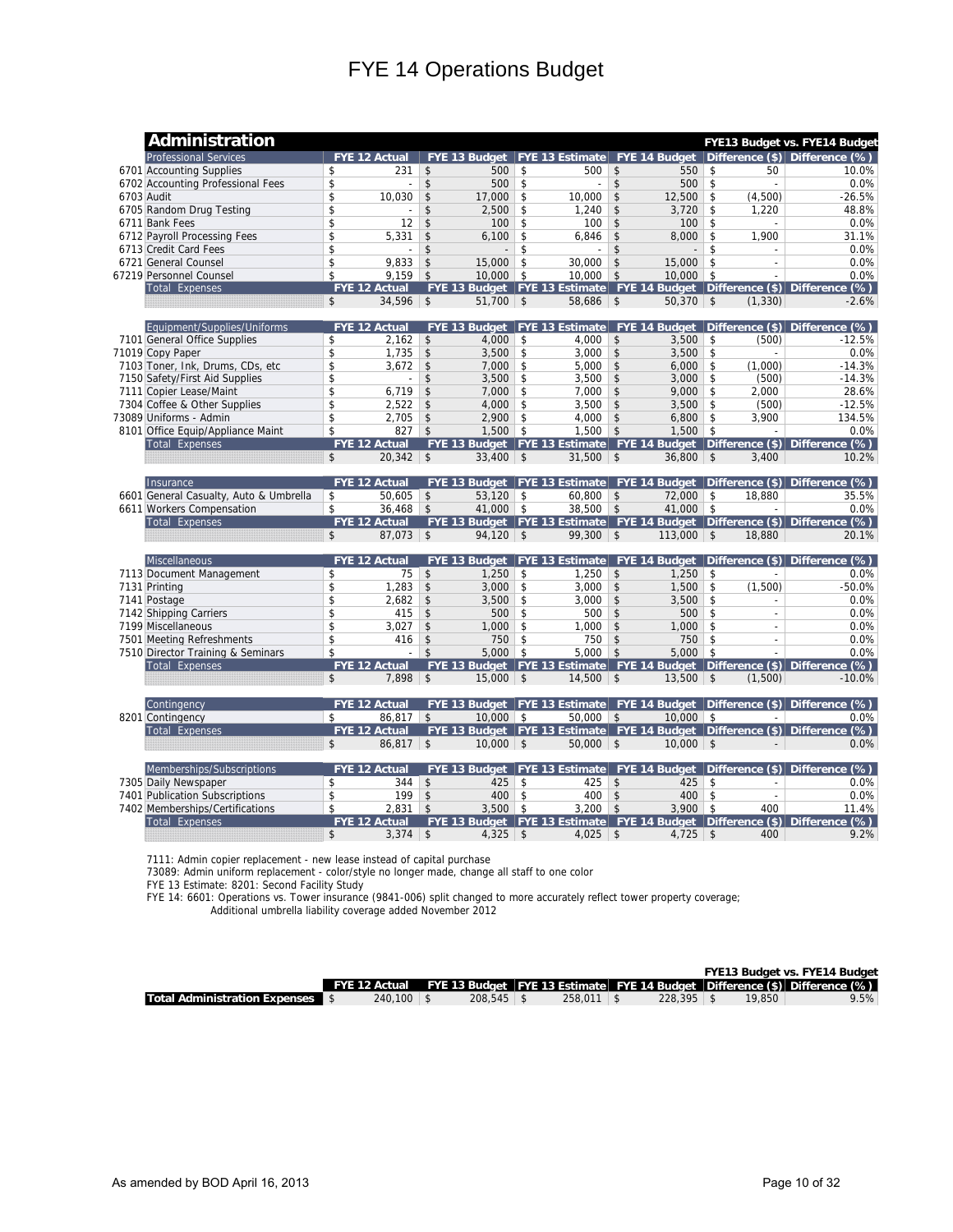| <b>Agency Rebill</b> |                      |                    |             |       | <b>FYE13 Budget vs. FYE14 Budget</b>                                       |  |
|----------------------|----------------------|--------------------|-------------|-------|----------------------------------------------------------------------------|--|
|                      | <b>FYE 12 Actual</b> |                    |             |       | FYE 13 Budget FYE 13 Estimate FYE 14 Budget Difference (\$) Difference (%) |  |
| 9904 Agency Rebill   | 58.514               | $.000 \, \text{S}$ | $55.000$ \$ | 000.1 | 0.0%                                                                       |  |
| Total Expenses       | <b>FYF 12 Actual</b> |                    |             |       | FYE 13 Budget FYE 13 Estimate FYE 14 Budget Difference (\$) Difference (%) |  |
|                      | 58.514               | $.000 \,   \,$ \$  | $55.000$ \$ | 000.  | 0.0%                                                                       |  |

9904 is offset by the Agency Rebill Revenue account 4904

| <b>Agency Reserves</b>  |                      |               |                 |             |           | <b>FYE13 Budget vs. FYE14 Budget</b>                                               |
|-------------------------|----------------------|---------------|-----------------|-------------|-----------|------------------------------------------------------------------------------------|
|                         | <b>FYE 12 Actual</b> |               |                 |             |           | FYE 13 Budget   FYE 13 Estimate   FYE 14 Budget   Difference (\$)   Difference (%) |
| 8204 Capital Reserves   |                      |               |                 |             |           | 0.0%                                                                               |
| 8203 Operating Reserves | 100.254              | $46.086$ \ \$ | $46.086$ \ \ \$ | 11.942      | (34, 144) | $-74.1%$                                                                           |
| 8205 Tower Reserves     |                      |               |                 |             |           | 0.0%                                                                               |
| 8209 Alarm Reserves     |                      |               |                 |             |           | 0.0%                                                                               |
| Total Expenses          | <b>FYE 12 Actual</b> |               |                 |             |           | FYE 13 Budget   FYE 13 Estimate   FYE 14 Budget   Difference (\$)   Difference (%) |
|                         | 100.254              | $46.086$ \ \$ | $46,086$ \$     | $11.942$ \$ | (34, 144) | N/A                                                                                |

|           | <b>Facilities</b>                       |            |                      |                      |               |                        |               |                      |                    |                 | <b>FYE13 Budget vs. FYE14 Budget</b> |
|-----------|-----------------------------------------|------------|----------------------|----------------------|---------------|------------------------|---------------|----------------------|--------------------|-----------------|--------------------------------------|
|           | Utilities                               |            | <b>FYE 12 Actual</b> | <b>FYE 13 Budget</b> |               | <b>FYE 13 Estimate</b> |               | <b>FYE 14 Budget</b> |                    |                 | Difference (\$) Difference (%)       |
|           | 6101 Phone Lines (Admin, 7-digit, PL)   | \$         | 408.464              | \$<br>418,000        | \$            | 500.000                | $\mathsf{\$}$ | 525.000              | \$                 | 107.000         | 25.6%                                |
|           | 8031 Electricity                        | \$         | 56.338               | \$<br>70.000         | \$            | 60.000                 | $\mathsf{\$}$ | 62.000               | $\mathfrak{s}$     | (8,000)         | $-11.4%$                             |
| 80312 Gas |                                         | \$         | 3.652                | \$<br>4.200          | \$            | 4.200                  | \$            | 4.200                | \$                 |                 | 0.0%                                 |
|           | 80313 Water                             | \$         | 2.444                | \$<br>2.400          | \$            | 2.500                  | \$            | 2,500                | $\mathfrak{s}$     | 100             | 4.2%                                 |
|           | 80314 Miscellaneous                     | \$         | 1.006                | \$<br>1.000          | \$            | 1.100                  | \$            | 1.100                | -\$                | 100             | 10.0%                                |
|           | <b>Total Expenses</b>                   |            | <b>FYE 12 Actual</b> | <b>FYE 13 Budget</b> |               | <b>FYE 13 Estimate</b> |               | <b>FYE 14 Budget</b> |                    | Difference (\$) | Difference (%)                       |
|           |                                         | \$         | 471.904              | \$<br>495,600        | \$            | 567.800                | $\mathsf{\$}$ | 594.800              | $\vert$ \$         | 99.200          | 20.0%                                |
|           |                                         |            |                      |                      |               |                        |               |                      |                    |                 |                                      |
|           | <b>Building Maintenance</b>             |            | <b>FYE 12 Actual</b> | <b>FYE 13 Budget</b> |               | <b>FYE 13 Estimate</b> |               | <b>FYE 14 Budget</b> |                    | Difference (\$) | <b>Difference</b><br>(%)             |
|           | 8001 Plowing                            | \$         | 6.185                | \$<br>7.000          | \$            | 7.000                  | \$            | 7,000                | \$                 |                 | 0.0%                                 |
|           | 8002 Landscaping                        | \$         | 2.791                | \$<br>2,900          | \$            | 2.900                  | \$            | 3,000                | $\mathbf{\hat{S}}$ | 100             | 3.4%                                 |
|           | 8003 Janitorial Services                | \$         | 16.452               | \$<br>18.750         | \$            | 18,000                 | \$            | 18,000               | \$                 | (750)           | $-4.0%$                              |
|           | 80039 Floor Mat Service                 | \$         | 2.091                | \$<br>3,500          | \$            | 2,500                  | \$            | 2,500                | $\mathfrak{s}$     | (1,000)         | $-28.6%$                             |
|           | 8004 Janitorial Supplies                | \$         | 4.557                | \$<br>6.000          | \$            | 6.000                  | \$            | 6.000                | \$                 |                 | 0.0%                                 |
|           | 8005 Refuse Removal                     | \$         | 2.609                | \$<br>3.000          | \$            | 3.000                  | \$            | 3,300                | $\mathfrak{s}$     | 300             | 10.0%                                |
|           | 8006 Pest Control                       | \$         | 480                  | \$<br>600            | \$            | 600                    | \$            | 600                  | \$                 | $\blacksquare$  | 0.0%                                 |
|           | 8011 Diesel Fuel                        | \$         | 3.448                | \$<br>3.000          | \$            | 3.000                  | \$            | 3.000                | \$                 |                 | 0.0%                                 |
|           | 8021 Building Association Fees          | \$         | 1,095                | \$<br>1.400          | \$            | 1,200                  | \$            | 1.200                | \$                 | (200)           | $-14.3%$                             |
|           | 8052 Plumbing Certification (Back-flow) | \$         |                      | \$<br>550            | \$            | 600                    | \$            | 600                  | \$                 | 50              | 9.1%                                 |
|           | 8053 Miscellaneous Building Expense     | \$         | 3,064                | \$<br>12,500         | \$            | 12,500                 | \$            | 10.000               | \$                 | (2,500)         | $-20.0%$                             |
|           | 8054 Parking Lot Maintenance            | \$         |                      | \$<br>5.500          | \$            | 3.500                  | \$            | 1.000                | \$                 | (4,500)         | $-81.8%$                             |
|           | 8102 UPS Maintenance                    | \$         | ٠                    | \$<br>5.000          | \$            |                        | \$            | 6.800                | $\mathfrak{s}$     | 1.800           | 36.0%                                |
|           | 8103 Generator Maintenance              | \$         | 2.765                | \$<br>3.000          | \$            | 3.200                  | \$            | 3.200                | \$                 | 200             | 6.7%                                 |
|           | 8104 HVAC Maintenance                   | \$         | 8.089                | \$<br>8.100          | \$            | 11.675                 | \$            | 8.100                | $\mathfrak{s}$     | $\overline{a}$  | 0.0%                                 |
|           | 8105 Fire Extinguisher Maintenance      | \$         | 200                  | \$<br>500            | \$            | 400                    | \$            | 500                  | $\mathsf{\$}$      |                 | 0.0%                                 |
|           | 8106 Test Equipment Calibration         | \$         |                      | \$<br>3.000          | \$            | 2.800                  | \$            | 2.800                | $\mathfrak{s}$     | (200)           | $-6.7%$                              |
|           | 8107 Fire Suppress/Fire Alarm Maint     | \$         | 1.620                | \$<br>2,500          | \$            | 2,500                  | \$            | 2,500                | \$                 |                 | 0.0%                                 |
|           | 8110 AED Maintenance                    | \$         | 246                  | \$<br>250            | \$            | 250                    | \$            | 500                  | \$                 | 250             | 100.0%                               |
|           | <b>Total Expenses</b>                   | <b>FYE</b> | 12 Actual            | <b>FYE 13 Budaet</b> |               | <b>FYE 13 Estimate</b> |               | <b>FYE 14 Budget</b> |                    | Difference (\$) | Difference (%)                       |
|           |                                         | \$         | 55,692               | \$<br>87,050         | $\mathsf{\$}$ | 81,625                 | $\mathsf{\$}$ | 80.600               | $\mathsf{\$}$      | (6, 450)        | $-7.4%$                              |

|                                  |              |              |                |                |        | FYE13 Budget vs. FYE14 Budget                                                            |
|----------------------------------|--------------|--------------|----------------|----------------|--------|------------------------------------------------------------------------------------------|
|                                  |              |              |                |                |        | FYE 12 Actual FYE 13 Budget FYE 13 Estimate FYE 14 Budget Difference (\$) Difference (%) |
| <b>Total Facilities Expenses</b> | $527.596$ \$ | $582.650$ \$ | $649.425$ \ \$ | $675.400$ \ \$ | 92.750 | 15.9%                                                                                    |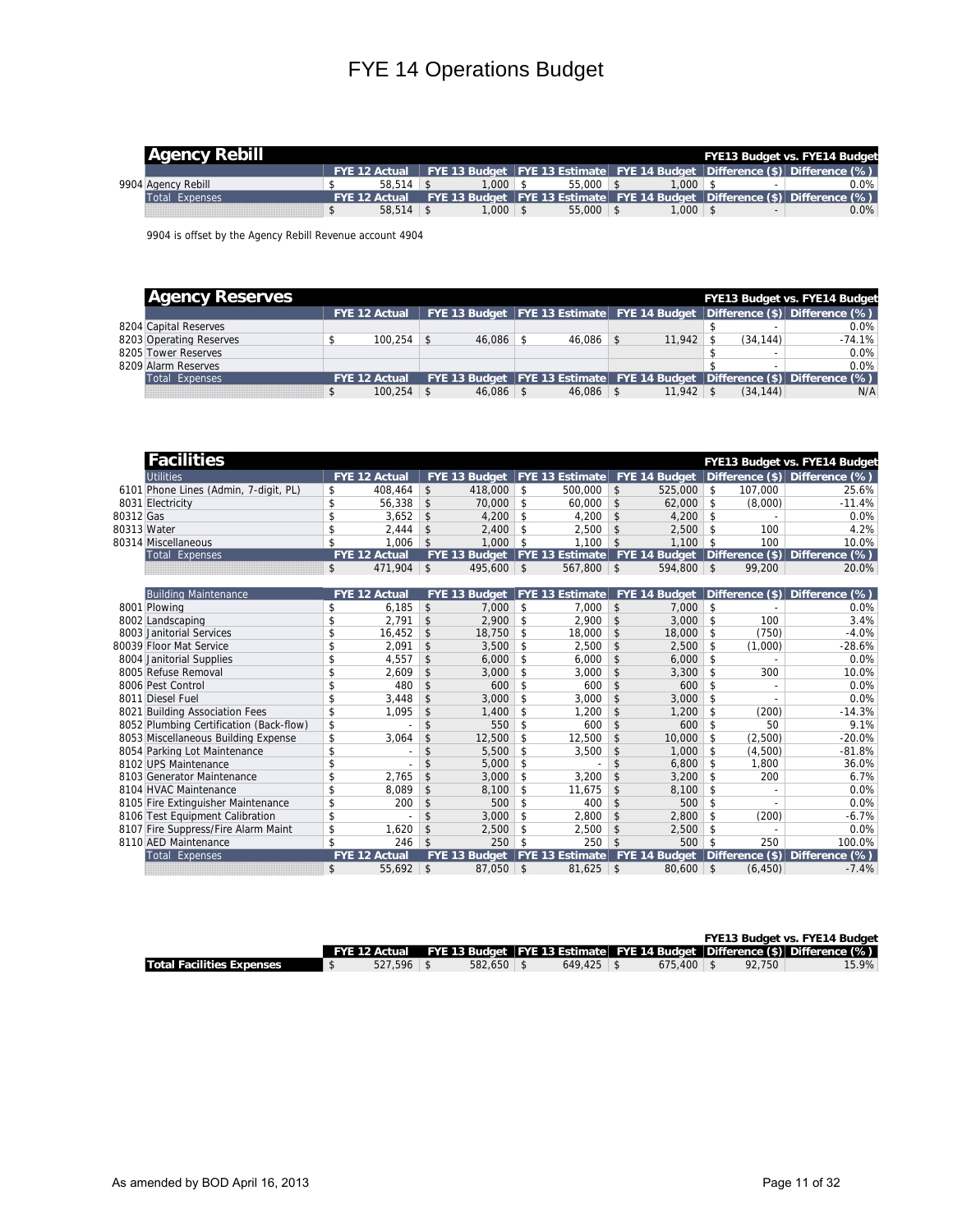| <b>Human Resources</b>                   |                      |                    |                      |                |                        |               |                      |               |                          | FYE13 Budget vs. FYE14 Budget |
|------------------------------------------|----------------------|--------------------|----------------------|----------------|------------------------|---------------|----------------------|---------------|--------------------------|-------------------------------|
| Hirina                                   | <b>FYE 12 Actual</b> |                    | FYE 13 Budget        |                | <b>FYE 13 Estimate</b> |               | FYE 14 Budget        |               | Difference (\$)          | <b>Difference</b><br>$(\%)$   |
| Telecommunicator Testing<br>7801         | \$<br>4.410          | $\mathbf{\hat{S}}$ | 5.000                | \$             | 5,000                  | \$            | 5.000                | \$            |                          | 0.0%                          |
| 7802 Newspaper Ads                       | \$<br>1.546          | $\mathbf{\hat{S}}$ | 2,000                | \$             | 2.000                  | \$            | 1,500                | \$            | (500)                    | $-25.0%$                      |
| 7803 Drug Testing                        | \$<br>4.317          | \$                 | 3.500                | \$             | 3.500                  | \$            | 2.500                | \$            | (1.000)                  | $-28.6%$                      |
| 7804 Pre-Employment Screening            | \$<br>14.800         | \$                 | 6.000                | \$             | 7.680                  | \$            | 6,000                | \$            |                          | 0.0%                          |
| 7805 Assessment/Search Firms             | \$<br>14.534         |                    |                      |                |                        | \$            |                      | \$            |                          | 0.0%                          |
| <b>Total Expenses</b>                    | <b>FYE 12 Actual</b> |                    | <b>FYE 13 Budget</b> |                | <b>FYE 13 Estimate</b> |               | FYE 14 Budget        |               | Difference (\$)          | $(\%)$<br><b>Difference</b>   |
|                                          | \$<br>39,607         | $\mathsf{\$}$      | 16,500               | $\mathfrak{S}$ | 18,180                 | $\mathsf{\$}$ | 15,000               | \$            | (1,500)                  | $-9.1%$                       |
|                                          |                      |                    |                      |                |                        |               |                      |               |                          |                               |
| Benefits - Incentives                    | <b>FYE 12 Actual</b> |                    | FYE 13 Budget        |                | <b>FYE 13 Estimate</b> |               | FYE 14 Budget        |               | Difference (\$)          | <b>Difference</b><br>$(\%)$   |
| 7302 NPSTW/9-1-1 Month                   | \$<br>1.753          | \$                 | 2.000                | \$             | 2.000                  | \$            | 2.000                | \$            |                          | 0.0%                          |
| 7306 Employee Recognition/FISH           | \$<br>964            | \$                 | 2.000                | \$             | 2.000                  | \$            | 2,000                | \$            |                          | 0.0%                          |
| 7307 Administrative Tuition Reimburs.    | \$                   | $\hat{\mathbf{S}}$ | 3.000                | \$             | 3.000                  | \$            | 3.000                | \$            | $\overline{\phantom{a}}$ | 0.0%                          |
| 73075 Telecommunicator Tuition Reimburs. | \$<br>2,000          | $\hat{\mathbf{S}}$ | 3.000                | \$             | 3.000                  | \$            | 3,000                | \$            |                          | 0.0%                          |
| 7310 Agency Events                       | \$<br>666            | $\mathbf{\hat{S}}$ | 2.000                | \$             | 1.500                  | \$            | 2.000                | \$            |                          | 0.0%                          |
| <b>Total Expenses</b>                    | <b>FYE 12 Actual</b> |                    | FYE 13 Budget        |                | <b>FYE 13 Estimate</b> |               | <b>FYE 14 Budget</b> |               | Difference (\$)          | $(\%)$<br><b>Difference</b>   |
|                                          | \$<br>5,383          | $\mathbf{\hat{S}}$ | 12,000               | $\mathsf{\$}$  | 11,500                 | $\mathsf{\$}$ | 12,000               | $\mathsf{\$}$ |                          | 0.0%                          |
|                                          |                      |                    |                      |                |                        |               |                      |               |                          |                               |
| Human Resources - Misc                   | <b>FYE 12 Actual</b> |                    | FYE 13 Budget        |                | <b>FYE 13 Estimate</b> |               | FYE 14 Budget        |               | Difference (\$)          | <b>Difference</b><br>$(\%)$   |
| 7104 HR Compliance Resources             | \$<br>2,154          | \$                 | 3.000                | \$             | 3,000                  | \$            | 3.000                | \$            |                          | 0.0%                          |
| 7399 Miscellaneous                       | \$<br>108            | \$                 | 500                  | \$             | 500                    | \$            | 500                  | \$            |                          | 0.0%                          |
| 7403 SHRM/IGFOA Memberships              | \$<br>370            | \$                 | 1.000                | \$             | 1.000                  | \$            | 1.000                | \$            | $\overline{\phantom{a}}$ | 0.0%                          |
| 7709 HR/Admin Training                   | \$<br>2.120          | $\mathbf{\hat{S}}$ | 2.000                | \$             | 2.000                  | \$            | 3.000                | \$            | 1.000                    | 50.0%                         |
| 7712 HR Agency Training Material         | \$<br>464            | \$                 | 1.200                | \$             | 1.200                  | \$            | 1.200                | \$            |                          | 0.0%                          |
| <b>Total Expenses</b>                    | <b>FYE 12 Actual</b> |                    | FYE 13 Budget        |                | <b>FYE 13 Estimate</b> |               | <b>FYE 14 Budget</b> |               | Difference (\$)          | $(\%)$<br><b>Difference</b>   |
|                                          | \$<br>5,216          | $\mathsf{\$}$      | 7,700                | \$             | 7,700                  | \$            | 8,700                | \$            | 1.000                    | 13.0%                         |

**FYE13 Budget vs. FYE14 Budget**

|                                         | FYE 12 Actual |             |        |        |       | FYE 13 Budget FYE 13 Estimate FYE 14 Budget Difference (\$) Difference (%) |  |
|-----------------------------------------|---------------|-------------|--------|--------|-------|----------------------------------------------------------------------------|--|
| <b>Total Human Resources Expense \$</b> | 50.206        | $36.200$ \$ | 37.380 | 35.700 | (500) | 1.4%                                                                       |  |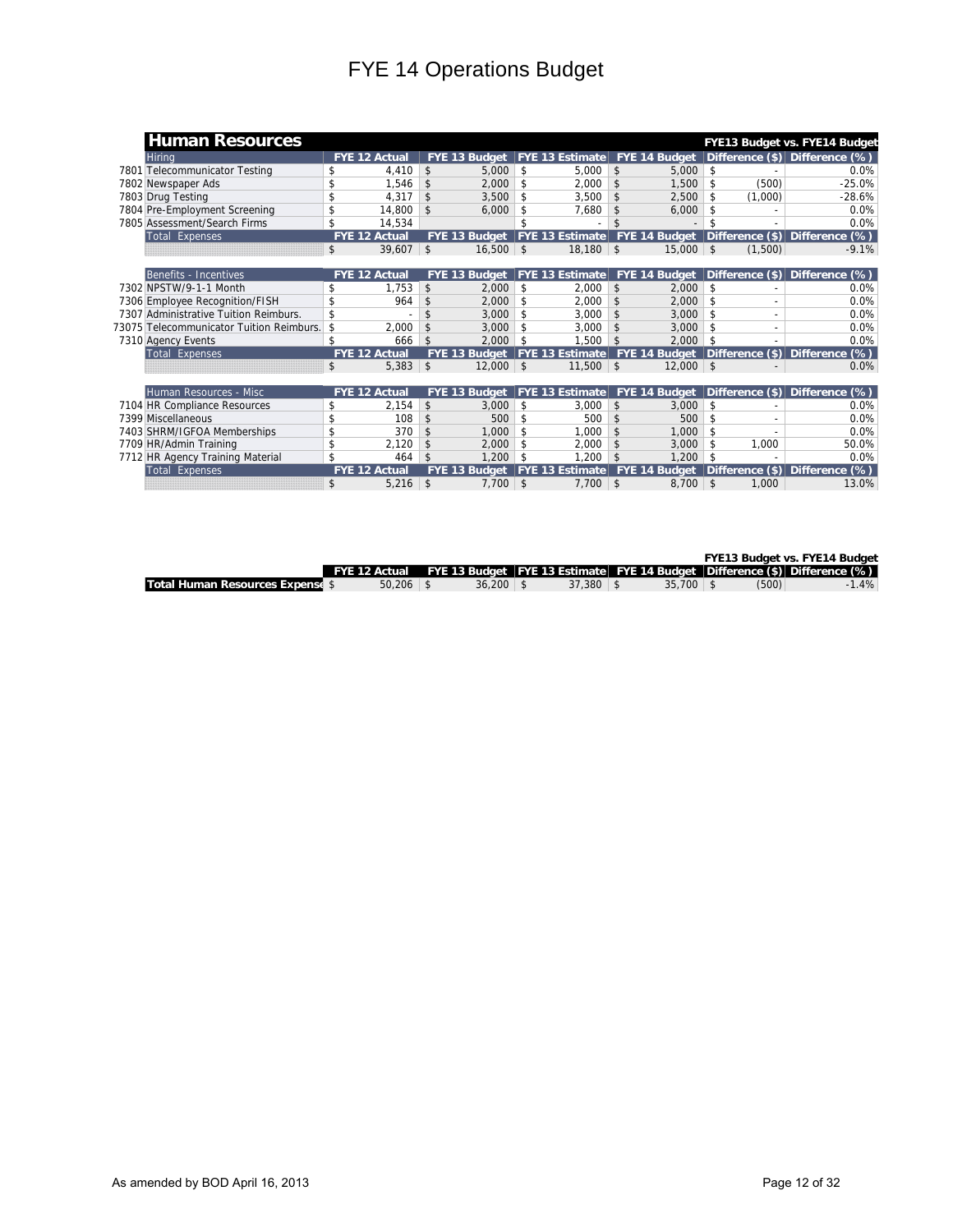| M.I.S.                               |               |                      |                    |                                 |               |                                      |                    |                      |                    |                 | FYE13 Budget vs. FYE14 Budget        |
|--------------------------------------|---------------|----------------------|--------------------|---------------------------------|---------------|--------------------------------------|--------------------|----------------------|--------------------|-----------------|--------------------------------------|
| Communications                       |               | <b>FYE 12 Actual</b> |                    | FYE 13 Budget   FYE 13 Estimate |               |                                      |                    | FYE 14 Budget        |                    |                 | Difference (\$) Difference (%)       |
| 6502 Internet Access                 | \$            | 5.455                | $\mathbf{\hat{S}}$ | 7.200                           | \$            | $6.500$ \$                           |                    | 6.500                | \$                 | (700)           | $-9.7%$                              |
| 6511 Wireless Data Services          | \$            | $6,178$ \$           |                    | 8.600                           | \$            | 8.300                                | $\vert$ \$         | 8.800                | $\mathsf{\$}$      | 200             | 2.3%                                 |
| <b>Total Expenses</b>                |               | <b>FYE 12 Actual</b> |                    | <b>FYE 13 Budget</b>            |               | <b>FYE 13 Estimate FYE 14 Budget</b> |                    |                      |                    |                 | Difference (\$) Difference (%)       |
|                                      | \$            | 11,633               | $\mathsf{\$}$      | $15.800$ \$                     |               | $14.800$ \$                          |                    | 15,300               | \$                 | (500)           | $-3.2%$                              |
|                                      |               |                      |                    |                                 |               |                                      |                    |                      |                    |                 |                                      |
| <b>Professional Services</b>         |               | <b>FYE 12 Actual</b> |                    | FYE 13 Budget                   |               | <b>FYE 13 Estimate</b>               |                    | FYE 14 Budget        |                    |                 | Difference (\$) Difference<br>(%)    |
| 6501 Professional Network Services   | \$            | 200                  | $\mathsf{\$}$      | 1.000                           | \$            | $\overline{a}$                       | \$                 |                      | \$                 | (1.000)         | N/A                                  |
| 6715 MIS Consulting Firm             | \$            | 395,628              | $\vert$ \$         | 410.000                         | $\mathsf{\$}$ | 405.000                              | $\mathsf{\$}$      | 415,000              | $\mathsf{\$}$      | 5.000           | 1.2%                                 |
| <b>Total Expenses</b>                |               | <b>FYE 12 Actual</b> |                    | FYE 13 Budget                   |               | <b>FYE 13 Estimate</b>               |                    | <b>FYE 14 Budget</b> |                    |                 | Difference (\$) Difference<br>$(\%)$ |
|                                      | \$            | $395,828$ \$         |                    | 411.000                         | $\vert$ \$    | $405,000$ \$                         |                    | 415,000              | $\mathfrak{S}$     | 4.000           | 1.0%                                 |
|                                      |               |                      |                    |                                 |               |                                      |                    |                      |                    |                 |                                      |
| Software                             |               | <b>FYE 12 Actual</b> |                    | FYE 13 Budget                   |               | <b>FYE 13 Estimate</b>               |                    | FYE 14 Budget        |                    |                 | Difference (\$) Difference (%)       |
| 6503 Renewals & Maintenance          | \$            | 8.223                | \$                 | 16.450                          | \$            | 16.800                               | \$                 | 14,300               | \$                 | (2, 150)        | $-13.1%$                             |
| 6512 Domain Registration & SSL Certs | \$            |                      | \$                 | 100                             | \$            | 100                                  | \$                 | 650                  | $\mathbf{\hat{S}}$ | 550             | 550.0%                               |
| 6515 Software                        | \$            | 1,679                | $\mathsf{\$}$      | 4,500                           | \$            | 4.600                                | $\mathsf{\$}$      | 4.600                | \$                 | 100             | 2.2%                                 |
| <b>Total Expenses</b>                |               | <b>FYE 12 Actual</b> |                    | FYE 13 Budget                   |               | <b>FYE 13 Estimate</b>               |                    | FYE 14 Budget        |                    |                 | Difference (\$) Difference (%)       |
|                                      | \$            | 9.902                | $\mathsf{\$}$      | $21.050$ \$                     |               | $21.500$ \$                          |                    | 19.550               | \$                 | (1.500)         | $-7.1%$                              |
| <b>Eauipment</b>                     |               | <b>FYE 12 Actual</b> |                    | <b>FYE 13 Budget</b>            |               | <b>FYE 13 Estimate</b>               |                    | <b>FYE 14 Budget</b> |                    |                 | Difference (\$) Difference<br>(% )   |
| 6513 MIS Misc Parts & Equip.         | \$            | 4.560                | $\mathsf{\$}$      | 5,000                           | \$            | 5.000                                | \$                 | 5.000                | \$                 |                 | 0.0%                                 |
| 8108 Equipment Maintenance           | \$            | 223                  | \$                 | 500                             | \$            | 500                                  | $\mathsf{\$}$      | 500                  | $\mathbf{\hat{S}}$ |                 | 0.0%                                 |
| 8114 Building Security               | \$            |                      | $\hat{\mathbf{S}}$ | 2.800                           | \$            | 2.800                                | \$                 | 6.000                | \$                 | 3.200           | 114.3%                               |
| 8122 Maintenance Agreements          | \$            | 11.682               | $\mathbf{\hat{S}}$ | 10,000                          | \$            | 7.500                                | \$                 | 4.650                | \$                 | (5.350)         | $-53.5%$                             |
| <b>Total Expenses</b>                |               | <b>FYE 12 Actual</b> |                    | <b>FYE 13 Budget</b>            |               | <b>FYE 13 Estimate</b>               |                    | <b>FYE 14 Budget</b> |                    |                 | Difference $(\$)$ Difference $(\%)$  |
|                                      | \$            | 16.465               | $\mathsf{\$}$      | $18,300$ \$                     |               | $15,800$ \$                          |                    | 16,150               | \$                 | (2, 150)        | $-11.7%$                             |
|                                      |               |                      |                    |                                 |               |                                      |                    |                      |                    |                 |                                      |
| Conferences & Meetings               |               | <b>FYE 12 Actual</b> |                    | <b>FYE 13 Budget</b>            |               | <b>FYE 13 Estimate</b>               |                    | FYE 14 Budget        |                    | Difference (\$) | Difference (%)                       |
| 7551 Motorola Users Conference       | \$            | $\overline{a}$       | \$                 |                                 | \$            | $\overline{\phantom{a}}$             | \$                 |                      | \$                 |                 | 0.0%                                 |
| 7562 IT Meetings & Seminars          | \$            | $\overline{a}$       | \$                 | 500                             | \$            | 500                                  | \$                 | 500                  | \$                 |                 | 0.0%                                 |
| 7707 MIS Training                    | $\mathsf{\$}$ |                      |                    |                                 | \$            |                                      | \$                 |                      | \$                 |                 | 0.0%                                 |
| <b>Total Expenses</b>                |               | <b>FYE 12 Actual</b> |                    | <b>FYE 13 Budget</b>            |               | <b>FYE 13 Estimate</b>               |                    | <b>FYE 14 Budget</b> |                    | Difference (\$) | $(\%)$<br><b>Difference</b>          |
|                                      | \$            |                      | \$                 | 500                             | $\mathsf{\$}$ | 500                                  | $\mathbf{\hat{S}}$ | 500                  | \$                 |                 | 0.0%                                 |

6503: Barracuda 3 year contract renewed in FYE 13

6512: SSL Cert 3 year contract renews in FYE 14

6715: Prescient Contract, increased 2.5% each year = FYE 13 & FYE 14

|                       |              |                |                |                                                                                          |       | FYE13 Budget vs. FYE14 Budget |         |
|-----------------------|--------------|----------------|----------------|------------------------------------------------------------------------------------------|-------|-------------------------------|---------|
|                       |              |                |                | FYE 12 Actual FYE 13 Budget FYE 13 Estimate FYE 14 Budget Difference (\$) Difference (%) |       |                               |         |
| Total M.I.S. Expenses | $433.828$ \$ | $466.650$ \ \$ | $457.600$ \ \$ | $466.500$ \ \$                                                                           | (150) |                               | $0.0\%$ |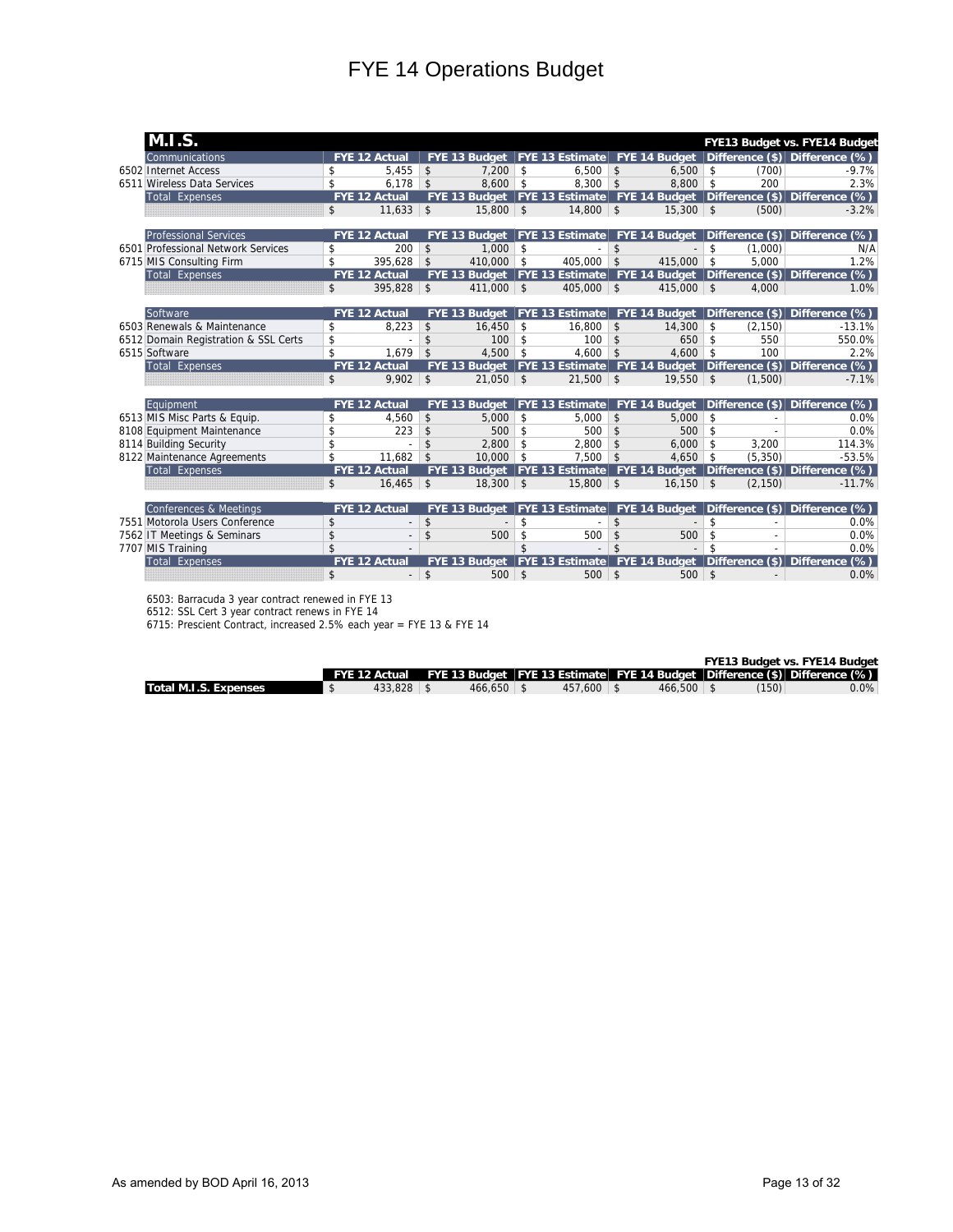| <b>Operations</b>                       |               |                      |                      |                    |                          |     |                      |               |                          | FYE13 Budget vs. FYE14 Budget        |
|-----------------------------------------|---------------|----------------------|----------------------|--------------------|--------------------------|-----|----------------------|---------------|--------------------------|--------------------------------------|
| Communications                          |               | <b>FYE 12 Actual</b> | FYE 13 Budget        |                    | <b>FYE 13 Estimate</b>   |     | FYE 14 Budget        |               |                          | Difference (\$) Difference (%)       |
| 6103 Pagers                             | \$            | 4.907                | \$<br>6.400          | \$                 | 5.600                    | \$  | 5.600                | \$            | (800)                    | $-12.5%$                             |
| 6121 LEADS                              | \$            | 10.529               | \$<br>10.800         | $\mathsf{\$}$      | 10.800                   | \$  | 11,000               | \$            | 200                      | 1.9%                                 |
| 6131 Weather Radar                      | \$            | 1.800                | \$<br>3,000          | \$                 | 3.000                    | \$  | 3,000                | \$            |                          | 0.0%                                 |
| 7313 Tactical Dispatch                  | \$            | 2,554                | \$<br>5.000          | \$                 | 5.000                    | \$  | 5.000                | \$            |                          | 0.0%                                 |
| 7705 EMD Program                        | \$            | 2.016                | \$<br>1.400          | \$                 | 1,400                    | \$  | 1.500                | \$            | 100                      | 7.1%                                 |
| 8109 Headset Replacement/Maintenance    | \$            | 5,395                | \$<br>4.700          | $\mathbf{\hat{S}}$ | 3.700                    | \$  | 4.350                | \$            | (350)                    | $-7.4%$                              |
| <b>Total Expenses</b>                   |               | <b>FYE 12 Actual</b> | FYE 13 Budget        |                    | <b>FYE 13 Estimate</b>   |     | FYE 14 Budget        |               |                          | $(\%)$<br>Difference (\$) Difference |
|                                         | \$            | 27,201               | \$<br>$31,300$ \$    |                    | 29,500                   | -\$ | 30,450               | \$            | (850)                    | $-2.7%$                              |
|                                         |               |                      |                      |                    |                          |     |                      |               |                          |                                      |
| Training                                |               | <b>FYE 12 Actual</b> | FYE 13 Budget        |                    | <b>FYE 13 Estimate</b>   |     | FYE 14 Budget        |               | Difference (\$)          | Difference (%)                       |
| 7511 APCO/EMD/NENA Conferences          | \$            | 7.372                | \$<br>5.000          | \$                 | 4.000                    | \$  | 7.000                | \$            | 2.000                    | 40.0%                                |
| 7521 State 9-1-1 IPSTA Conference       | \$            | 2,699                | \$<br>3,000          | \$                 | 4.000                    | \$  | 3,000                | \$            |                          | 0.0%                                 |
| 7701 External Training                  | \$            | 3.449                | \$<br>10.000         | \$                 | 8.000                    | \$  | 8,000                | \$            | (2,000)                  | $-20.0%$                             |
| 7702 In-house Training                  | \$            | 2.640                | \$<br>3,000          | \$                 | 5,000                    | \$  | 3,000                | \$            |                          | 0.0%                                 |
| 7703 Training Expense Reimbursement     | \$            | 2.472                | \$<br>3.000          | \$                 | 3.000                    | \$  | 3.200                | \$            | 200                      | 6.7%                                 |
| 77059 EMD Training                      | \$            | 8,226                | \$<br>8.100          | \$                 | 7,100                    | \$  | 5,700                | \$            | (2,400)                  | $-29.6%$                             |
| 7710 Leadership Training - Ops Managers | $\mathsf{\$}$ | 1.087                | \$<br>1.500          | \$                 | 1,500                    | \$  | 1,500                | \$            |                          | 0.0%                                 |
| 7715 Training Supplies                  | \$            | 382                  | \$<br>1.000          | -\$                | 1.000                    | \$  | 1.000                | \$            |                          | 0.0%                                 |
| <b>Total Expenses</b>                   |               | <b>FYE 12 Actual</b> | FYE 13 Budget        |                    | <b>FYE 13 Estimate</b>   |     | <b>FYE 14 Budget</b> |               |                          | Difference $(\$)$ Difference $(\%)$  |
|                                         | \$            | 28,327               | \$<br>$34,600$ \$    |                    | 33.600                   | -\$ | 32,400               | \$            | (2,200)                  | $-6.4%$                              |
|                                         |               |                      |                      |                    |                          |     |                      |               |                          |                                      |
| Administrative                          |               | <b>FYE 12 Actual</b> | FYE 13 Budget        |                    | <b>FYE 13 Estimate</b>   |     | <b>FYE 14 Budget</b> |               |                          | Difference (\$) Difference<br>$(\%)$ |
| 71319 Printing                          | \$            | 35                   | \$<br>100            | $\mathsf{\$}$      | $\overline{a}$           | \$  | 100                  | $\mathsf{\$}$ |                          | 0.0%                                 |
| 7301 Telecommunicator Uniforms          | \$            | 12.146               | \$<br>14,000         | \$                 | 14.000                   | \$  | 14,000               | \$            |                          | 0.0%                                 |
| 7389 Miscellaneous                      | \$            | 175                  | \$<br>500            | \$                 | 500                      | \$  | 500                  | \$            | $\overline{\phantom{a}}$ | 0.0%                                 |
| 7404 Publications                       | \$            | 696                  | \$<br>750            | \$                 | 750                      | \$  | 750                  | \$            |                          | 0.0%                                 |
| 7405 Accreditation                      |               |                      | \$<br>5.300          | \$                 | $\overline{\phantom{a}}$ | \$  | 5.300                | \$            |                          | 0.0%                                 |
| 7503 Refreshments & other Sundries      | \$            | 453                  | \$<br>750            | \$                 | 500                      | \$  | 500                  | \$            | (250)                    | $-33.3%$                             |
| 7708 Public Education Materials         | \$            | 1.508                | \$<br>1.200          | $\mathsf{\$}$      | 1.200                    | \$  | 1.300                | \$            | 100                      | 8.3%                                 |
| <b>Total Expenses</b>                   |               | <b>FYE 12 Actual</b> | <b>FYE 13 Budget</b> | <b>FYF</b>         | 13 Estimate              |     | <b>FYE 14 Budget</b> |               | Difference $(*)$         | $(\%)$<br><b>Difference</b>          |
|                                         | \$            | 15,013               | \$<br>22,600         | $\mathsf{\$}$      | 16,950                   | \$  | 22,450               | \$            | (150)                    | $-0.7%$                              |

7701: FYE 13/FYE 14 budgets decreased, eventhough several new hires, due to anticipated ETSB funding for training

|                                  |               |               |               |               |         | FYE13 Budget vs. FYE14 Budget                                                              |
|----------------------------------|---------------|---------------|---------------|---------------|---------|--------------------------------------------------------------------------------------------|
|                                  |               |               |               |               |         | [ FYE 12 Actual FYE 13 Budget FYE 13 Estimate FYE 14 Budget Difference (\$) Difference (%) |
| <b>Total Operations Expenses</b> | $70.541$ \ \$ | $88.500$ \ \$ | $80.050$ \ \$ | $85.300$ \ \$ | (3.200) | $-3.6%$                                                                                    |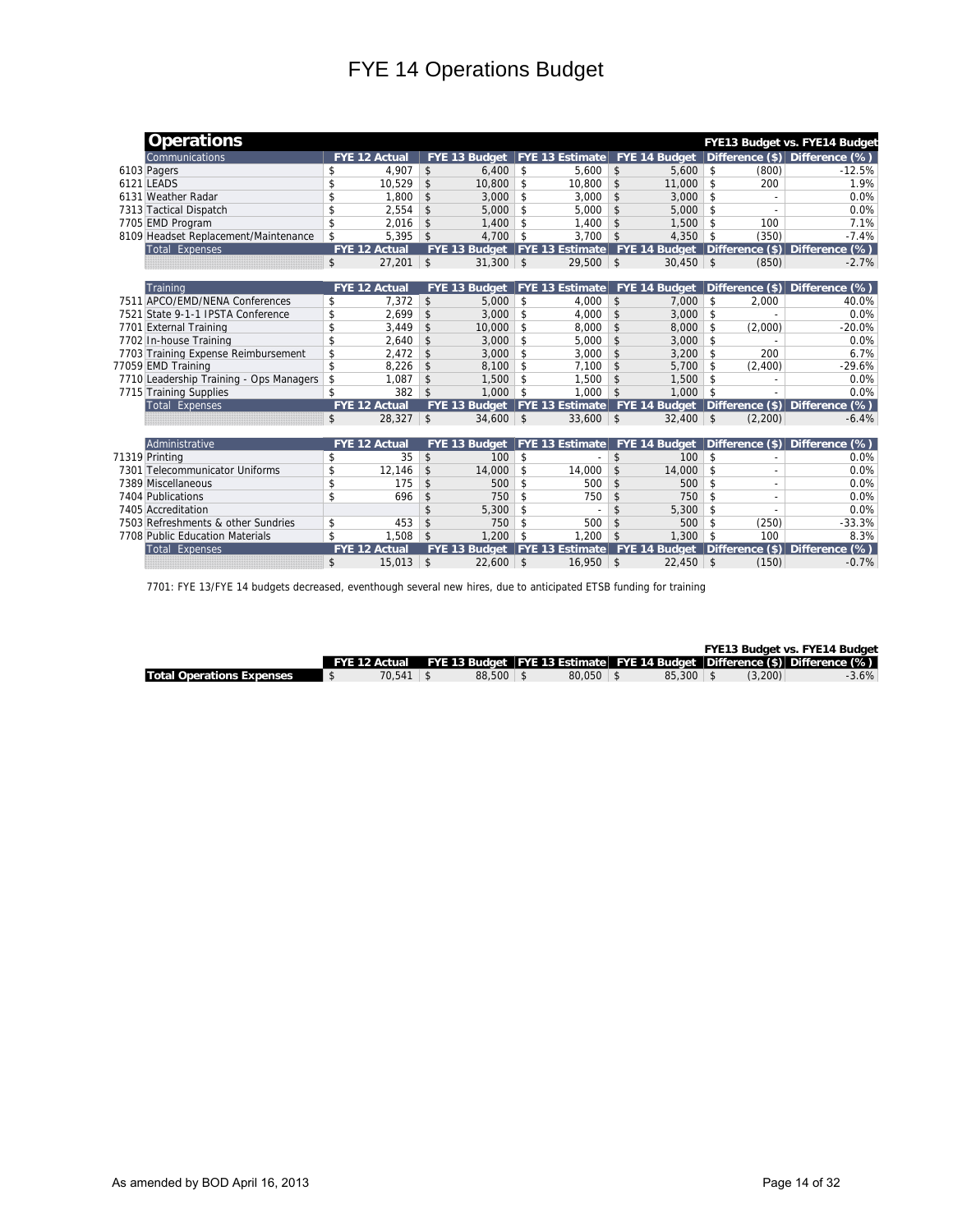| <b>Technical Services</b>                    |                      |                    |                      |               |                         |                     |                      |                    |                          | FYE13 Budget vs. FYE14 Budget       |
|----------------------------------------------|----------------------|--------------------|----------------------|---------------|-------------------------|---------------------|----------------------|--------------------|--------------------------|-------------------------------------|
| Communications                               | <b>FYE 12 Actual</b> |                    | FYE 13 Budget        |               | <b>FYE 13 Estimate</b>  |                     | <b>FYE 14 Budget</b> |                    |                          | Difference (\$) Difference (%)      |
| 6102 Wireless Service                        | \$<br>7.540          | $\mathbf{\hat{S}}$ | 8.000                | \$            | 9.400                   | \$                  | 7.000                | \$                 | (1.000)                  | $-12.5%$                            |
| 6731 Coordination Fees                       | \$<br>200            | \$                 | 2.500                | \$            | 3.000                   | \$                  | 2.500                | \$                 |                          | 0.0%                                |
| 6732 Professional Services                   | \$<br>2.990          | \$                 | 2.500                | \$            | 2.500                   | \$                  | 2.500                | \$                 |                          | 0.0%                                |
| <b>Total Expenses</b>                        | <b>FYE 12 Actual</b> |                    | <b>FYE 13 Budget</b> |               | <b>FYE 13 Estimate</b>  |                     | <b>FYE 14 Budget</b> |                    | Difference (\$)          | Difference (%)                      |
|                                              | \$<br>10.730         | $\mathsf{\$}$      | $13.000$ \ \$        |               | $14.900$ \ \$           |                     | 12,000               | $\mathfrak{S}$     | (1,000)                  | $-7.7%$                             |
|                                              |                      |                    |                      |               |                         |                     |                      |                    |                          |                                     |
| Equipment Maintenance                        | <b>FYE 12 Actual</b> |                    | FYE 13 Budget        |               | <b>FYE 13 Estimate</b>  |                     | FYE 14 Budget        |                    | Difference (\$)          | Difference (%)                      |
| 8041 Tech Services Misc Parts & Equip        | \$<br>13.858         | \$                 | 20,000               | \$            | 20.000                  | \$                  | 15,000               | \$                 | (5,000)                  | $-25.0%$                            |
| 80411 220 Maintenance                        | \$<br>1,271          | \$                 | 1.000                | $\mathsf{\$}$ | 1.000                   | \$                  | 1.000                | \$                 |                          | 0.0%                                |
| 80412 Base Station Maintenance               | \$<br>343            | \$                 | 5,000                | \$            | 5,000                   | \$                  | 5,000                | \$                 |                          | 0.0%                                |
| 80413 Console & CEB Repair                   | \$<br>409            | \$                 | 3.000                | \$            | 3.000                   | \$                  | 3.000                | \$                 | $\overline{\phantom{a}}$ | 0.0%                                |
| 80414 Microwave Maintenance                  | \$<br>206            | \$                 | 10,000               | $\mathsf{\$}$ | 8.000                   | \$                  | 10,000               | \$                 | $\overline{a}$           | 0.0%                                |
| 80415 Mobile & Portable Radio Maintenance \$ | 155                  | \$                 | 2,000                | $\mathsf{\$}$ | 2,000                   | \$                  | 2.000                | \$                 | $\overline{\phantom{a}}$ | 0.0%                                |
| 80416 Receive Site Maintenance               | \$<br>3.922          | \$                 | 5.000                | \$            | 5.000                   | \$                  | 5,000                | \$                 |                          | 0.0%                                |
| 80417 MDT Maintenance                        | \$<br>3.567          | \$                 | 4.000                |               |                         | \$                  |                      | \$                 | (4.000)                  | N/A                                 |
| 8049 Tools                                   | \$<br>630            | \$                 | 3.000                | \$            | 3.000                   | \$                  | 3.000                | \$                 |                          | 0.0%                                |
| <b>Total Expenses</b>                        | <b>FYE 12 Actual</b> |                    | <b>FYE 13 Budget</b> |               | <b>FYE 13 Estimate</b>  |                     | FYE 14 Budget        |                    | Difference $(\$)\ $      | Difference (%)                      |
|                                              | \$<br>24.361         | \$                 | 53,000               | $\vert$ \$    | 47.000                  | $\vert$ \$          | 44.000               | \$                 | (9.000)                  | $-17.0%$                            |
|                                              |                      |                    |                      |               |                         |                     |                      |                    |                          |                                     |
| Training                                     | <b>FYE 12 Actual</b> |                    | <b>FYE 13 Budget</b> |               | <b>IFYE 13 Estimate</b> |                     | FYE 14 Budget        |                    | Difference (\$)          | Difference (%)                      |
| 7704 Technical Training                      | \$                   | $\mathbf{\hat{S}}$ | 2.500                | \$            | $2,200$ \$              |                     | 4,700                | \$                 | 2.200                    | 88.0%                               |
| <b>Total Expenses</b>                        | <b>FYE 12 Actual</b> |                    | <b>FYE 13 Budget</b> |               | <b>FYE 13 Estimate</b>  |                     | <b>FYE 14 Budget</b> |                    |                          | Difference (\$) Difference (%)      |
|                                              | \$                   | \$                 | $2,500$ \$           |               | 2,200                   | $\vert$ \$          | 4,700                | \$                 | 2,200                    | 88.0%                               |
| Administrative                               | <b>FYE 12 Actual</b> |                    | <b>FYE 13 Budget</b> |               | <b>FYE 13 Estimate</b>  |                     | FYE 14 Budget        |                    | Difference (\$)          | Difference (%)                      |
| 7308 Tech Uniforms                           | \$                   | \$                 | 1.000                | \$            | 1.500                   |                     |                      | $\mathbf{\hat{S}}$ | 500                      |                                     |
| 8013 Contractual Services                    | \$<br>204            | \$                 | 20,000               | -\$           | 20,000                  | \$<br>$\mathsf{\$}$ | 1,500<br>5.000       | \$                 | (15,000)                 | 50.0%<br>$-75.0%$                   |
| <b>Total Expenses</b>                        | <b>FYE 12 Actual</b> |                    | <b>FYE 13 Budaet</b> |               | <b>FYE 13 Estimate</b>  |                     | <b>FYE 14 Budget</b> |                    |                          | Difference $(\$)$ Difference $(\%)$ |
|                                              | \$<br>204            | \$                 | 21,000               | \$            | 21.500                  | \$                  | 6,500                | \$                 | (14.500)                 | $-69.0%$                            |
|                                              |                      |                    |                      |               |                         |                     |                      |                    |                          |                                     |

#### **FYE13 Budget vs. FYE14 Budget**

|                                          |        |               |        |        |          | FYE 12 Actual FYE 13 Budget FYE 13 Estimate FYE 14 Budget Difference (\$) Difference (%) |
|------------------------------------------|--------|---------------|--------|--------|----------|------------------------------------------------------------------------------------------|
| <b>Total Technical Services Expenses</b> | 35.295 | $89.500$ \ \$ | 85,600 | 67.200 | (22.300) | $-24.9%$                                                                                 |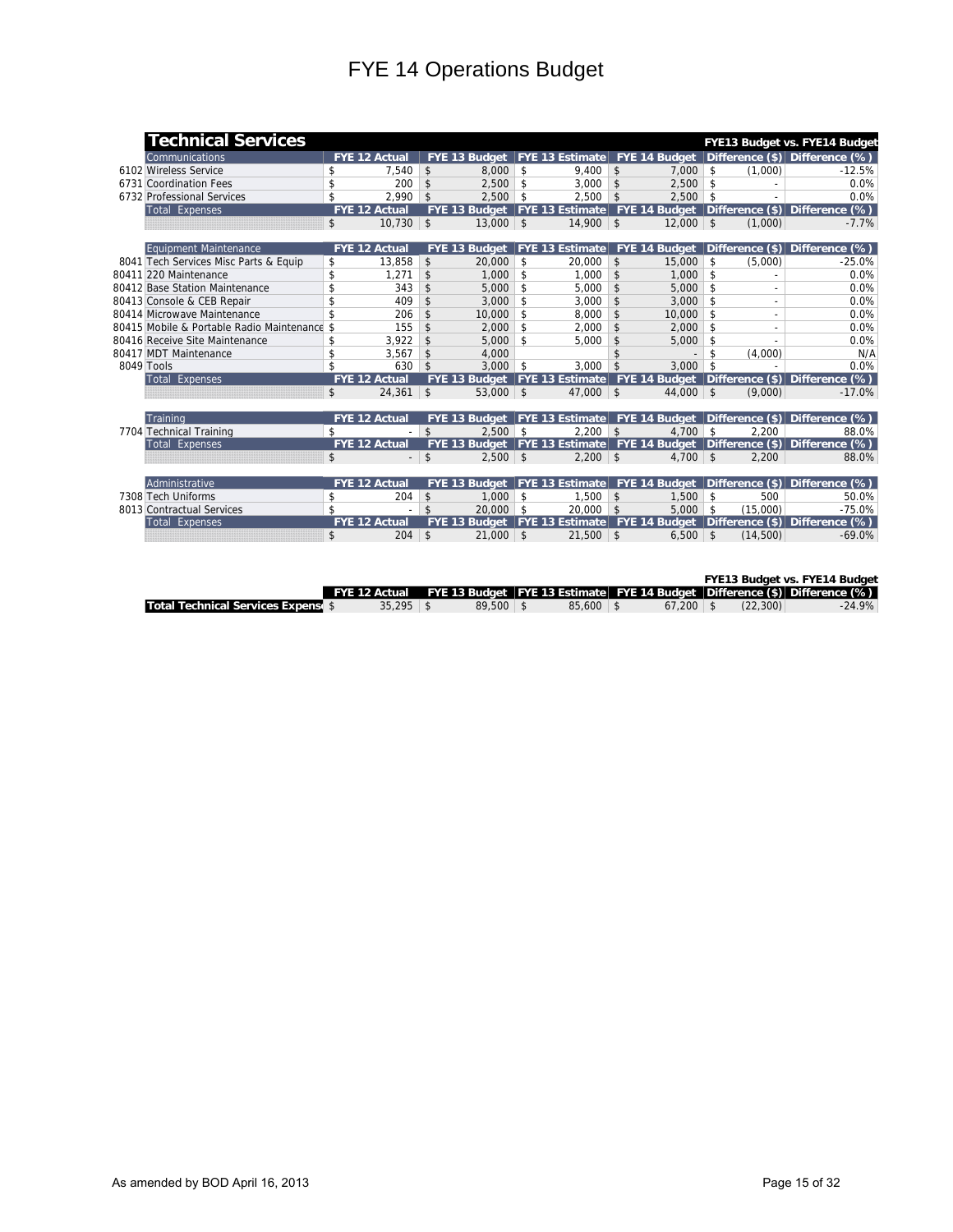| <b>Vehicles</b>                        |                                |               |                      |            |                                 |                    |                      |                    |                            | FYE13 Budget vs. FYE14 Budget |
|----------------------------------------|--------------------------------|---------------|----------------------|------------|---------------------------------|--------------------|----------------------|--------------------|----------------------------|-------------------------------|
| Gas & Maintenance                      | <b>FYE 12 Actual</b>           |               | FYE 13 Budget        |            | <b>FYE 13 Estimate</b>          |                    | FYE 14 Budget        |                    | Difference (\$)            | Difference (%)                |
| 7901 Gas: Director's Vehicle           | \$<br>3.198                    | \$            | 3.500                | \$         | 3.500                           | \$                 | 3.500                | \$                 | ٠                          | 0.0%                          |
| 79019 Maintenance: Dir Vehicle         | \$<br>1.104                    | \$            | 1.000                | \$         | 4.100                           | $\mathsf{\$}$      | 1.000                | \$                 |                            | 0.0%                          |
| 7902 Gas: Tech Van - DCV1              | \$<br>6,366                    | \$            | 8,000                | \$         | 8,000                           | \$                 | 8,000                | \$                 | $\overline{a}$             | 0.0%                          |
| 79029 Maintenance: Tech Van - DCV1     | \$<br>341                      | \$            | 2,500                | \$         | 3,400                           | \$                 | 2,500                | $\mathbf{\hat{S}}$ | $\overline{\phantom{a}}$   | 0.0%                          |
| 7903 Gas: Tech Van - DCV3              | \$<br>5,164                    | \$            | 6,000                | \$         | 6,000                           | \$                 | 6,000                | \$                 | $\overline{a}$             | 0.0%                          |
| 79039 Maintenance: Tech Van - DCV3     | \$<br>595                      | \$            | 2.000                | \$         | 4.000                           | \$                 | 2.500                | \$                 | 500                        | 25.0%                         |
| 7904 Gas: Deputy Director SS's Vehicle | \$<br>2.464                    | \$            | 2.700                | \$         | 2.700                           | \$                 | 2.700                | \$                 | $\overline{\phantom{a}}$   | 0.0%                          |
| 79049 Maintenance: DDSS Vehicle        | \$<br>196                      | \$            | 1.500                | \$         | 1.500                           | $\mathbf{\hat{z}}$ | 1.500                | \$                 | $\overline{\phantom{a}}$   | 0.0%                          |
| 7905 Gas: Tech Van - DCV5              | \$<br>5.329                    | \$            | 6.600                | \$         | 6.600                           | $\mathsf{\$}$      | 6.600                | $\mathbf{\hat{S}}$ | $\overline{a}$             | 0.0%                          |
| 79059 Maintenance: Tech Van - DCV5     | \$<br>1,448                    | \$            | 1,500                | \$         | 2,000                           | \$                 | 2,000                | \$                 | 500                        | 33.3%                         |
| 7910 Miscellaneous Fleet Costs         | \$<br>606                      | \$            | 3,000                | \$         | 3,000                           | \$                 | 3,000                | \$                 | ۰                          | 0.0%                          |
| 7911 Gas: COMM-1                       | \$<br>712                      | \$            | 2,500                | \$         | 2,500                           | \$                 | 2,500                | \$                 | ۰                          | 0.0%                          |
| 79119 Maintenance: COMM-1              | \$<br>2,052                    | \$            | 3.000                | \$         | 3.000                           | \$                 | 3.000                | \$                 | $\overline{\phantom{a}}$   | 0.0%                          |
| 7912 Gas: Deputy Director Op's Vehicle | \$                             | \$            | 6.000                | \$         | 4.000                           | \$                 | 5.000                | $\mathbf{\hat{S}}$ | (1.000)                    | $-16.7%$                      |
| 79129 Maintenance: DDO Vehicle         | \$                             | \$            | 2,500                | \$         | 1.000                           | \$                 | 2.500                | \$                 |                            | 0.0%                          |
| <b>Total Expenses</b>                  | <b>FYE 12 Actual</b>           |               | <b>FYE 13 Budget</b> |            | <b>FYE 13 Estimate</b>          |                    | <b>FYE 14 Budget</b> |                    | Difference (\$)            | Difference (%)                |
|                                        | \$<br>29,575                   | $\mathsf{\$}$ | 52,300               |            | $$55,300$ \$                    |                    | 52,300               | $\mathsf{\$}$      |                            | 0.0%                          |
|                                        |                                |               |                      |            |                                 |                    |                      |                    |                            |                               |
| Mileage Reimbursements                 | <b>FYE 12 Actual</b>           |               |                      |            | FYE 13 Budget   FYE 13 Estimate |                    | FYE 14 Budget        |                    | Difference (\$)            | Difference (%)                |
| 7906 MIS Mileage Reimbursement         | \$<br>$\overline{\phantom{a}}$ |               |                      | \$         | $\blacksquare$                  | \$                 |                      | \$                 |                            | 0.0%                          |
| 7907 Tech Mileage Reimbursement        | \$<br>737                      | \$            | 1.000                | \$         | 1.000                           | \$                 | 1.000                | \$                 |                            | 0.0%                          |
| 7908 Admin Mileage Reimbursement       | \$<br>30                       | \$            | 500                  | \$         | 600                             | \$                 | 750                  | \$                 | 250                        | 50.0%                         |
| 7909 Operations Mileage Reimbursement  | \$<br>411                      | \$            | 1.000                | \$         | 1.000                           | $\mathsf{\$}$      | 1.000                | \$                 |                            | 0.0%                          |
| <b>Total Expenses</b>                  | <b>FYE 12 Actual</b>           |               | <b>FYE 13 Budget</b> |            | <b>FYE 13 Estimate</b>          |                    | FYE 14 Budget        |                    | <b>Difference</b><br>$($)$ | Difference (%)                |
|                                        | \$<br>1,178                    | $\sqrt[6]{3}$ | 2,500                | $\vert$ \$ | 2,600                           | $\sqrt[6]{2}$      | 2,750                | $\mathsf{\$}$      | 250                        | 10.0%                         |
|                                        |                                |               |                      |            |                                 |                    |                      |                    |                            |                               |
|                                        |                                |               |                      |            |                                 |                    |                      |                    |                            | FYE13 Budget vs. FYE14 Budget |
|                                        |                                |               |                      |            |                                 |                    |                      |                    |                            |                               |

|                                |        |             |             | FYE 12 Actual FYE 13 Budget FYE 13 Estimate FYE 14 Budget Difference (\$) Difference (%) |     |      |
|--------------------------------|--------|-------------|-------------|------------------------------------------------------------------------------------------|-----|------|
| <b>Total Vehicles Expenses</b> | 30.753 | $54.800$ \$ | $57.900$ \$ | $55.050$ \$                                                                              | 250 | 0.5% |
|                                |        |             |             |                                                                                          |     |      |

| <b>Total FYE 14 Expenses</b><br><b>FYE13 Budget vs. FYE14 Budget</b> |               |                |  |                                          |  |                 |  |                     |  |                                                                            |                                |  |  |
|----------------------------------------------------------------------|---------------|----------------|--|------------------------------------------|--|-----------------|--|---------------------|--|----------------------------------------------------------------------------|--------------------------------|--|--|
|                                                                      | FYE 12 Actual |                |  |                                          |  |                 |  |                     |  | FYE 13 Budget FYE 13 Estimate FYE 14 Budget Difference (\$) Difference (%) |                                |  |  |
| <b>Operations Budget</b>                                             |               | $9.098.223$ \$ |  | $10.490.961$ \ \$                        |  | $10.350.618$ \$ |  | $10.935.762$ \ \ \$ |  | 444.800                                                                    | 4.2%                           |  |  |
|                                                                      |               |                |  |                                          |  |                 |  |                     |  |                                                                            |                                |  |  |
|                                                                      |               |                |  | FYE 13 Budget Minus all Payroll costs \$ |  | 2.416.761       |  |                     |  |                                                                            | Difference (\$) Difference (%) |  |  |
|                                                                      |               |                |  | FYE 14 Budget Minus all Payroll costs \$ |  | 2,545,362       |  |                     |  | 128,600                                                                    | 5.3%                           |  |  |
|                                                                      |               |                |  |                                          |  |                 |  |                     |  |                                                                            |                                |  |  |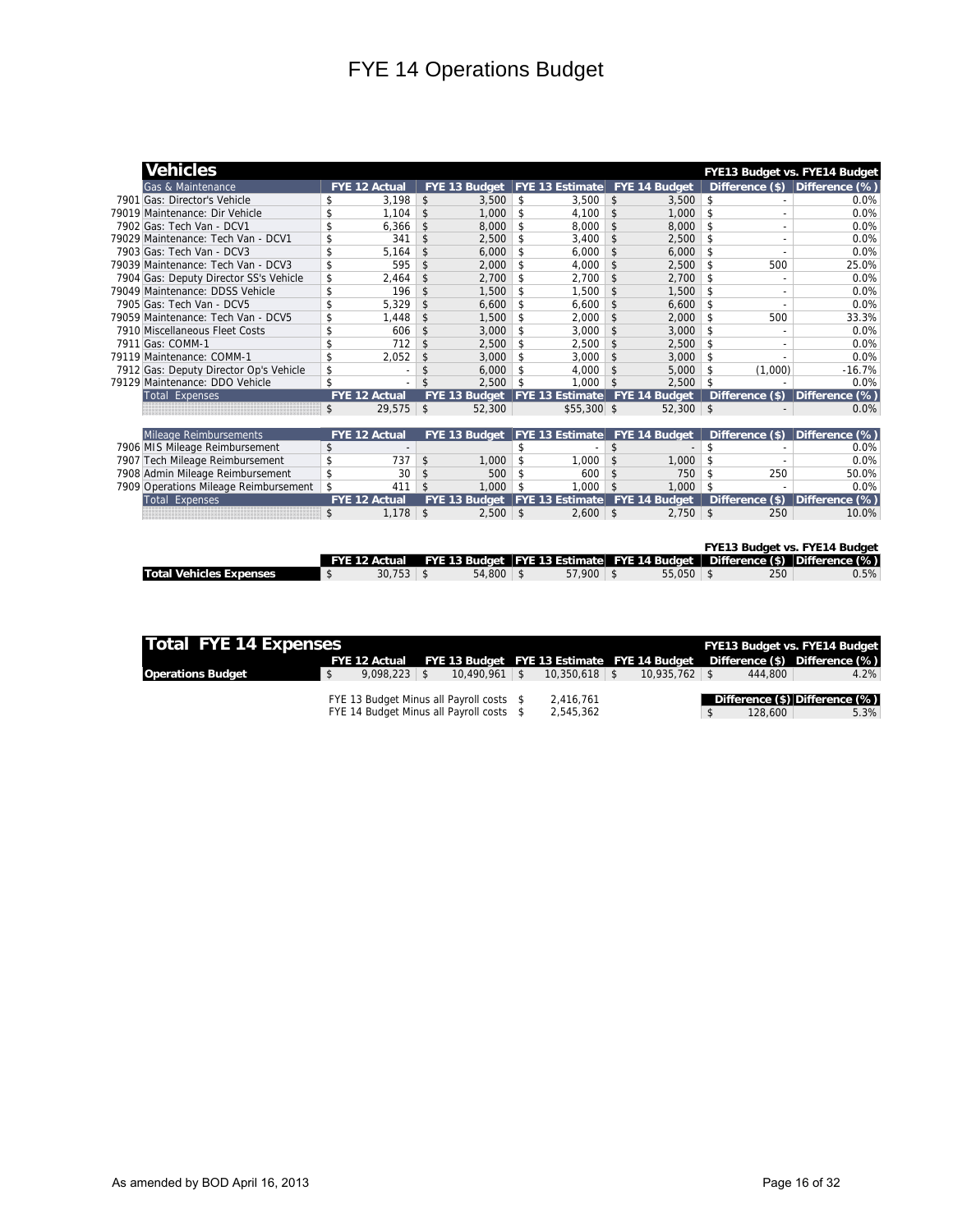## **FYE 14 Capital Budget Summary**

|                                         |                    |                          |                    |                             |                    |                                               |                    |                               |                   | FYE13 Budget vs. FYE14 Budget |
|-----------------------------------------|--------------------|--------------------------|--------------------|-----------------------------|--------------------|-----------------------------------------------|--------------------|-------------------------------|-------------------|-------------------------------|
| Revenue                                 |                    | <b>FYE 12 Actual</b>     |                    | FYE 13 Budget               |                    | <b>FYE 13 Estimate</b>                        |                    | <b>FYE 14 Budget</b>          | Difference $(\$)$ | Difference (%)                |
| 4206 Agency Capital Assessment          |                    |                          |                    |                             |                    |                                               | $\mathbf{\hat{z}}$ | $350,164$ \$                  | 350,164           | N/A                           |
| 4101 Alarm Monitoring                   |                    |                          |                    |                             |                    |                                               |                    |                               | \$                | 0.0%                          |
| $4013$ Fees                             |                    |                          |                    |                             |                    |                                               |                    |                               | \$                | 0.0%                          |
| 4010 Grant                              |                    |                          |                    |                             |                    |                                               |                    |                               | \$                | 0.0%                          |
| 4011 Miscellaneous (new Agency Funds)   | \$                 | 100.254                  | \$                 | $46,086$ \$                 |                    | 46.086                                        | $\mathfrak{S}$     | $11.942$ \$                   | (34, 144)         | $-74.1%$                      |
| 4808 Interest (reserve funds only)      | \$                 | 839                      | $\mathfrak{S}$     | $500$ \$                    |                    | $1,300$ \$                                    |                    | $1,300$ \$                    | 800               | 160.0%                        |
| 4009 Transfer from Alarm                | \$                 | 500,000                  | $\mathsf{\$}$      | $575,000$ \$                |                    | $582,000$ \$                                  |                    | 792,000 \$                    | 217,000           | 37.7%                         |
| 4003 Transfer from Capital Reserves     | \$                 | 53,000                   |                    |                             | \$                 | 31,000                                        |                    |                               | \$                | N/A                           |
| 4005 Transfer from Operations           |                    |                          |                    |                             |                    |                                               |                    |                               | \$                | 0.0%                          |
| 4004 Transfer from Tower                |                    |                          |                    |                             |                    |                                               |                    |                               | \$                | 0.0%                          |
| <b>Total Revenue</b>                    |                    |                          |                    | FYE 12 Actual FYE 13 Budget |                    | <b>FYE 13 Estimate</b>                        |                    | FYE 14 Budget Difference (\$) |                   | Difference (%)                |
|                                         | \$                 | $654,093$ \$             |                    | $621,586$ \$                |                    | $660,386$ \$                                  |                    | $1,155,406$ \$                | 533,820           | 85.9%                         |
| <b>Transfers from Assigned Funds</b>    |                    | <b>FYE 12 Actual</b>     |                    | FYE 13 Budget               |                    | <b>FYE 13 Estimate</b>                        |                    | FYE 14 Budget Difference (\$) |                   | Difference (%)                |
| Microwave                               | \$                 | 3,000                    | $\mathsf{\$}$      | $147.000$ \$                |                    | $147.000$ \ \$                                |                    | $150,000$ \$                  | 3,000             | 2.0%                          |
| Radio Network Equipment                 | \$                 | 250,000                  | $\mathsf{\$}$      | $300,000$ \$                |                    | $300,000$ \$                                  |                    | $100,000$ \$                  | (200,000)         | $-66.7%$                      |
| Vehicles                                | \$                 |                          | \$                 | $35,000$ \$                 |                    | $30,000$ \$                                   |                    | $63,500$ \$                   | 28,500            | 81.4%                         |
| Radio Console & CEB                     | \$                 |                          | \$                 |                             | \$                 |                                               | $\mathbf{\hat{S}}$ |                               | \$                | 0.0%                          |
| <b>Facility Maintenance</b>             | \$                 | 93.000                   | $\mathfrak{S}$     | $87,500$ \$                 |                    | 145,050                                       | $\mathsf{\$}$      | $47.000$ \$                   | (40, 500)         | $-46.3%$                      |
| <b>Network Servers</b>                  | \$                 | 9.700                    | $\mathfrak{S}$     | $11,000$ \$                 |                    |                                               | \$                 | $33,000$ \$                   | 22,000            | 200.0%                        |
| Computers                               | \$                 | 9,800                    | $\mathfrak{S}$     | $6,700$ \$                  |                    | $7,000$ \$                                    |                    | $7,700$ \$                    | 1,000             | 14.9%                         |
| Software                                | \$                 | 6,000                    | $\mathfrak{S}$     | $67,500$ \$                 |                    | $16,400$ \$                                   |                    | $79,500$ \$                   | 12,000            | 17.8%                         |
| Monitoring & Test Equipment             | \$                 | 25,000                   | $\sqrt{2}$         | $2,500$ \$                  |                    | $2,500$ \$                                    |                    | $\sim$                        | \$<br>(2,500)     | N/A                           |
| Dispatch Chairs                         | \$                 |                          | \$                 | $\overline{\phantom{a}}$    | \$                 | $\overline{\phantom{a}}$                      | \$                 | $\overline{\phantom{a}}$      | \$                | 0.0%                          |
| Console Furniture                       | \$                 | 385,000                  | $\mathsf{\$}$      |                             | \$                 | $\overline{\phantom{a}}$                      | \$                 |                               | \$                | 0.0%                          |
| Printers                                | \$                 | 500                      | $\mathfrak{S}$     | 500                         | \$                 | 500                                           | $\mathsf{\$}$      | $500$ \ \$                    |                   | 0.0%                          |
| <b>UPS Batteries</b>                    | \$                 | 56,000                   | $\mathsf{\$}$      |                             | \$                 |                                               | \$                 | $3,000$ \$                    | 3,000             | N/A                           |
| Alarm Board Equipment                   | \$                 |                          | $\mathfrak{S}$     |                             | \$                 |                                               | \$                 | $\overline{a}$                | \$                | 0.0%                          |
| Switch/Firewall                         | $\mathbf{\hat{S}}$ |                          | $\mathbf{\hat{S}}$ | $\overline{\phantom{a}}$    | $\mathbf{\hat{S}}$ | $\overline{a}$                                | \$                 | $17,550$ \$                   | 17,550            | N/A                           |
| <b>Building - New Facility</b>          | \$                 | $\overline{\phantom{a}}$ | \$                 |                             | \$                 |                                               | \$                 | $\overline{\phantom{a}}$      | \$                | 0.0%                          |
| Building - New Furniture/Equipment      | \$                 |                          | \$                 |                             | \$                 |                                               | \$                 |                               | \$                | 0.0%                          |
| <b>Building Security</b>                | \$                 |                          | $\mathsf{\$}$      | 28,500                      | \$                 | 21,000                                        | $\mathsf{\$}$      | $25,000$ \$                   | (3,500)           | $-12.3%$                      |
| <b>Receive Site Batteries</b>           | \$                 |                          | $\mathfrak{S}$     |                             | \$                 |                                               | \$                 | $7,360$ \$                    | 7,360             | N/A                           |
| <b>Total Assigned Funds Transferred</b> |                    | <b>FYE 12 Actual</b>     |                    | FYE 13 Budget               |                    | <b>FYE 13 Estimate</b>                        |                    | FYE 14 Budget Difference (\$) |                   | Difference (%)                |
|                                         | \$                 | 838,000 \$               |                    | $686,200$ \$                |                    | $669,450$ \$                                  |                    | $534,110$ \$                  | (152,090)         | $-22.2%$                      |
|                                         |                    |                          |                    |                             |                    |                                               |                    |                               |                   |                               |
|                                         |                    |                          |                    |                             |                    | FYE 12 Actual FYE 13 Budget   FYE 13 Estimate |                    | FYE 14 Budget Difference (\$) |                   | Difference (%)                |

|                                   |                 |  | FYE 12 Actual FYE 13 Budget   FYE 13 Estimate   FYE 14 Budget   Difference (\$) |                 |         | Difference (%) |
|-----------------------------------|-----------------|--|---------------------------------------------------------------------------------|-----------------|---------|----------------|
| Total Revenue & Balance Transfers | $.492.093$ \ \$ |  | . .329.836                                                                      | $.689.516$ \ \$ | 381,730 | 29.2%          |

|                           |                    |                             |                          |                               |                   | FYE13 Budget vs. FYE14 Budget |
|---------------------------|--------------------|-----------------------------|--------------------------|-------------------------------|-------------------|-------------------------------|
| <b>Expenses</b>           |                    | FYE 12 Actual FYE 13 Budget | <b>FYE 13 Estimate</b>   | FYE 14 Budget                 | Difference $(\$)$ | Difference (%)                |
| <b>Agency Reserves</b>    |                    |                             | $\overline{\phantom{a}}$ |                               |                   | 0.0%                          |
| <b>Communications</b>     | $373,457$ \$       |                             | $\overline{\phantom{a}}$ | \$                            |                   | 0.0%                          |
| Facilities                | $82.140$ \ \$      | $108,500$ \$                | $166,050$ \ \$           | $400,000$ \$                  | 291,500           | 268.7%                        |
| M.I.S.                    | $34.804$ \$        | $103,500$ \$                | $33.900$ \$              | $173.250$ \$                  | 69,750            | 67.4%                         |
| Other Capital             | $77.225$ \$        | $10.000$ \$                 | $10.000$ \$              | $10,000$ \$                   |                   | 0.0%                          |
| <b>Assigned Funds</b>     | $593.425$ \$       | $614,972$ \$                | $604.313$ \$             | 775.307                       | 160,335           | 26.1%                         |
| <b>Technical Services</b> | $270.841$ \$       | $504.500$ \$                | 484,800 \$               | $266.560$ \$                  | (237,940)         | $-47.2%$                      |
| Vehicles                  | $\sim$             | $35.000$ \$                 | $30.000$ \$              | $63.500$ \$                   | 28,500            | 81.4%                         |
| <b>Total Expenses</b>     |                    | FYE 12 Actual FYE 13 Budget | <b>FYE 13 Estimate</b>   | FYE 14 Budget Difference (\$) |                   | Difference (%)                |
|                           | \$<br>1,431,892 \$ | $1,376,472$ \$              | $1,329,063$ \$           | 1,688,617                     | \$<br>312,145     | 22.7%                         |

|                                                                    |                                                 |                |  |               |  |                                               |  |                               |  |         | <b>FYE13 Budget vs. FYE14 Budget</b> |  |  |
|--------------------------------------------------------------------|-------------------------------------------------|----------------|--|---------------|--|-----------------------------------------------|--|-------------------------------|--|---------|--------------------------------------|--|--|
|                                                                    |                                                 |                |  |               |  | FYE 12 Actual FYE 13 Budget   FYE 13 Estimate |  | FYE 14 Budget Difference (\$) |  |         | Difference (%)                       |  |  |
| <b>Total Revenue</b>                                               |                                                 | $1,492,093$ \$ |  | 1.307.786 S   |  | $1,329,836$ \$                                |  | $1.689.516$ \ \$              |  | 381,730 | 29.2%                                |  |  |
| <b>Total Expenses</b>                                              | <sup>\$</sup>                                   | $1,431,892$ \$ |  | 1,376,472 \$  |  | $1,329,063$ \$                                |  | $1,688,617$ \$                |  | 312,145 | 22.7%                                |  |  |
| <b>Difference</b>                                                  |                                                 | $60,201$ \$    |  | $(68,686)$ \$ |  | $774$ \$                                      |  | $898$ \$                      |  | 69,585  | $-101.3%$                            |  |  |
| Stairway project, \$80,000 from reserves approved after the budget |                                                 |                |  |               |  |                                               |  |                               |  |         |                                      |  |  |
|                                                                    | FYE 12 Actual FYE 13 Estimate   FYE 14 Estimate |                |  |               |  |                                               |  |                               |  |         |                                      |  |  |

|                                 |                  |                  | THE IZ ACTUALLIE TO ESTIMATE THE INFESTIMATE |
|---------------------------------|------------------|------------------|----------------------------------------------|
| Capital Reserve Balance History | $2.255.260$ \ \$ | $2.271.119$ \ \$ | 2.283.061                                    |
|                                 |                  |                  |                                              |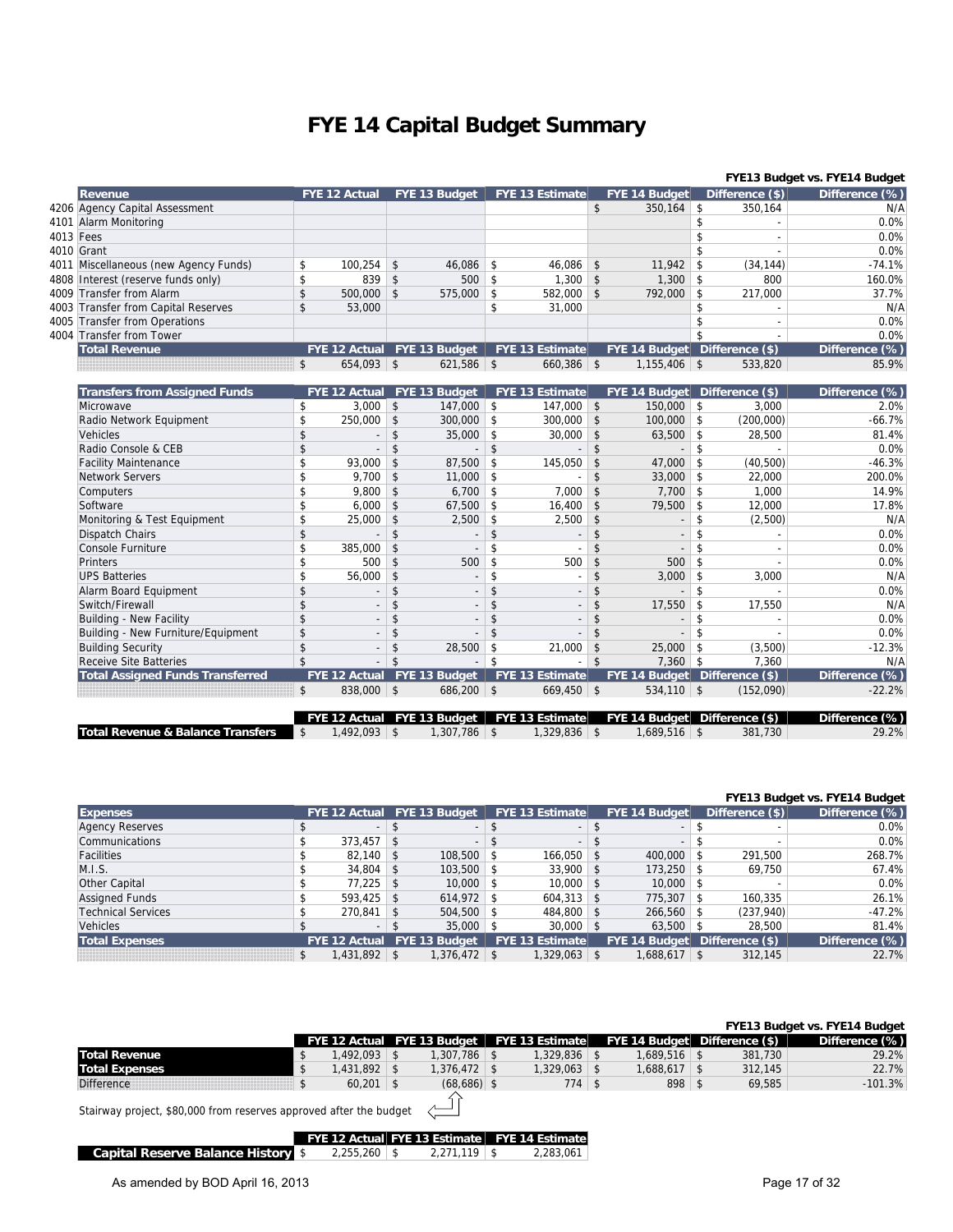## FYE 14 Capital Budget

|              |                                         |          |                 |                   |                             |               |                                                                                          |                               |                                      |            |                             | FYE13 Budget vs. FYE14 Budget                                                                    |
|--------------|-----------------------------------------|----------|-----------------|-------------------|-----------------------------|---------------|------------------------------------------------------------------------------------------|-------------------------------|--------------------------------------|------------|-----------------------------|--------------------------------------------------------------------------------------------------|
|              | Agency Reserves                         |          |                 |                   |                             |               |                                                                                          |                               |                                      |            |                             | FYE 12 Actual FYE 13 Budget   FYE 13 Estimate   FYE 14 Budget   Difference (\$)   Difference (%) |
|              | 9113 Operating Reserves                 |          |                 |                   |                             |               |                                                                                          |                               |                                      | \$         |                             | 0.0%                                                                                             |
| 9114         | <b>Capital Reserves</b>                 |          |                 |                   |                             |               |                                                                                          |                               |                                      | \$         | $\overline{\phantom{a}}$    | 0.0%                                                                                             |
| 9115         | <b>Tower Reserves</b>                   |          |                 |                   |                             |               |                                                                                          |                               |                                      | \$         | $\mathcal{L}_{\mathcal{A}}$ | 0.0%                                                                                             |
| 9119         | Alarm Reserves                          |          |                 |                   |                             |               |                                                                                          |                               |                                      | \$         | ÷                           | 0.0%                                                                                             |
|              | Total Expenses                          |          |                 |                   |                             |               | FYE 12 Actual FYE 13 Budget   FYE 13 Estimate   FYE 14 Budget   Difference (\$)          |                               |                                      |            |                             | Difference (%)                                                                                   |
|              |                                         | \$       |                 | $-$ \$            |                             | $-$ \$        |                                                                                          | $-$ \$                        | $\overline{\phantom{0}}$             | \$         |                             | 0.0%                                                                                             |
|              | Communications                          |          |                 |                   |                             |               | FYE 12 Actual FYE 13 Budget FYE 13 Estimate FYE 14 Budget Difference (\$)                |                               |                                      |            |                             | Difference (%)                                                                                   |
|              | 9001 Dispatch Chairs *                  |          |                 |                   |                             |               |                                                                                          |                               |                                      | \$         |                             | 0.0%                                                                                             |
|              | 9010 Operations and Training Equipment  |          |                 |                   |                             |               |                                                                                          |                               |                                      | \$         | ÷.                          | 0.0%                                                                                             |
| 9218         | Radio Console & CEB *                   |          |                 |                   |                             |               |                                                                                          |                               |                                      | \$         | ٠                           | 0.0%                                                                                             |
|              | 9430 Console Furniture *                | \$       | 373,457         |                   |                             |               |                                                                                          |                               |                                      | \$         | ÷.                          | 0.0%                                                                                             |
| 9448         | Alarm Equipment *                       |          |                 |                   |                             |               |                                                                                          |                               |                                      | \$         | $\omega$                    | 0.0%                                                                                             |
|              | Total Expenses                          |          |                 |                   |                             |               | FYE 12 Actual FYE 13 Budget FYE 13 Estimate FYE 14 Budget                                |                               |                                      |            | Difference (\$)             | Difference (%)                                                                                   |
|              |                                         | \$       | $373,457$ \$    |                   |                             | -   \$        |                                                                                          | \$                            |                                      | \$         |                             | 0.0%                                                                                             |
|              |                                         |          |                 |                   |                             |               |                                                                                          |                               |                                      |            |                             |                                                                                                  |
| 9002         | Facilities<br>Fixtures *                | \$       | 1,974           | \$                | 24,500                      | $\sqrt{2}$    | FYE 12 Actual FYE 13 Budget FYE 13 Estimate FYE 14 Budget Difference (\$)<br>25,050      | \$                            | 12,000                               | \$         | (12,500)                    | Difference (%)<br>$-51.0%$                                                                       |
| 9254         | UPS Batteries *                         | \$       | 27,470          |                   |                             |               |                                                                                          | \$                            | 3,000                                | \$         | 3,000                       | N/A                                                                                              |
| 9503         | HVAC *                                  |          |                 | \$                | 10,000                      | \$            | 10,000                                                                                   | \$                            | 10,000                               | \$         |                             | 0.0%                                                                                             |
| 9505         | Parking Lot *                           | \$       | 6,860           | \$                | 53,000                      | $\sqrt{2}$    | 110,000                                                                                  |                               |                                      | \$         | (53,000)                    | N/A                                                                                              |
| 9508         | Building Security *                     | \$       | 3,233           | \$                | 21,000                      | $\sqrt{2}$    | 21,000                                                                                   |                               |                                      | \$         | (21,000)                    | N/A                                                                                              |
| 9509         | Building Improvement *                  | \$       | 42,603          |                   |                             |               |                                                                                          | \$                            | 25,000                               | \$         | 25,000                      | N/A                                                                                              |
|              | 9510 Building - New Facility (lease)    |          |                 |                   |                             |               |                                                                                          | \$                            | 350,000                              | \$         | 350,000                     | N/A                                                                                              |
| 9511         | Building - New Furniture/Equip *        |          |                 |                   |                             |               |                                                                                          |                               |                                      | \$         | $\sim$                      | N/A                                                                                              |
|              | Total Expenses                          |          |                 |                   |                             |               | FYE 12 Actual FYE 13 Budget   FYE 13 Estimate                                            |                               | <b>FYE 14 Budget Difference (\$)</b> |            |                             | Difference (%)                                                                                   |
|              |                                         | \$       | $82,140$ \$     |                   | $108,500$ \$                |               | $166,050$ \$                                                                             |                               | $400.000$ \$                         |            | 291.500                     | 268.7%                                                                                           |
|              |                                         |          |                 |                   |                             |               |                                                                                          |                               |                                      |            |                             |                                                                                                  |
|              | M.I.S.                                  |          |                 |                   | FYE 12 Actual FYE 13 Budget |               | FYE 13 Estimate                                                                          |                               | $ $ FYE 14 Budget Difference (\$)    |            |                             | Difference (%)                                                                                   |
|              | 9209 Computers *                        | \$       | 8.355           | $\vert$ \$        | $7,000$ \ \$                |               | 7,000                                                                                    | $\sqrt[6]{}$                  | 7,700                                | \$         | 700                         | 10.0%                                                                                            |
| 9217         | Network Servers *                       | \$       | 9,021           | $\sqrt{2}$        | 11,000                      | \$            | ÷.                                                                                       | \$                            | 33,000                               | \$         | 22,000                      | 200.0%                                                                                           |
|              | 9223 Printers *                         | \$<br>\$ | 335             | $\sqrt{2}$        | 500                         | \$            | 500                                                                                      | \$                            | 500                                  | \$         |                             | 0.0%                                                                                             |
| 9251         | MIS Misc Parts & Equip.                 | \$       | 9,870<br>7,223  | \$<br>\$          | 10,000                      | \$<br>\$      | 10,000                                                                                   | \$<br>$\sqrt[6]{\frac{1}{2}}$ | 10,000                               | \$<br>\$   |                             | 0.0%<br>17.8%                                                                                    |
| 9439<br>9449 | Software *<br>Switch/Firewall*          |          |                 |                   | 67,500                      |               | 16,400                                                                                   | \$                            | 79,500<br>17,550                     | \$         | 12,000<br>17,550            | N/A                                                                                              |
|              | 9450 Building Security - Electronics*   |          |                 | \$                | $7,500$ \$                  |               |                                                                                          | $$\mathfrak{s}$$              | 25,000                               | $\sqrt{2}$ | 17,500                      | 233.3%                                                                                           |
|              | Total Expenses                          |          |                 |                   |                             |               |                                                                                          |                               |                                      |            |                             | FYE 12 Actual FYE 13 Budget FYE 13 Estimate FYE 14 Budget Difference (\$) Difference (%)         |
|              |                                         | \$       | $34,804$ \$     |                   | $103,500$ \$                |               | 33,900                                                                                   | \$                            | $173,250$ \$                         |            | 69,750                      | 67.4%                                                                                            |
|              |                                         |          |                 |                   |                             |               |                                                                                          |                               |                                      |            |                             |                                                                                                  |
|              | Other Capital                           |          |                 |                   |                             |               | FYE 12 Actual FYE 13 Budget FYE 13 Estimate FYE 14 Budget Difference (\$)                |                               |                                      |            |                             | Difference (%)                                                                                   |
| 9599         | Capital Contingency                     | \$       | $77,225$ \$     |                   | $10,000$ \$                 |               | $10,000$ \$                                                                              |                               | $10,000$ \$                          |            |                             | 0.0%                                                                                             |
|              | Total Expenses                          | \$       | $77,225$ \$     |                   | $10,000$ \$                 |               | FYE 12 Actual FYE 13 Budget FYE 13 Estimate FYE 14 Budget Difference (\$)<br>$10,000$ \$ |                               | $10,000$ \$                          |            |                             | Difference (%)<br>0.0%                                                                           |
|              |                                         |          |                 |                   |                             |               |                                                                                          |                               |                                      |            |                             |                                                                                                  |
|              | <b>Assigned Funds</b>                   |          |                 |                   |                             |               | FYE 12 Actual FYE 13 Budget FYE 13 Estimate FYE 14 Budget Difference (\$)                |                               |                                      |            |                             | Difference (%)                                                                                   |
| 9601         | Vehicles                                | \$       | 26,424          | \$                | 30,684                      | \$            | 30.684                                                                                   | \$                            | 20,267                               | \$         | (10, 417)                   | $-33.9%$                                                                                         |
|              | 9602 Radio Console & CEB                | \$       | 85,817          | \$                | $\overline{a}$              | \$            | $\overline{\phantom{a}}$                                                                 | \$                            | 156,560                              | \$         | 156,560                     | N/A                                                                                              |
|              | 9603 Facility Maintenance               | \$       | 140,000         | $\vert$ \$        | $105,000$ \$                |               | 105,000                                                                                  | \$                            | $25,750$ \$                          |            | (79, 250)                   | $-75.5%$                                                                                         |
|              | 9604 Network Servers                    | \$       | 18,400          | \$                | 18,952                      | $\sqrt[6]{2}$ | 8,292                                                                                    | \$                            | 11,210                               | \$         | (7, 742)                    | $-40.9%$                                                                                         |
|              | 9605 Computers                          | \$       | 15,599          | \$                | 16,067                      | \$            | 16,067                                                                                   | \$                            | 16,549                               | \$         | 482                         | 3.0%                                                                                             |
|              | 9606 Software                           | \$       | $10,000$ \$     |                   | 45,000                      | \$            | 45,000                                                                                   | \$                            | 55,000                               | \$         | 10,000                      | 22.2%                                                                                            |
|              | 9608 Dispatch Chairs                    | \$       |                 |                   | 3,448                       | \$            | 3,448                                                                                    | \$                            | 3,551                                | \$         | 103                         | 3.0%                                                                                             |
|              | 9609 Microwave                          | \$<br>\$ | 10,000          | \$                | 100,000                     | \$            | 100,000                                                                                  | \$                            | 150,000                              | \$         | 50,000                      | 50.0%                                                                                            |
|              | 9610 Console Furniture<br>9611 Printers | \$       | 27,660<br>1,377 | $\ddot{\$}$<br>\$ | 24,720<br>1,418             | \$<br>\$      | 24,720<br>1,418                                                                          | \$                            | 25,462<br>1,461                      | \$<br>\$   | 742<br>43                   | 3.0%<br>3.0%                                                                                     |
|              | 9612 UPS Batteries                      | \$       | 40,000          | $\sqrt{2}$        | 14,420                      | \$            | 14,420                                                                                   | \$<br>\$                      | 7,978                                | \$         | (6, 442)                    | $-44.7%$                                                                                         |
|              | 9613 Monitoring & Test Equipment        | \$       | 5,000           | $\sqrt{3}$        | 5,000                       | \$            | 5,000                                                                                    | $\frac{1}{2}$                 | 5,000                                | \$         |                             | 0.0%                                                                                             |
| 9614         | Radio Network Equipment                 | \$       | 209,800         | \$                | 196,904                     | \$            | 196,904                                                                                  | \$                            | 99,720                               | \$         | (97, 184)                   | $-49.4%$                                                                                         |
|              | 9615 Alarm Board Equipment              |          |                 | \$                | 5,000                       |               | \$5,000                                                                                  | \$                            | 5,000                                | \$         |                             | 0.0%                                                                                             |
|              | 9616 Switch/Firewall                    |          |                 | \$                | 18,360                      |               | \$18,360                                                                                 | \$                            | 6,300                                | \$         | (12,060)                    | $-65.7%$                                                                                         |
|              | 9617 Building - New Facility            |          |                 |                   |                             |               | \$0                                                                                      | \$                            | 100,000                              | \$         | 100,000                     | N/A                                                                                              |
|              | 9618 Building - New Furniture/Equip     |          |                 |                   |                             |               | \$0                                                                                      | \$                            | 52,500                               | \$         | 52,500                      | N/A                                                                                              |
|              | 9619 Building Security - Electronics    |          |                 | \$                | 30,000                      |               | \$30,000                                                                                 |                               | \$25,000                             | \$         | (5,000)                     | N/A                                                                                              |
|              | 9620 Receive Site Batteries             |          |                 |                   |                             |               | \$0                                                                                      | \$                            | 8,000                                | \$         | 8,000                       | N/A                                                                                              |
|              | 9650 Transfer out to Operations Budget  |          |                 |                   |                             |               |                                                                                          |                               |                                      | \$         |                             | 0.0%                                                                                             |
|              | Total Expenses                          |          |                 |                   |                             |               |                                                                                          |                               |                                      |            |                             | FYE 12 Actual FYE 13 Budget FYE 13 Estimate FYE 14 Budget Difference (\$) Difference (%)         |
|              |                                         | \$       | $593,425$ \$    |                   | $614,972$ \$                |               | $604,313$ \$                                                                             |                               | $775,307$ \$                         |            | 160,335                     | 26.1%                                                                                            |

9600 series accounts are strictly the amount of \$ being transferred out of this year's budget into the Capital Reserves for later use. No actual purchases or services are expensed to these accounts.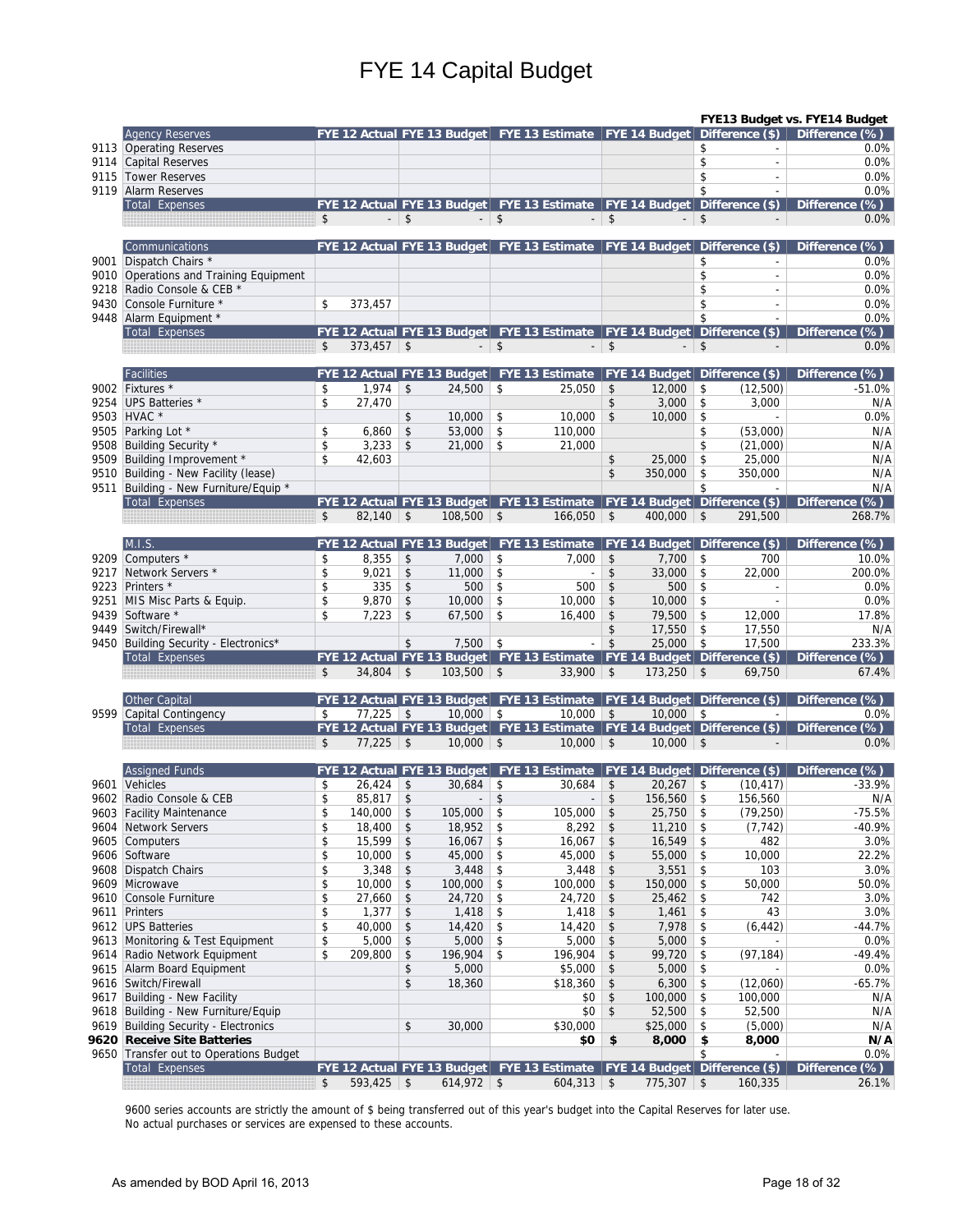## FYE 14 Capital Budget

|      |                                            |                 |                |           |    |                                                                           |     |           |                |                 | FYE13 Budget vs. FYE14 Budget |
|------|--------------------------------------------|-----------------|----------------|-----------|----|---------------------------------------------------------------------------|-----|-----------|----------------|-----------------|-------------------------------|
|      | <b>Technical Services</b>                  |                 |                |           |    | FYE 12 Actual FYE 13 Budget FYE 13 Estimate FYE 14 Budget Difference (\$) |     |           |                |                 | Difference (%)                |
| 9201 | Batteries - Receive sites * starting FYE14 |                 | \$             | 6,500     | \$ | 6,800                                                                     | \$  | 7,360     | \$             | 860             | 13.2%                         |
| 9206 | Antenna                                    | \$<br>82        |                |           | \$ |                                                                           | \$  | 5,000     | \$             | 5,000           | N/A                           |
| 9207 | Radio Network Equipment *                  | 248,825         | \$             | 300,000   | \$ | 300,000                                                                   | \$  | 100,000   | \$             | (200,000)       | $-66.7%$                      |
| 9220 | Microwave *                                | \$<br>1,473     | \$             | 147,000   | \$ | 147,000                                                                   | \$. | 150,000   | \$             | 3,000           | 2.0%                          |
| 9250 | Monitoring & Test Equipment *              | \$<br>20,461    | \$             | 2.500     | \$ | 2.500                                                                     | \$  |           | \$             | (2,500)         | N/A                           |
| 9255 | Mobile & Portable Radios                   | \$              | \$             | 40,000    | \$ | 20,000                                                                    |     |           |                | (40,000)        | N/A                           |
| 9447 | <b>Station Alerting</b>                    | \$              |                | 8,500     | \$ | 8,500                                                                     | \$  | 4.200     |                | (4,300)         | $-50.6%$                      |
|      | Total Expenses                             | Actual          |                |           |    | <b>Budget FYE 13 Estimate FYE 14 Budget</b>                               |     |           |                | Difference (\$) | Difference (%)                |
|      |                                            | \$<br>270,841   | $\mathfrak{L}$ | 504,500   | \$ | 484,800                                                                   | \$  | 266,560   | \$             | (237, 940)      | $-47.2%$                      |
|      |                                            |                 |                |           |    |                                                                           |     |           |                |                 |                               |
|      | <b>Vehicles</b>                            |                 |                |           |    | FYE 12 Actual FYE 13 Budget FYE 13 Estimate FYE 14 Budget Difference (\$) |     |           |                |                 | Difference (%)                |
| 9210 | Vehicle Replacement *                      |                 | \$             | 35,000    | S  | 30.000                                                                    | \$  | 63,500    | \$             | 28.500          | 81.4%                         |
|      | <b>Total Expenses</b>                      |                 |                |           |    | FYE 12 Actual FYE 13 Budget FYE 13 Estimate FYE 14 Budget Difference (\$) |     |           |                |                 | Difference (%)                |
|      |                                            | \$              | \$             | 35,000    | \$ | $30,000$ \$                                                               |     | 63,500    | \$             | 28,500          | 81.4%                         |
|      |                                            |                 |                |           |    |                                                                           |     |           |                |                 |                               |
|      | Total FYE 14 Expenses                      |                 |                |           |    |                                                                           |     |           |                |                 | FYE13 Budget vs. FYE14 Budget |
|      |                                            |                 |                |           |    | FYE 12 Actual FYE 13 Budget FYE 13 Estimate FYE 14 Budget Difference (\$) |     |           |                |                 | Difference (%)                |
|      | <b>Capital Budget</b>                      | \$<br>1,431,892 | \$             | 1,376,472 | \$ | 1,329,063                                                                 | \$  | 1,688,617 | $\mathfrak{L}$ | 312.145         | 22.7%                         |

\* Items are offset from revenue from reserve funds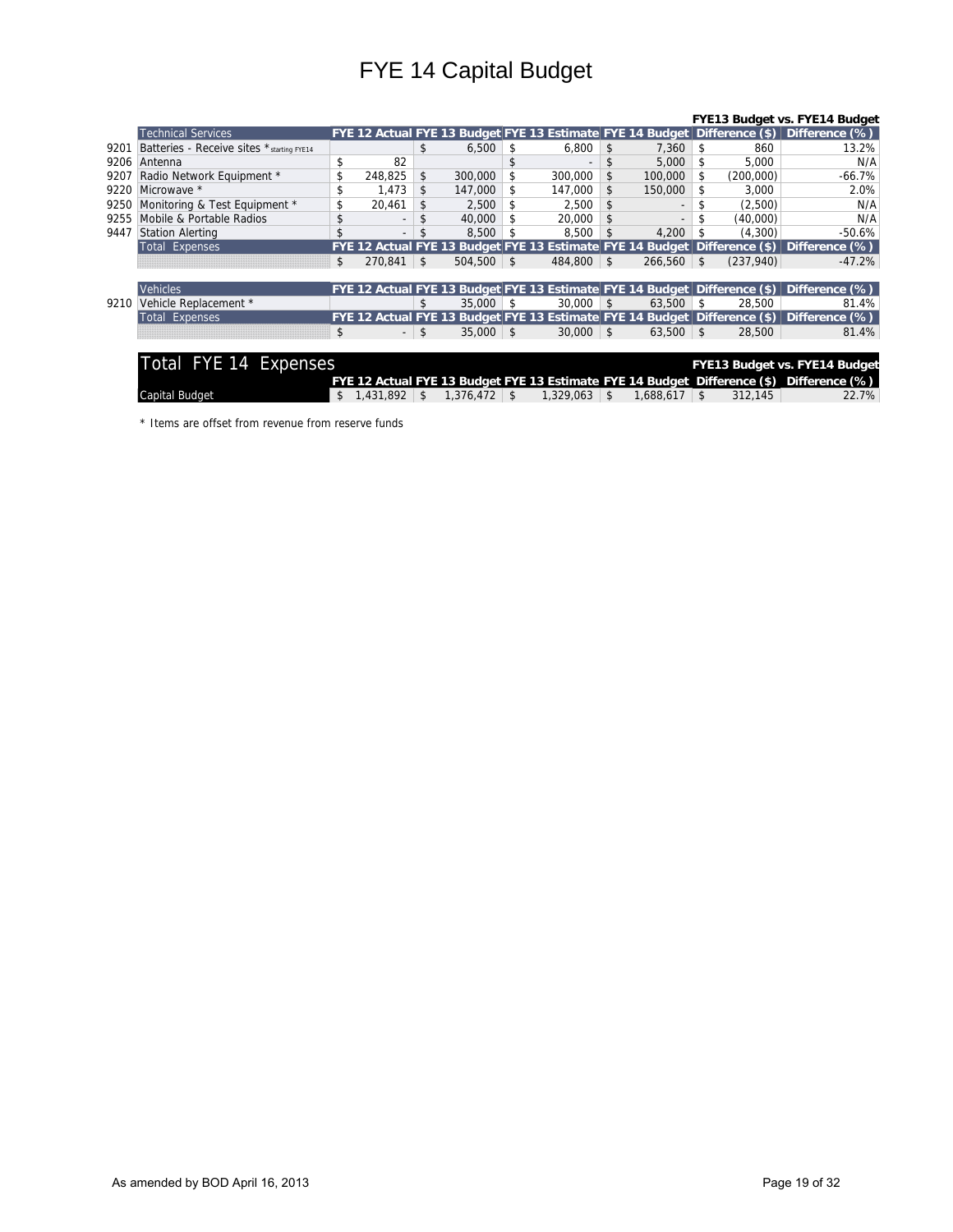| <b>ALARM BOARD EQUIPMENT</b>                                                                                                                                                  |                                                   | <b>FYE 09</b><br>\$0.00      | <b>FYE 10</b><br>\$0.00      | <b>FYE 11</b><br>\$0.00      | <b>FYE 12</b><br>\$5,000.00  | <b>FYE 13</b><br>\$5,000.00                                | <b>FYE 14</b><br>\$5,000.00   | <b>FYE 15</b><br>\$5,000.00   | <b>FYE 16</b><br>\$5,000.00   | <b>FYE 17</b><br>\$5,000.00                                                |
|-------------------------------------------------------------------------------------------------------------------------------------------------------------------------------|---------------------------------------------------|------------------------------|------------------------------|------------------------------|------------------------------|------------------------------------------------------------|-------------------------------|-------------------------------|-------------------------------|----------------------------------------------------------------------------|
| Sink Fund for Total Cost<br>Approx. Cost<br>Finance Length (years)                                                                                                            | 1<br>\$5,000.00<br>$\overline{1}$                 |                              |                              | Replace every 10 years       |                              | Replacement schedule delayed, funding on hold until FYE 12 |                               |                               |                               |                                                                            |
| <b>Interest Rate</b>                                                                                                                                                          | 0%                                                |                              |                              |                              |                              |                                                            |                               |                               |                               |                                                                            |
| <b>BUILDING - NEW FACILITY</b>                                                                                                                                                |                                                   |                              |                              |                              |                              | <b>FYE 13</b><br>\$0.00                                    | <b>FYE 14</b><br>\$100,000.00 | <b>FYE 15</b><br>\$154,500.00 | <b>FYE 16</b><br>\$162,225.00 | <b>FYE 17</b><br>\$170,336.25                                              |
| Total number of buildings<br>Approx. Cost<br>Finance Length (years)                                                                                                           | $\overline{1}$<br>\$3,000,000.00<br>20            |                              |                              |                              |                              |                                                            |                               |                               |                               |                                                                            |
| <b>Interest Rate</b>                                                                                                                                                          | 3%                                                |                              |                              |                              |                              |                                                            |                               |                               |                               |                                                                            |
| <b>BUILDING - RENOVATION/EQUIPMENT</b>                                                                                                                                        |                                                   |                              |                              |                              |                              | <b>FYE 13</b><br>\$0.00                                    | <b>FYE 14</b><br>\$52,500.00  | <b>FYE 15</b><br>\$210,000.00 | <b>FYE 16</b><br>\$220,500.00 | <b>FYE 17</b><br>\$231,525.00                                              |
| Sink Fund for Total Cost<br>Approx. Cost<br>Finance Length (years)                                                                                                            | $\overline{1}$<br>\$3,000,000.00<br>15            |                              |                              |                              |                              |                                                            |                               |                               |                               |                                                                            |
| <b>Interest Rate</b>                                                                                                                                                          | 5%                                                |                              |                              |                              |                              |                                                            |                               |                               |                               |                                                                            |
| <b>BUILDING SECURITY - ELECTRONICS</b>                                                                                                                                        |                                                   |                              |                              |                              |                              | <b>FYE 13</b><br>\$30,000.00                               | <b>FYE 14</b><br>\$25,000.00  | <b>FYE 15</b><br>\$5,000.00   | <b>FYE 16</b><br>\$5,000.00   | <b>FYE 17</b><br>\$5,000.00                                                |
| Sink Fund for Total Cost<br>Approx. Cost<br>Finance Length (years)                                                                                                            | 1<br>\$10,000.00<br>$\overline{1}$                |                              |                              |                              |                              |                                                            |                               |                               |                               |                                                                            |
| <b>Interest Rate</b>                                                                                                                                                          | 0%                                                |                              |                              |                              |                              |                                                            |                               |                               |                               |                                                                            |
| <b>COMPUTERS</b>                                                                                                                                                              | Desktops/laptops                                  | <b>FYE 09</b><br>\$15,000.00 | <b>FYE 10</b><br>\$8,034.00  | <b>FYE 11</b><br>\$4,254.00  | <b>FYE 12</b><br>\$15,598.78 | <b>FYE 13</b><br>\$16,066.74                               | <b>FYE 14</b><br>\$16,548.75  | <b>FYE 15</b><br>\$17,045.21  | <b>FYE 16</b><br>\$17,556.56  | <b>FYE 17</b><br>\$18,083.26                                               |
| Total Desktop/Laptop Computers =<br>Approx. Cost Per Computer to replace<br>Useful Life of Computer (years)<br># Of Computers to Replace Each year<br><b>Inflation Factor</b> | 29<br>\$1,566.67<br>$\overline{4}$<br>7.250<br>3% |                              |                              |                              |                              |                                                            |                               |                               |                               |                                                                            |
| <b>CONSOLE FURNITURE</b>                                                                                                                                                      |                                                   | <b>FYE 09</b><br>\$79,000.00 | <b>FYE 10</b><br>\$95,000.00 | <b>FYE 11</b><br>\$96,660.00 | FYE 12*<br>\$27,660.00       | <b>FYE 13</b><br>\$24,720.00                               | <b>FYE 14</b><br>\$25,461.60  | <b>FYE 15</b><br>\$26,225.45  | <b>FYE 16</b><br>\$27,012.21  | <b>FYE 17</b><br>\$27,822.58                                               |
| Total number of positions<br>Approx. Cost Per Console to replace<br>Useful life of furniture<br># Of Consoles to Replace Each year<br>Inflation Factor                        | 24<br>\$15,000.00<br>15<br>1.600<br>3%            |                              |                              |                              |                              | * Start funding for next replacement in 15 years           |                               |                               |                               | \$450,033.93<br><b>Total to Replace</b><br>24 Consoles in<br><b>FYE 26</b> |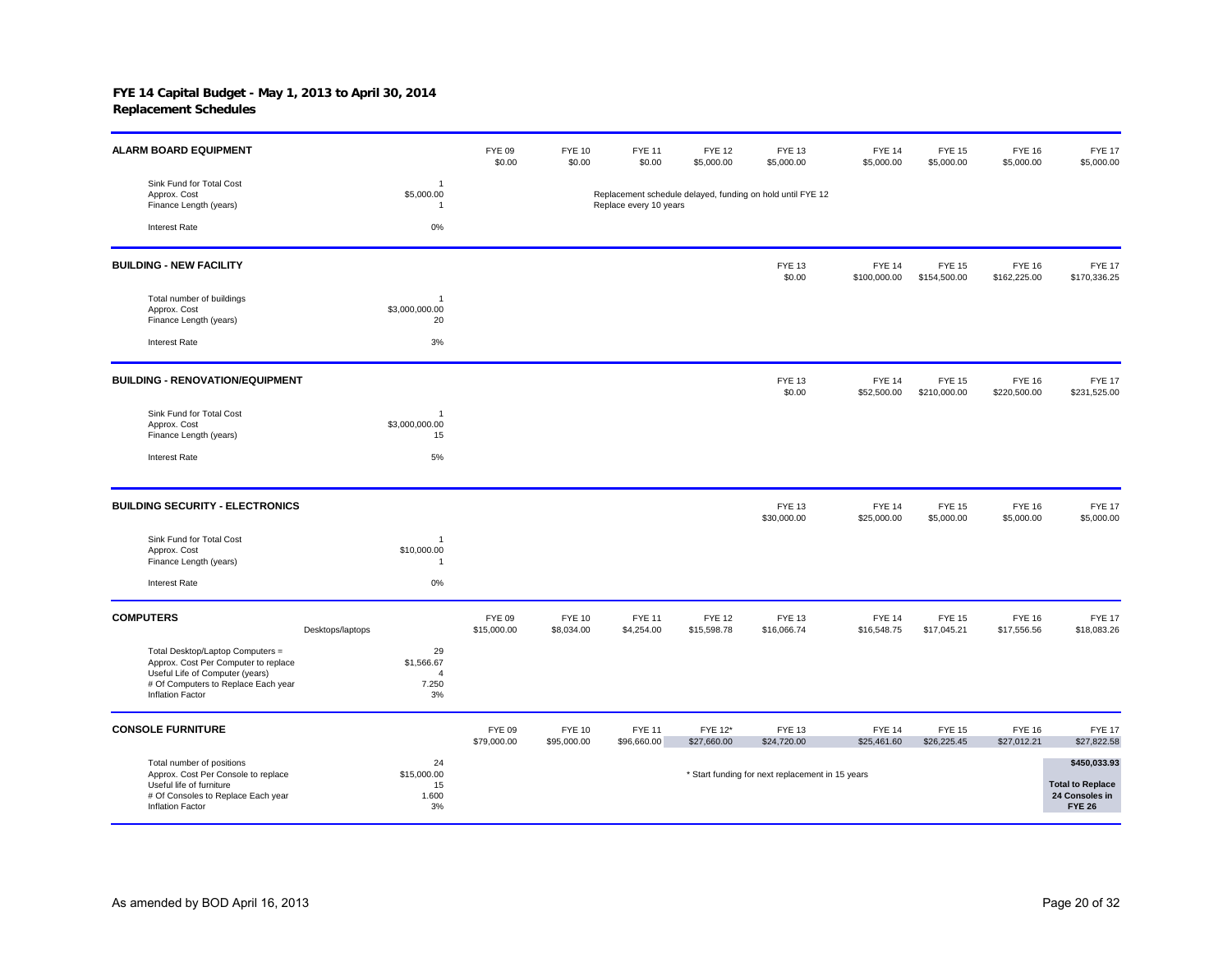| <b>DISPATCH CHAIRS</b>                                                               | <b>FYE 08</b><br>\$4,707.75 | <b>FYE 09</b><br>\$5,500.00 | <b>FYE 10</b><br>\$3,800.00 | <b>FYE 11</b><br>\$8,847.00 | FYE 12*<br>\$3,347.50 | <b>FYE 13</b><br>\$3,447.93                     | <b>FYE 14</b><br>\$3,551.36 | <b>FYE 15</b><br>\$3,657.90 | <b>FYE 16</b><br>\$3,767.64 | <b>FYE 17</b><br>\$3,880.67                               |
|--------------------------------------------------------------------------------------|-----------------------------|-----------------------------|-----------------------------|-----------------------------|-----------------------|-------------------------------------------------|-----------------------------|-----------------------------|-----------------------------|-----------------------------------------------------------|
| Total Chairs =<br>Approx. Cost Per Chair to replace<br>Useful Life of Chairs (years) | 26<br>\$750.00              |                             |                             |                             |                       | * Start funding for next replacement in 6 years |                             |                             |                             | \$21,653.00                                               |
| Inflation Factor                                                                     | 3%                          |                             |                             |                             |                       |                                                 |                             |                             |                             | <b>Total to Replace</b><br><b>FYE</b><br><b>Chairs in</b> |

The new chairs purchased in FY05 do not have the quality needed and new models will need to be purchased in FYE 11 once the console furniture is selected, using the FY05 chairs traded in for a<br>credit. FYE 12 - FYE 17 proje

| <b>FACILITY MAINTENANCE</b><br>(includes HVAC, Fire Extinguisher replacement, Roof)                                                                         |                                                       | <b>FYE 09</b><br>\$15,000.00 | <b>FYE 10</b><br>\$175,000.00 | <b>FYE 11</b><br>\$0.00      | <b>FYE 12</b><br>\$140,000.00 | <b>FYE 13</b><br>\$105,000.00 | <b>FYE 14</b><br>\$25,750.00                                               | <b>FYE 15</b><br>\$26,522.50 | <b>FYE 16</b><br>\$27,318.18 | <b>FYE 17</b><br>\$28,137.72 |
|-------------------------------------------------------------------------------------------------------------------------------------------------------------|-------------------------------------------------------|------------------------------|-------------------------------|------------------------------|-------------------------------|-------------------------------|----------------------------------------------------------------------------|------------------------------|------------------------------|------------------------------|
| Sink Fund for Total Cost<br>Approx. Cost<br>Finance Length (years)                                                                                          | $\overline{1}$<br>\$25,000.00<br>-1                   |                              |                               |                              |                               |                               |                                                                            |                              |                              |                              |
| <b>Interest Rate</b>                                                                                                                                        | 3%                                                    |                              |                               |                              |                               |                               |                                                                            |                              |                              |                              |
| <b>FIREWALL EQUIPMENT</b>                                                                                                                                   |                                                       | <b>FYE 09</b><br>\$0.00      | <b>FYE 10</b><br>\$0.00       | <b>FYE 11</b><br>\$0.00      | <b>FYE 12</b><br>\$0.00       | <b>FYE 13</b><br>\$2,575.00   | FYE 14**<br>\$1,150.00                                                     | <b>FYE 15</b><br>\$1,184.50  | <b>FYE 16</b><br>\$1,220.04  | <b>FYE 17</b><br>\$1,256.64  |
| <b>Firewall Equipment</b><br>Approx. Cost Per Firewall to replace<br>Useful Life of Firewall (years)<br>Useful Life of Firewall (years)<br>Inflation Factor | $\overline{2}$<br>\$2,500.00<br>5<br>0.400<br>3%      |                              |                               |                              |                               |                               | ** FYE 14 they will need to be replaced, then plan for future replacements |                              |                              |                              |
| <b>MICROWAVE</b>                                                                                                                                            |                                                       | <b>FYE 09</b><br>\$5,000.00  | <b>FYE 10</b><br>\$70,000.00  | <b>FYE 11</b><br>\$30,000.00 | <b>FYE 12</b><br>\$10,000.00  | <b>FYE 13</b><br>\$100,000.00 | <b>FYE 14</b><br>\$150,000.00                                              | <b>FYE 15</b><br>\$25,000.00 | <b>FYE 16</b><br>\$25,000.00 | <b>FYE 17</b><br>\$25,000.00 |
| Sink Fund for Total Cost<br>Approx. Cost<br>Finance Length (years)<br># Of Firewalls to Replace Each year<br><b>Interest Rate</b>                           | $\overline{1}$<br>\$25,000.00<br>$\overline{1}$<br>0% |                              | Replace every 10 years        |                              |                               |                               |                                                                            |                              |                              |                              |
| <b>MONITORING &amp; TEST EQUIPMENT</b>                                                                                                                      |                                                       | <b>FYE 09</b><br>\$45,000.00 | <b>FYE 10</b><br>\$0.00       | <b>FYE 11</b><br>\$18,000.00 | <b>FYE 12</b><br>\$5,000.00   | <b>FYE 13</b><br>\$5,000.00   | <b>FYE 14</b><br>\$5,000.00                                                | <b>FYE 15</b><br>\$5,000.00  | <b>FYE 16</b><br>\$5,000.00  | <b>FYE 17</b><br>\$5,000.00  |
| Sink Fund for Total Cost<br>Approx. Cost<br>Finance Length (years)                                                                                          | $\overline{1}$<br>\$5,000.00<br>$\overline{1}$        |                              | Replace every 10 years        |                              |                               |                               |                                                                            |                              |                              |                              |
| <b>Interest Rate</b>                                                                                                                                        | 0%                                                    |                              |                               |                              |                               |                               |                                                                            |                              |                              |                              |
| <b>NETWORK SERVERS</b>                                                                                                                                      |                                                       | <b>FYE 09</b><br>\$11,040.00 | <b>FYE 10</b><br>\$9,888.00   | <b>FYE 11</b><br>\$6,608.00  | <b>FYE 12</b><br>\$18,400.00  | <b>FYE 13</b><br>\$8,291.50   | <b>FYE 14</b><br>\$11,210.00                                               | <b>FYE 15</b><br>\$7,546.30  | <b>FYE 16</b><br>\$7,772.69  | <b>FYE 17</b><br>\$8,005.87  |
| Total Servers =<br>Approx. Cost Per Server to replace<br>Useful Life of Server (years)<br># of Servers to Replace Each year<br><b>Inflation Factor</b>      | $\overline{1}$<br>\$35,000.00<br>5<br>0.200<br>3%     |                              |                               |                              |                               |                               | Virtual Server system started in FYE14                                     |                              |                              |                              |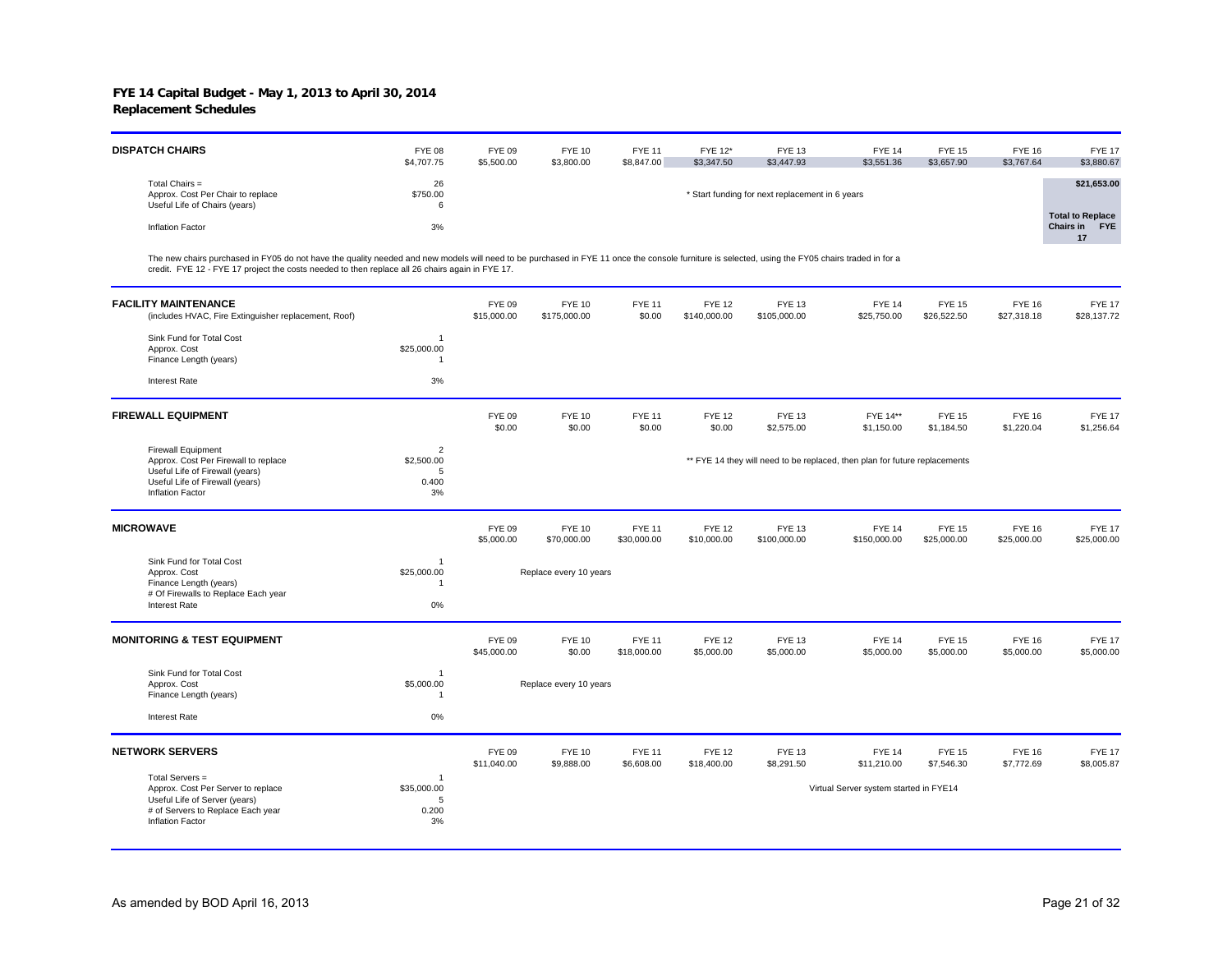| <b>PRINTERS</b>                                                                                                                                                                                            |                                                  | <b>FYE 09</b><br>\$3,770.00   | <b>FYE 10</b><br>\$1,201.67   | <b>FYE 11</b><br>\$0.00     | <b>FYE 12</b><br>\$1,376.67   | <b>FYE 13</b><br>\$1,417.97              | <b>FYE 14</b><br>\$1,460.51                                 | <b>FYE 15</b><br>\$1,504.32   | <b>FYE 16</b><br>\$1,549.45   | <b>FYE 17</b><br>\$1,595.94   |
|------------------------------------------------------------------------------------------------------------------------------------------------------------------------------------------------------------|--------------------------------------------------|-------------------------------|-------------------------------|-----------------------------|-------------------------------|------------------------------------------|-------------------------------------------------------------|-------------------------------|-------------------------------|-------------------------------|
| Total Printers $=$<br>Approx. Cost Per Printer to replace<br>Useful Life of Printer (years)<br># of Printers to Replace Each year<br>Inflation Factor                                                      | $\overline{7}$<br>\$1,000.00<br>3<br>2.333<br>3% |                               |                               |                             |                               |                                          |                                                             |                               |                               |                               |
| <b>RADIO CONSOLE &amp; CEB</b>                                                                                                                                                                             |                                                  | <b>FYE 09</b><br>\$5,000.00   | <b>FYE 10</b><br>\$5,000.00   | <b>FYE 11</b><br>\$9,300.00 | <b>FYE 12</b><br>\$85,817.00  | <b>FYE 13</b><br>\$0.00                  | <b>FYE 14</b><br>\$156,560.00                               | <b>FYE 15</b><br>\$161,256.80 | <b>FYE 16</b><br>\$166,094.50 | <b>FYE 17</b><br>\$171,077.34 |
| <b>Console Positions</b><br>Approx. cost per Gold Elite per position<br>Useful Life of Gold Elite (years)<br># of Gold Elite to Replace Each year<br><b>Inflation Factor</b>                               | 24<br>\$95,000.00<br>15<br>1.600<br>3%           |                               |                               |                             |                               | Replace all 24 in 14 years (from FYE 14) | ETSB expected to fund consoles in FYE12 as a one-time event |                               |                               |                               |
| <b>RADIO NETWORK EQUIPMENT</b>                                                                                                                                                                             |                                                  | <b>FYE 09</b><br>\$130,800.00 | <b>FYE 10</b><br>\$270,000.00 | <b>FYE 11</b><br>\$0.00     | <b>FYE 12</b><br>\$209,800.00 | <b>FYE 13</b><br>\$196,904.00            | <b>FYE 14</b><br>\$99,720.00                                | <b>FYE 15</b><br>\$27,711.60  | <b>FYE 16</b><br>\$28,542.95  | <b>FYE 17</b><br>\$29,399.24  |
| <b>Base Stations/Receivers</b><br>Approx. cost per Transmitter/Receiver to replace<br>Useful Life of Transmitters/Receivers (years)<br># of Transmitter/Receivers to Replace Each year<br>Inflation Factor | 40<br>\$9,000.00<br>15<br>2.667<br>3%            |                               |                               |                             |                               |                                          |                                                             |                               |                               |                               |
| Fiscal years FYE 09 - 12 replacement of Channel 5, IFERN, IFERN 2, ISPERN, IREACH and Point. After that, 15 year replacement cycle                                                                         |                                                  |                               |                               |                             |                               |                                          |                                                             |                               |                               |                               |
| <b>RECEIVE SITE BATTERIES</b>                                                                                                                                                                              |                                                  | <b>FYE 09</b><br>\$0.00       | <b>FYE 10</b><br>\$0.00       | <b>FYE 11</b><br>\$0.00     | <b>FYE 12</b><br>\$0.00       | <b>FYE 13</b><br>\$0.00                  | <b>FYE 14</b><br>\$8,000.00                                 | <b>FYE 15</b><br>\$8,240.00   | <b>FYE 16</b><br>\$8,487.20   | <b>FYE 17</b><br>\$8,741.82   |
| Sink Fund for Total Cost<br>Approx. Cost<br>Finance Length (years)                                                                                                                                         | $\overline{1}$<br>\$8,000.00<br>1                |                               |                               |                             |                               |                                          |                                                             |                               |                               |                               |
| Interest Rate                                                                                                                                                                                              | 0%                                               |                               |                               |                             |                               |                                          |                                                             |                               |                               |                               |
| SWITCH: Processor/Chassis/Cards                                                                                                                                                                            |                                                  | <b>FYE 09</b><br>\$0.00       | <b>FYE 10</b><br>\$0.00       | <b>FYE 11</b><br>\$0.00     | <b>FYE 12</b><br>\$0.00       | <b>FYE 13</b><br>\$15,784.75             | FYE 14**<br>\$5,150.00                                      | <b>FYE 15</b><br>\$5,304.50   | <b>FYE 16</b><br>\$5,463.64   | <b>FYE 17</b><br>\$5,627.54   |
| Core Switch Processor & Chassis<br>Approx. cost per Core Switch/Chassis to replace<br>Useful Life of Switch/Chassis (years)<br># of Switch/Chassis to Replace Each year<br>Inflation Factor                | \$25,000.00<br>5<br>0.200<br>3%                  |                               |                               |                             |                               |                                          |                                                             |                               |                               |                               |
| ** FYE 14 they will need to be replaced, then plan for future replacements                                                                                                                                 |                                                  |                               |                               |                             |                               |                                          |                                                             |                               |                               |                               |
| <b>SOFTWARE</b>                                                                                                                                                                                            |                                                  | <b>FYE 09</b><br>\$55,000.00  | <b>FYE 10</b><br>\$80,000.00  | <b>FYE 11</b><br>\$0.00     | <b>FYE 12</b><br>\$10,000.00  | <b>FYE 13</b><br>\$45,000.00             | <b>FYE 14</b><br>\$55,000.00                                | <b>FYE 15</b><br>\$30,000.00  | <b>FYE 16</b><br>\$30,000.00  | <b>FYE 17</b><br>\$30,000.00  |
| Sink Fund for Total Cost<br>Approx. Cost<br>Finance Length (years)                                                                                                                                         | $\overline{1}$<br>\$30,000.00<br>-1              |                               |                               |                             |                               |                                          |                                                             |                               |                               |                               |
| <b>Interest Rate</b>                                                                                                                                                                                       | 0%                                               |                               |                               |                             |                               |                                          |                                                             |                               |                               |                               |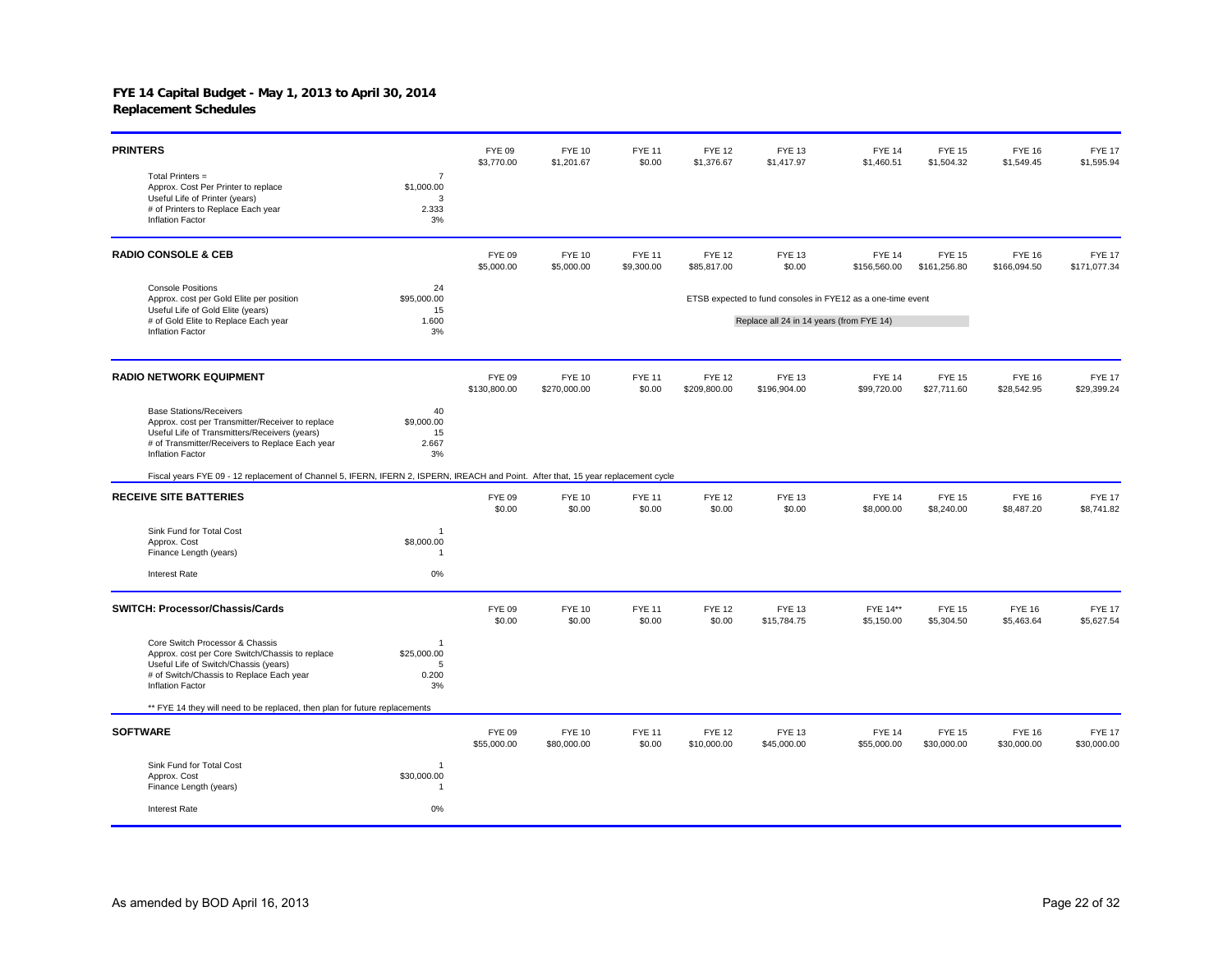|                   | <b>UPS BATTERIES</b>                                                                                                                                    |                                               | <b>FYE 09</b><br>\$8,240.00 | <b>FYE 10</b><br>\$12,978.00             | <b>FYE 11</b><br>\$8,240.00  | <b>FYE 12</b><br>\$40,000.00 | <b>FYE 13</b><br>\$14,420.00                                                        | <b>FYE 14</b><br>\$7,978.00  | <b>FYE 15</b><br>\$10,217.34 | <b>FYE 16</b><br>\$10,523.86 | <b>FYE 17</b><br>\$10,839.58 |
|-------------------|---------------------------------------------------------------------------------------------------------------------------------------------------------|-----------------------------------------------|-----------------------------|------------------------------------------|------------------------------|------------------------------|-------------------------------------------------------------------------------------|------------------------------|------------------------------|------------------------------|------------------------------|
|                   | Total Batteries =<br>Approx. Cost Per battery to replace<br>Useful Life of Batteries (years)<br># Of Batteries to Replace Each year<br>Inflation Factor | 144<br>\$350.00<br>$\overline{4}$<br>36<br>3% |                             |                                          |                              |                              | Replacment schedule starts in FYE 13 after the purchase of all new batteries 4/2012 |                              |                              |                              |                              |
| <b>VEHICLES</b>   | <b>Rate of Inflation</b>                                                                                                                                | 3%                                            |                             |                                          |                              |                              |                                                                                     |                              |                              |                              |                              |
| Vehicle<br>Number | <b>Assigned To</b>                                                                                                                                      | Date<br>Purchased                             | Cash<br>Price               | <b>Old Vehicle</b><br><b>Trade Value</b> | <b>TOTAL</b><br><b>SPENT</b> | Outfitting<br>Costs          | <b>TOTAL</b><br><b>VALUE</b>                                                        | Lifespan<br>In Years         | Purchased<br>In              | Replacement<br>Due           | Replacement<br>Scheduled     |
| $\mathbf{1}$      | Technician - Janiec                                                                                                                                     | 5/1/2013                                      | \$25,000.00                 | \$0.00                                   | \$25,000.00                  | \$3,500.00                   | \$28,500.00                                                                         | 5                            | FYE14                        | <b>FYE 19</b>                | <b>FYE 19</b>                |
| $\overline{2}$    | Director - Tegtmeyer                                                                                                                                    | 4/30/2008                                     | \$21,000.00                 | \$1,000.00                               | \$22,000.00                  | \$1,500.00                   | \$23,500.00                                                                         | 5                            | <b>FYE 08</b>                | <b>FYE 13</b>                | <b>FYE 15</b>                |
| 3                 | Technician - Sykes                                                                                                                                      | 4/30/2008                                     | \$18,000.00                 | \$3,000.00                               | \$21,000.00                  | \$2,500.00                   | \$23,500.00                                                                         | 5                            | <b>FYE 08</b>                | <b>FYE 13</b>                | <b>FYE 15</b>                |
| $\overline{4}$    | Deputy Director - Baarman                                                                                                                               | 5/1/2013                                      | \$32,500.00                 | \$0.00                                   | \$32,500.00                  | \$2,500.00                   | \$35,000.00                                                                         | 5                            | FYE14                        | <b>FYE 19</b>                | <b>FYE 19</b>                |
| 5                 | Technician - Hodge                                                                                                                                      | 4/30/2008                                     | \$18,000.00                 | \$3,000.00                               | \$21,000.00                  | \$2,500.00                   | \$23,500.00                                                                         | 5                            | <b>FYE 08</b>                | <b>FYE 13</b>                | <b>FYE 15</b>                |
| 6                 | COMM-1                                                                                                                                                  | 6/1/2009                                      | \$3,000.00                  | \$0.00                                   | \$3,000.00                   | \$6,000.00                   | \$9,000.00                                                                          | 5                            | <b>FYE 10</b>                | <b>FYE 15</b>                | <b>FYE 15</b>                |
| $\overline{7}$    | Deputy Director - Ferraro                                                                                                                               | 5/1/2012                                      | \$32,500.00                 | \$0.00                                   | \$32,500.00                  | \$2,500.00                   | \$35,000.00                                                                         | 5                            | FYE <sub>13</sub>            | <b>FYE 18</b>                | <b>FYE 18</b>                |
|                   |                                                                                                                                                         |                                               |                             |                                          |                              |                              |                                                                                     |                              |                              |                              |                              |
|                   | <b>Calculations for Funding Reserves</b>                                                                                                                |                                               |                             |                                          |                              |                              |                                                                                     |                              |                              |                              |                              |
|                   |                                                                                                                                                         |                                               | <b>FYE 09</b>               | <b>FYE 10*</b>                           | <b>FYE 11*</b>               | <b>FYE 12*</b>               | <b>FYE 13</b>                                                                       | <b>FYE 14</b>                | <b>FYE 15</b>                | <b>FYE 16</b>                | <b>FYE 17</b>                |
|                   | Technician - Janiec                                                                                                                                     |                                               | \$4,454.90                  | \$4,588.55                               | \$4,726.21                   | \$4,867.99                   | \$2,431.18                                                                          | \$2,431.18                   | \$5,450.00                   | \$5,450.00                   | \$5,450.00                   |
| $\overline{2}$    | Director - Tegtmeyer                                                                                                                                    |                                               | \$5,405.00                  | \$5,567.15                               | \$5,734.16                   | \$5,906.19                   | \$3,943.75                                                                          | \$3,943.75                   | \$6,900.00                   | \$6,900.00                   | \$6,900.00                   |
| 3                 | Technician - Sykes                                                                                                                                      |                                               | \$5,567.15                  | \$5,734.16                               | \$5,906.19                   | \$6,083.38                   | \$104.56                                                                            | \$104.56                     | \$5,450.00                   | \$5,450.00                   | \$5,450.00                   |
| 4                 | Deputy Director - Baarman                                                                                                                               |                                               | \$5,161.81                  | \$5,316.66                               | \$5,476.16                   | \$5,640.45                   | \$1,702.46                                                                          | \$1,702.46                   | \$7,000.00                   | \$7,000.00                   | \$7,000.00                   |
| 5                 | Technician - Hodge                                                                                                                                      |                                               | \$5,567.15                  | \$5,734.16                               | \$5,906.19                   | \$6,083.38                   | \$104.56                                                                            | \$104.56                     | \$5,450.00                   | \$5,450.00                   | \$5,450.00                   |
| 6                 | COMM-1<br>Replacement at \$12,000 (assuming used vehicle)                                                                                               |                                               |                             |                                          | \$2,760.00                   | \$2,842.80                   | \$12,397.20                                                                         | \$4,100.00                   | \$4,100.00                   | \$4,100.00                   | \$4,100.00                   |
| $\overline{7}$    | Deputy Director - Ferraro                                                                                                                               |                                               |                             |                                          |                              |                              | \$35,000.00                                                                         | \$7,880.00                   | \$7,880.00                   | \$7,880.00                   | \$7,880.00                   |
|                   | * FYE 10 - FYE 14 funding slowed/increased                                                                                                              |                                               |                             | $-$20,000.00$                            |                              | $-$5,000.00$                 | $-$25,000.00$                                                                       |                              |                              |                              |                              |
|                   |                                                                                                                                                         |                                               | \$26,156.00                 | \$6,941.00                               | \$30,509.00                  | \$26,424.00                  | \$30,684.00                                                                         |                              | \$20,267.00 \$42,230.00      | \$42,230.00                  | \$42,230.00                  |
|                   |                                                                                                                                                         |                                               | \$404,506.00<br>FYE09       | \$737,842.67<br>FYE10                    | \$212,418.00<br>FYE11        | \$598,423.95<br>FYE12        | \$604,311.89<br>FYE13                                                               | \$775,307.22<br><b>FYE14</b> | \$773,146.42<br>FYE15        | \$800,263.92<br>FYE16        | \$828,559.43<br>FYE17        |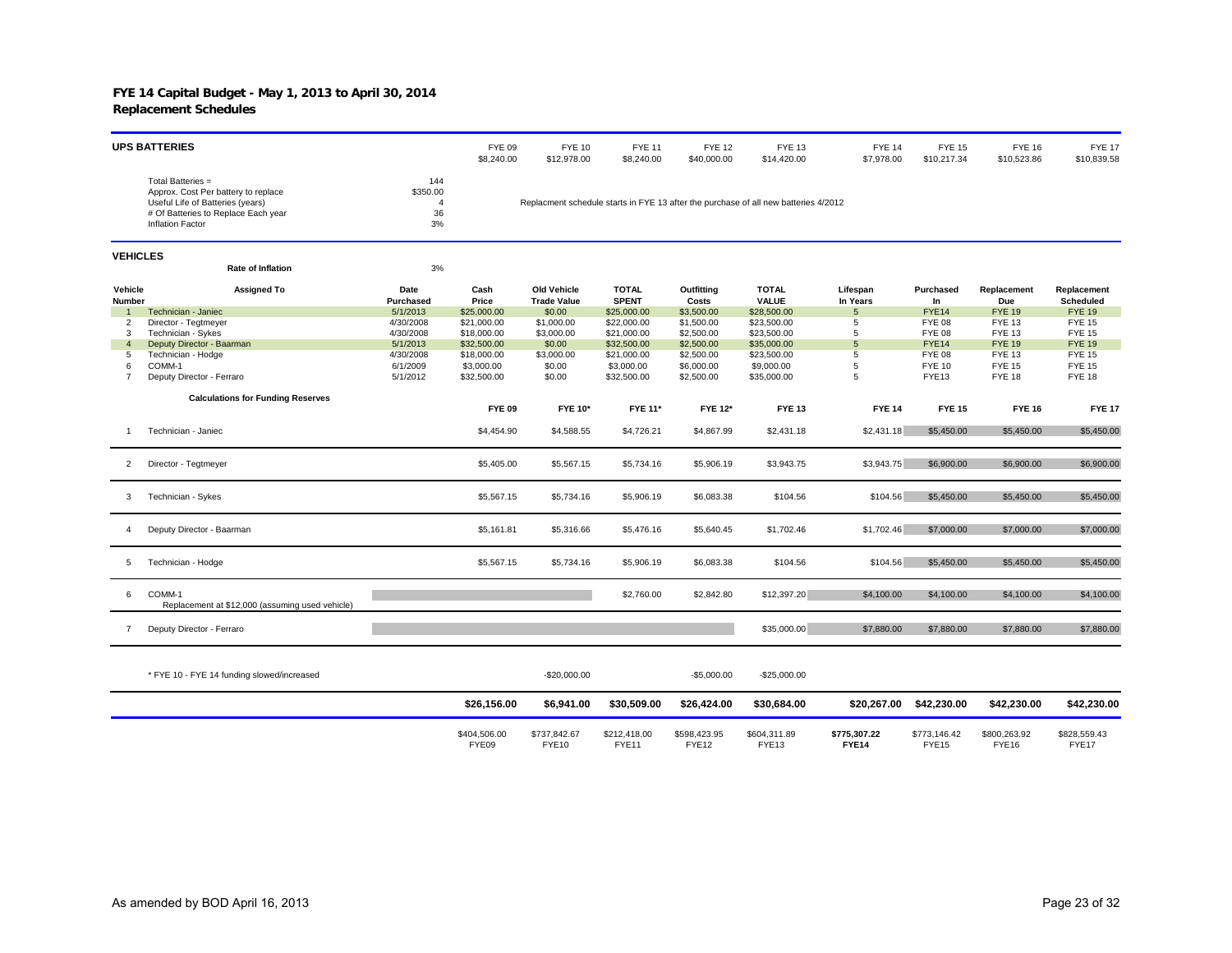|      |                                           |               | <b>FYE 13</b>    |             |                |                |
|------|-------------------------------------------|---------------|------------------|-------------|----------------|----------------|
|      |                                           |               | $9600$ series #s |             |                |                |
|      | <b>Account Assigned For</b>               | <b>FYE 13</b> | <b>FYE 13</b>    | Sub-Total   | FYE 13 Proj.   | <b>Balance</b> |
| #    |                                           | <b>Start</b>  | <b>Increases</b> |             | Spending       | End FYE 13     |
| 3109 | <b>Microwave</b>                          | \$62,000      | \$100,000        | \$162,000   | (\$147,000)    | \$15,000       |
| 3053 | <b>Radio Network Equipment</b>            | \$105,641     | \$196,904        | \$302,545   | (\$300,000)    | \$2,545        |
| 3101 | <b>Vehicles</b>                           | \$98,049      | \$30,684         | \$128,733   | (\$30,000)     | \$98,733       |
| 3102 | <b>Radio Console &amp; CEB</b>            | \$0           | \$0              | \$0         | \$0            | \$0            |
| 3103 | <b>Facility Maintenance</b>               | \$66,548      | \$105,000        | \$171,548   | (\$145,050)    | \$26,498       |
| 3104 | <b>Network Servers</b>                    | \$13,896      | \$8,292          | \$22,188    | \$0            | \$22,188       |
| 3105 | <b>Computers</b>                          | \$21,587      | \$16,067         | \$37,654    | (\$7,000)      | \$30,654       |
| 3106 | <b>Software</b>                           | \$24,760      | \$45,000         | \$69,760    | (\$16,400)     | \$53,360       |
| 3107 | <b>Monitoring &amp; Test Equipment</b>    | (\$1,721)     | \$5,000          | \$3,279     | (\$2,500)      | \$779          |
| 3108 | <b>Dispatch Chairs</b>                    | \$3,488       | \$3,448          | \$6,936     | \$0            | \$6,936        |
| 3110 | <b>Console Furniture</b>                  | (\$9,679)     | \$24,720         | \$15,041    | \$0            | \$15,041       |
| 3111 | <b>Printers</b>                           | \$3,785       | \$1,418          | \$5,203     | (\$500)        | \$4,703        |
| 3112 | <b>UPS Batteries</b>                      | \$2,540       | \$14,420         | \$16,960    | \$0            | \$16,960       |
| 3114 | <b>Alarm Board Equipment</b>              | \$5,000       | \$5,000          | \$10,000    | \$0            | \$10,000       |
| 3116 | Switch/Firewall                           | \$17,825      | \$18,360         | \$36,185    | \$0            | \$36,185       |
| 3117 | <b>Building - New Facility</b>            | \$100,000     | \$0              | \$100,000   | \$0            | \$100,000      |
| 3118 | <b>Building - New Furniture/Equipment</b> | \$100,000     | \$0              | \$100,000   | \$0            | \$100,000      |
| 3119 | <b>Building Security</b>                  | \$0           | \$30,000         | \$30,000    | (\$21,000)     | \$9,000        |
| 3120 | <b>Receive Site Batteries</b>             | \$0           | \$0              | \$0         | \$0            | \$0            |
|      |                                           | \$613,719     | \$604,313        | \$1,218,032 | $($ \$669,450) | \$548,582      |

## **Assigned Balances in the Capital Fund**

|      |                                           |               | <b>FYE 14</b>    |                  |              |               |
|------|-------------------------------------------|---------------|------------------|------------------|--------------|---------------|
|      |                                           |               | 9600 series #s   |                  |              |               |
|      | <b>Account Assigned For</b>               | <b>FYE 14</b> | <b>FYE 14</b>    | <b>Sub-Total</b> | FYE 14 Proj. | Proj. Balance |
| #    |                                           | <b>Start</b>  | <b>Increases</b> |                  | Spending     | End FYE 14    |
| 3109 | <b>Microwave</b>                          | \$15,000      | \$150,000        | \$165,000        | (\$150,000)  | \$15,000      |
| 3053 | <b>Radio Network Equipment</b>            | \$2,545       | \$99,720         | \$102,265        | (\$100,000)  | \$2,265       |
| 3101 | <b>Vehicles</b>                           | \$98,733      | \$20,267         | \$119,000        | ( \$63,500)  | \$55,500      |
| 3102 | <b>Radio Console &amp; CEB</b>            | \$0           | \$156,560        | \$156,560        | \$0          | \$156,560     |
| 3103 | <b>Facility Maintenance</b>               | \$26,498      | \$25,750         | \$52,248         | (\$47,000)   | \$5,248       |
| 3104 | <b>Network Servers</b>                    | \$22,188      | \$11,210         | \$33,398         | (\$33,000)   | \$398         |
| 3105 | <b>Computers</b>                          | \$30,654      | \$16,549         | \$47,203         | (\$7,700)    | \$39,503      |
| 3106 | <b>Software</b>                           | \$53,360      | \$55,000         | \$108,360        | (\$79,500)   | \$28,860      |
| 3107 | <b>Monitoring &amp; Test Equipment</b>    | \$779         | \$5,000          | \$5,779          | \$0          | \$5,779       |
| 3108 | <b>Dispatch Chairs</b>                    | \$6,936       | \$3,551          | \$10,487         | \$0          | \$10,487      |
| 3110 | <b>Console Furniture</b>                  | \$15,041      | \$25,462         | \$40,503         | \$0          | \$40,503      |
| 3111 | <b>Printers</b>                           | \$4,703       | \$1,461          | \$6,164          | (\$500)      | \$5,664       |
| 3112 | <b>UPS Batteries</b>                      | \$16,960      | \$7,978          | \$24,938         | (\$3,000)    | \$21,938      |
| 3114 | <b>Alarm Board Equipment</b>              | \$10,000      | \$5,000          | \$15,000         | \$0          | \$15,000      |
| 3116 | Switch/Firewall                           | \$36,185      | \$6,300          | \$42,485         | (\$17,550)   | \$24,935      |
| 3117 | <b>Building - New Facility</b>            | \$100,000     | \$100,000        | \$200,000        | \$0          | \$200,000     |
| 3118 | <b>Building - New Furniture/Equipment</b> | \$100,000     | \$52,500         | \$152,500        | \$0          | \$152,500     |
| 3119 | <b>Building Security</b>                  | \$9,000       | \$25,000         | \$34,000         | (\$25,000)   | \$9,000       |
| 3120 | <b>Receive Site Batteries</b>             | \$0           | \$8,000          | \$8,000          | (\$7,360)    | \$640         |
|      |                                           | \$548,582     | \$775,307        | \$1,323,889      | (\$534,110)  | \$789,779     |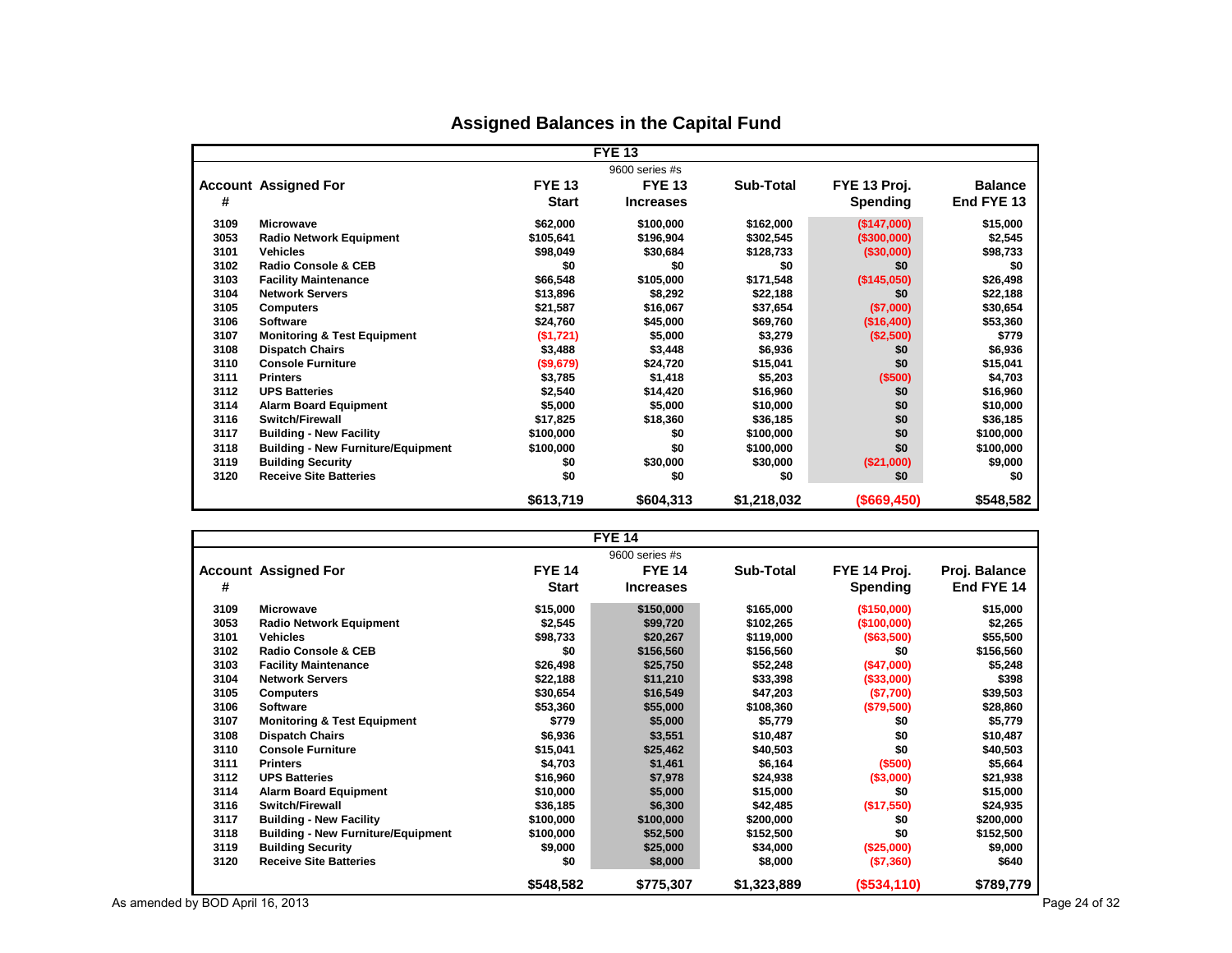## **FYE 14 Alarm Budget Summary**

|           |                                        |                      |         |                               |                      |                   | FYE 13 Budget vs. FYE 14 Budget |
|-----------|----------------------------------------|----------------------|---------|-------------------------------|----------------------|-------------------|---------------------------------|
|           | <b>Revenue</b>                         | <b>FYE 12 Actual</b> |         | FYE 13 Budget FYE 13 Estimate | <b>FYE 14 Budget</b> | Difference $(\$)$ | Difference (%)                  |
| 4013 Fees |                                        |                      |         |                               |                      |                   | N/A                             |
|           | 4010 Grant                             |                      |         |                               |                      |                   | N/A                             |
|           | 4805 Interest                          |                      |         |                               |                      |                   | N/A                             |
|           | 4014 Alarm Monitoring Fees             | $778.117$ \$         | 802,822 | 790,000 \$                    | 920,000              | 117.178           | 14.6%                           |
|           | 40099 Transfer from Alarm Reserves     |                      |         |                               |                      |                   | N/A                             |
|           | 4003 Transfer from Capital Reserves    |                      |         |                               |                      |                   | N/A                             |
| 4005      | Transfer from Operations               |                      |         |                               |                      |                   | N/A                             |
|           | 4006 Transfer from Operations Reserves |                      |         |                               |                      |                   | N/A                             |
|           | 4004 Transfer from Tower               |                      |         |                               |                      |                   | N/A                             |
|           |                                        | <b>FYE 12 Actual</b> |         | FYE 13 Budget FYE 13 Estimate | <b>FYE 14 Budget</b> | Difference (\$)   | Difference (%)                  |
|           | <b>Total Revenue</b>                   | \$<br>$778.117$ \ \$ | 802,822 | 790,000 \$                    | 920,000              | 117.178           | 14.6%                           |

FYE 13 Alarm Monitoring Fees: Included \$85,000 anticipated from Wood Dale FPD, Itasca FPD & Oak Brook FD

FYE 14 Alarm Monitoring Fees: Included \$114,000 anticipated from Bloomingdale FPD

|                               |                      |     |                                      |                |                      |                    | FYE 13 Budget vs. FYE 14 Budget |
|-------------------------------|----------------------|-----|--------------------------------------|----------------|----------------------|--------------------|---------------------------------|
| <b>Expenses</b>               | <b>FYE 12 Actual</b> |     | <b>FYE 13 Budget FYE 13 Estimate</b> |                | FYE 14 Budget        | Difference $(s)$   | Difference (%)                  |
| <b>General Alarm Expenses</b> | 108,020              |     | 114,000                              | $107.500$ \$   | $109,000$ \$         | (5,000)            | $-4.4%$                         |
| <b>Agency Reserves</b>        | 600,000              |     | 675,000                              | $682,000$ \ \$ | 792,000 \$           | 117,000            | 17.3%                           |
|                               |                      |     |                                      |                |                      |                    | N/A                             |
|                               |                      |     |                                      |                |                      |                    | N/A                             |
|                               |                      |     |                                      |                |                      | -                  | N/A                             |
|                               |                      |     |                                      |                |                      |                    | N/A                             |
|                               |                      |     |                                      |                |                      |                    | N/A                             |
|                               | <b>FYE 12 Actual</b> |     | FYE 13 Budget FYE 13 Estimate        |                | <b>FYE 14 Budget</b> | Difference $(\$)\$ | Difference (%)                  |
| <b>Total Expenses</b>         | 708.020              | \$. | 789,000                              | 789,500 \$     | $901,000$ \$         | 112,000            | 14.2%                           |

|                       |         |         |         |                                                           |                   | FYE 13 Budget vs. FYE 14 Budget |
|-----------------------|---------|---------|---------|-----------------------------------------------------------|-------------------|---------------------------------|
|                       |         |         |         | FYE 12 Actual FYE 13 Budget FYE 13 Estimate FYE 14 Budget | Difference $(\$)$ | Difference (%)                  |
| Total Revenue         | 778.117 | 802.822 | 790.000 | 920,000                                                   | 117.178           | 14.6%                           |
| <b>Total Expenses</b> | 708.020 | 789,000 | 789.500 | 901.000                                                   | 112,000           | 14.2%                           |
| <b>Difference</b>     | 70.097  | 13.822  | 500     | 19,000                                                    | 5.178             | 37.5%                           |

|                                      |               | <b>FYE 12 Actual FYE 13 Estimate FYE 14 Estimate</b> |         |
|--------------------------------------|---------------|------------------------------------------------------|---------|
| <b>Alarm Reserve Balance History</b> | $143.890 \pm$ | $144.390 \pm$                                        | 144.390 |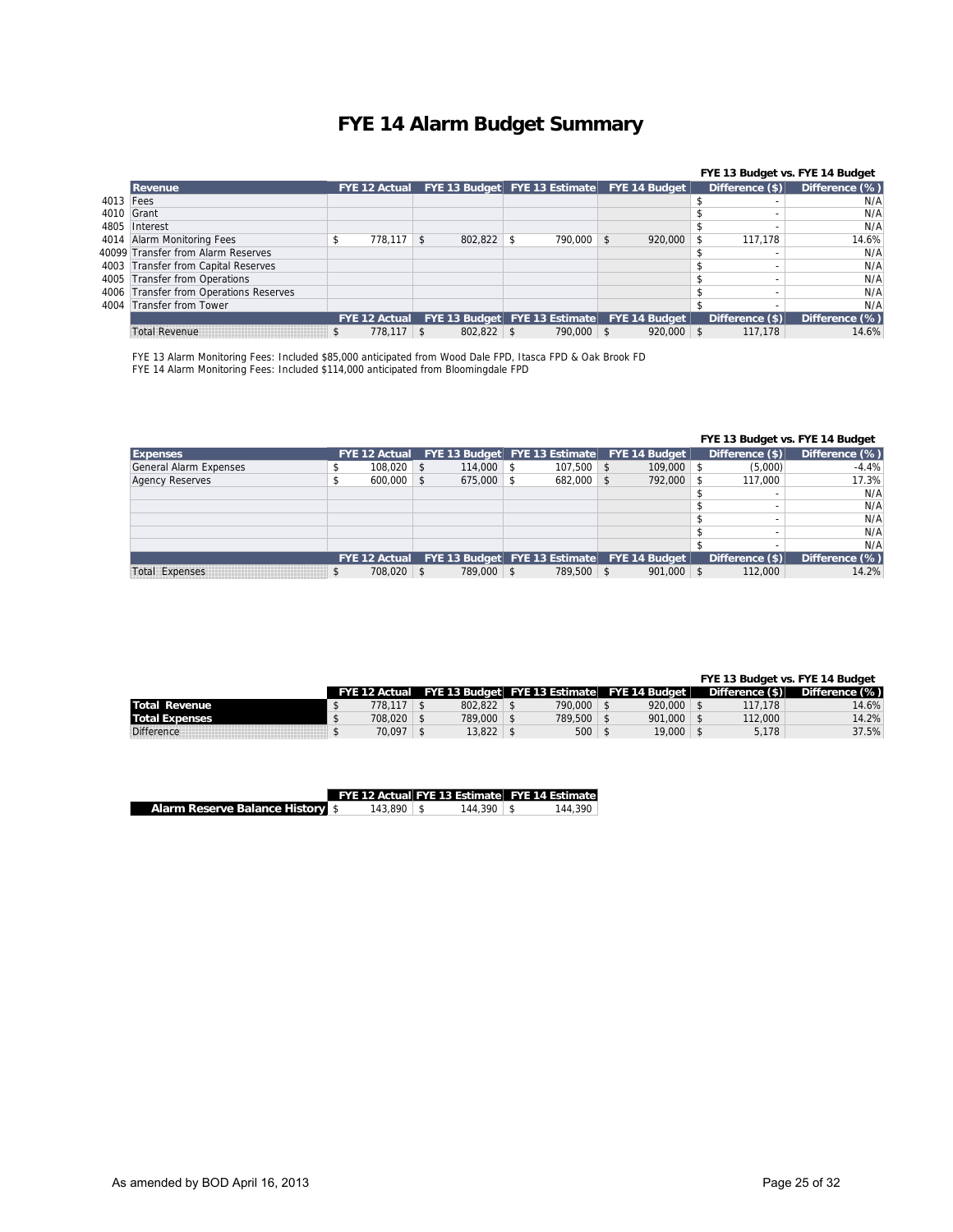## FYE 14 Alarm Budget

#### **FYE 13 Budget vs. FYE 14 Budget**

| <b>General Alarm Expenses</b>            |                |                | FYE 12 Actual FYE 13 Budget FYE 13 Estimate FYE 14 Budget |         | Difference $(\$)$ | Difference $(\%)$ |
|------------------------------------------|----------------|----------------|-----------------------------------------------------------|---------|-------------------|-------------------|
| 9310 Maintenance Agreement/Service       | $30.020$ \$    | $31.000$ \ \$  | 29.500                                                    | 31.000  |                   | $0.0\%$           |
| 9311 Equipment Purchases                 |                | $5.000$ \ \$   | $\overline{\phantom{a}}$                                  |         | (5.000)           | N/A               |
| 9312 Transfer to Ops for Alarm Board Ops | $78.000$ \ \$  | 78,000 \$      | 78.000 \$                                                 | 78,000  |                   | 0.0%              |
| Total Expenses                           |                |                | FYE 12 Actual FYE 13 Budget FYE 13 Estimate FYE 14 Budget |         | Difference $(\$)$ | Difference $(\%)$ |
|                                          | $108.020$ \ \$ | $114.000$ \ \$ | $107.500$ \$                                              | 109,000 | (5,000)           | $-4.4%$           |

| <b>Agency Reserves</b>                   |                |                | FYE 12 Actual FYE 13 Budget FYE 13 Estimate FYE 14 Budget |            | Difference $(\$)$ | Difference (%) |
|------------------------------------------|----------------|----------------|-----------------------------------------------------------|------------|-------------------|----------------|
| 9313 Transfer out to Capital Budget      | $500.000$ \$   | $575.000$ \$   | $582.000$ \ \$                                            | 792.000 \$ | 217,000           | 37.7%          |
| 9314 Transfer out to Operations Budget   | $100.000$ \$   | $100.000$ \ \$ | $100.000$ \ \$                                            |            | (100.000)         | undefined      |
| 9315 Transfer out to Operations Reserves |                |                |                                                           |            |                   | 0.0%           |
| 9316 Transfer out to Tower Reserves      |                |                |                                                           |            |                   | 0.0%           |
| <b>Total Expenses</b>                    |                |                | FYE 12 Actual FYE 13 Budget FYE 13 Estimate FYE 14 Budget |            | Difference $(\$)$ | Difference (%) |
|                                          | $600.000$ \ \$ | $675.000$ \ \$ | $682.000$ \ \$                                            | 792.000 \$ | 117,000           | 17.3%          |

| Total FYE 14 Expenses |         |            |                                                                           |         |         | FYE 13 Budget vs. FYE 14 Budget |
|-----------------------|---------|------------|---------------------------------------------------------------------------|---------|---------|---------------------------------|
|                       |         |            | FYE 12 Actual FYE 13 Budget FYE 13 Estimate FYE 14 Budget Difference (\$) |         |         | Difference (%)                  |
| Alarm Budget          | 708.020 | 789.000 \$ | 789.500                                                                   | 901.000 | 112,000 | 14.2%                           |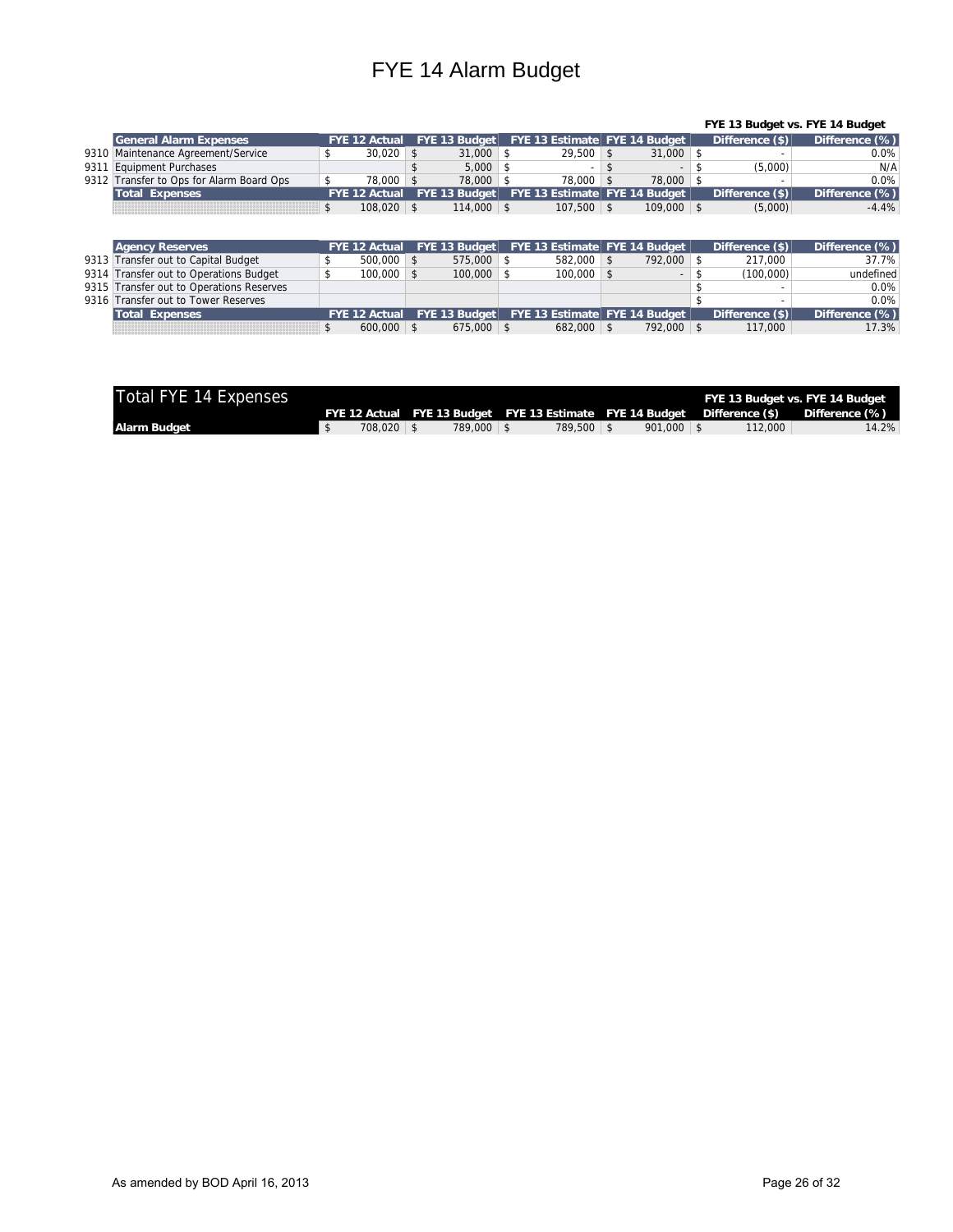## **FYE 14 Tower Budget Summary**

|            |                                    |                      |              |                               |                      |                          | FYE 13 Budget vs. FYE 14 Budget |
|------------|------------------------------------|----------------------|--------------|-------------------------------|----------------------|--------------------------|---------------------------------|
|            | <b>Revenue</b>                     | <b>FYE 12 Actual</b> |              | FYE 13 Budget FYE 13 Estimate | <b>FYE 14 Budget</b> | Difference (\$)          | Difference (%)                  |
| 4013 Fees  |                                    |                      |              |                               |                      |                          | N/A                             |
| 4010 Grant |                                    |                      |              |                               |                      |                          | N/A                             |
| 4807       | Interest                           |                      |              |                               |                      |                          | N/A                             |
| 4202       | Tower Lease Fees                   | 169.559              | $174.263$ \$ | 194.671                       | 199.176              | 24.913                   | 14.3%                           |
| 4205       | Tower Lease Taxes                  | 2.991                | 3,000        | 3,070                         | 3,000                |                          | 0.0%                            |
| 4003       | Transfer from Capital Reserves     |                      |              |                               |                      | $\overline{\phantom{a}}$ | N/A                             |
| 4005       | Transfer from Operations           |                      |              |                               |                      |                          | N/A                             |
|            | 40049 Transfer from Tower Reserves |                      | 15.000       | 15,000                        | 5.000                | (10.000)                 | $-66.7%$                        |
|            |                                    | <b>FYE 12 Actual</b> |              | FYE 13 Budget FYE 13 Estimate | <b>FYE 14 Budget</b> | Difference $(\$)$        | Difference (%)                  |
|            | <b>Total Revenue</b>               | 172.550              | $192.263$ \$ | $212.741$ \$                  | 207.176              | 14.913                   | 7.8%                            |

#### **FYE 13 Budget vs. FYE 14 Budget**

| <b>Expenses per Tower</b>     | <b>FYE 12 Actual</b> |          |         | FYE 13 Budget FYE 13 Estimate | <b>FYE 14 Budget</b> |      | Difference $(\$)$ | Difference (%) |
|-------------------------------|----------------------|----------|---------|-------------------------------|----------------------|------|-------------------|----------------|
| Glendale Heights Tower        | 7.145                | <b>S</b> | 23,200  | $23,280$ \$                   | 17,800               |      | (5,400)           | $-23.3%$       |
| <b>Elmhurst Tower</b>         | 4.187                |          | 5,000   | $5,000$ \$                    | 5,000                |      |                   | 0.0%           |
| Villa Park Tower              | 11.291               | ∣ S      | 4.500   | $4,500$ \$                    | 4,500                | - S  |                   | 0.0%           |
| Hanover Park Tower            | $5.799$ \$           |          | 5,500   | $5,500$ \$                    | 5,500                | - \$ |                   | 0.0%           |
| <b>Wheaton Tower</b>          | $3.566$ \$           |          | 5.500   | $5.500$ \$                    | 5,500                | - \$ |                   | 0.0%           |
| <b>Tower Rentals</b>          | .501                 |          | 1.400   | $1.600$ \$                    | 1.700                |      | 300               | 21.4%          |
| <b>General Tower Expenses</b> | $125.294$ \$         |          | 144.280 | 138.655                       | 166.495              |      | 22.215            | 15.4%          |
|                               | <b>FYE 12 Actual</b> |          |         | FYE 13 Budget FYE 12 Estimate | <b>FYE 14 Budget</b> |      | Difference $(\$)$ | Difference (%) |
| <b>Total Expenses</b>         | $158,783$ \$         |          | 189,380 | 184,035                       | 206,495              |      | 17,115            | 9.0%           |

#### **FYE 13 Budget vs. FYE 14 Budget**

|                       | <b>FYE 12 Actual</b> |         |         | FYE 13 Budget FYE 13 Estimate FYE 14 Budget | Difference (\$) | Difference (%) |
|-----------------------|----------------------|---------|---------|---------------------------------------------|-----------------|----------------|
| Total Revenue         | 72.550               | 192.263 | 212.741 | 207.176                                     | 14.913          | 7.8%           |
| <b>Total Expenses</b> | 158.783              | 189.380 | 184.035 | 206.495                                     | 17.115          | 9.0%           |
| <b>Difference</b>     | 13.767               | 2,883   | 28.707  | 680                                         | (2,202)         | $-76.4%$       |

|                                         |                | FYE 12 Actual FYE 13 Estimate FYE 14 Estimate |         |
|-----------------------------------------|----------------|-----------------------------------------------|---------|
| <b>Tower Reserve Balance History \$</b> | $205.059$   \$ |                                               | 213.765 |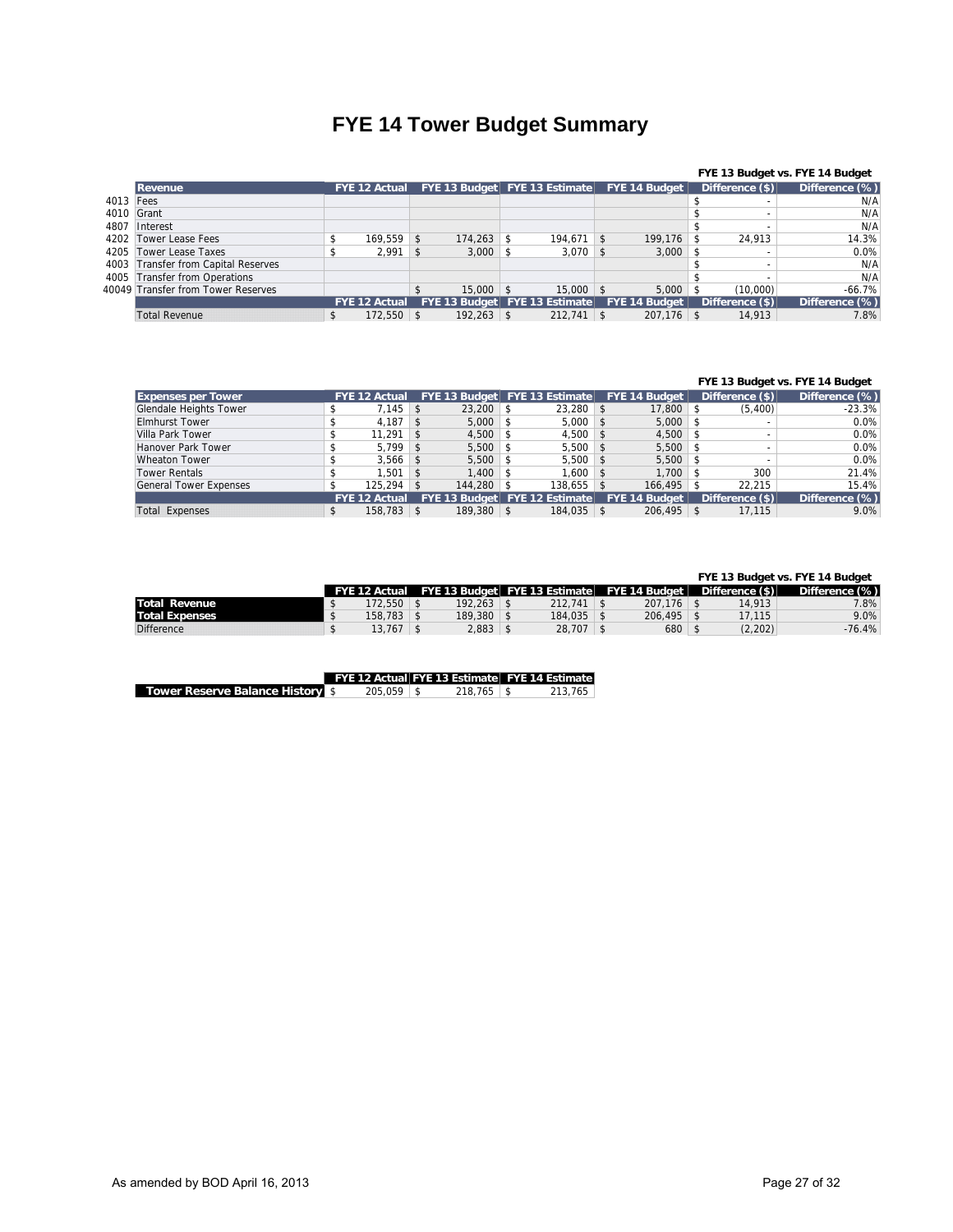## FYE 14 Tower Budget

|      | FYE13 Budget vs. FYE14 Budget       |                |                          |                         |                |            |                                             |                    |                      |               |                          |                                     |  |  |
|------|-------------------------------------|----------------|--------------------------|-------------------------|----------------|------------|---------------------------------------------|--------------------|----------------------|---------------|--------------------------|-------------------------------------|--|--|
|      | <b>Glendale Heights Tower</b>       |                | <b>FYE 12 Actual</b>     |                         |                |            | FYE 13 Budget FYE 13 Estimate FYE 14 Budget |                    |                      |               |                          | Difference $(\$)$ Difference $(\%)$ |  |  |
| 9834 | Utilities                           | \$             | 2,868                    | $\sqrt{2}$              | 4,500          | \$         | $4,000$ \$                                  |                    | $4,000$ \$           |               | (500)                    | $-11.1%$                            |  |  |
| 9836 | Landscaping (tower)                 | \$             | $\overline{\phantom{a}}$ | $\sqrt[6]{2}$           | 700            | $\sqrt{2}$ | 780                                         | $\sqrt{2}$         | 800                  | \$            | 100                      | 14.3%                               |  |  |
| 9851 | Repairs                             | \$             | 1,286                    | $\mathsf{\$}$           | 15,000         | \$         | 15,500                                      | $\vert$ \$         | 10,000               | $\mathsf{\$}$ | (5,000)                  | $-33.3%$                            |  |  |
| 9870 | Taxes (reimbursed)                  | \$             | 2.991                    | $\sqrt{2}$              | 3,000          | \$         | 3.000                                       | \$                 | 3,000                | \$            |                          | 0.0%                                |  |  |
|      | <b>Total Expenses</b>               |                | <b>FYE 12 Actual</b>     |                         |                |            | FYE 13 Budget FYE 13 Estimate FYE 14 Budget |                    |                      |               |                          | Difference (\$) Difference (%)      |  |  |
|      |                                     | $\mathbf{s}$   | $7,145$ \$               |                         | $23,200$ \$    |            | $23,280$ \$                                 |                    | $17,800$ \$          |               | (5,400)                  | $-23.3%$                            |  |  |
|      |                                     |                |                          |                         |                |            |                                             |                    |                      |               |                          |                                     |  |  |
|      | <b>Elmhurst Tower</b>               |                | <b>FYE 12 Actual</b>     |                         |                |            | FYE 13 Budget FYE 13 Estimate FYE 14 Budget |                    |                      |               |                          | Difference $(\$)$ Difference $(\%)$ |  |  |
| 9831 | Utilities                           | \$             | 3,260                    | $\mathfrak{S}$          | $4,000$ \$     |            | $4,000$ \$                                  |                    | $4,000$ \$           |               |                          | 0.0%                                |  |  |
|      | 9853 Repairs                        | \$             | $927$ \$                 |                         | $1,000$ \$     |            | $1,000$ \$                                  |                    | $1,000$ \$           |               |                          | 0.0%                                |  |  |
|      | <b>Total Expenses</b>               |                | <b>FYE 12 Actual</b>     |                         |                |            | FYE 13 Budget FYE 13 Estimate FYE 14 Budget |                    |                      |               | Difference $(\$)$        | Difference (%)                      |  |  |
|      |                                     | $\mathsf{\$}$  | $4,187$ \$               |                         | $5,000$ \$     |            | $5,000$ \$                                  |                    | $5,000$ \$           |               |                          | 0.0%                                |  |  |
|      |                                     |                |                          |                         |                |            |                                             |                    |                      |               |                          |                                     |  |  |
|      | <b>Villa Park Tower</b>             |                | <b>FYE 12 Actual</b>     |                         |                |            | FYE 13 Budget FYE 13 Estimate               |                    | <b>FYE 14 Budget</b> |               | Difference $(\$) $       | Difference (%)                      |  |  |
| 9835 | Utilities                           | \$             | 3,181                    | $\sqrt[6]{2}$           | 3,500          | $\vert$ \$ | 3,500                                       | $\sqrt[6]{2}$      | $3,500$ \$           |               |                          | 0.0%                                |  |  |
| 9852 | Repairs                             | \$             | $8,110$ \$               |                         | $1,000$ \$     |            | 1.000                                       | $\mathbf{\hat{S}}$ | 1.000                | \$            | ÷.                       | 0.0%                                |  |  |
|      | 9862 Taxes (reimbursed)             | \$             |                          |                         |                |            |                                             |                    |                      | \$            |                          | 0.0%                                |  |  |
|      | <b>Total Expenses</b>               |                | <b>FYE 12 Actual</b>     |                         |                |            | FYE 13 Budget FYE 13 Estimate FYE 14 Budget |                    |                      |               | Difference $(*)$         | Difference (%)                      |  |  |
|      |                                     | $\mathsf{\$}$  | $11,291$ \$              |                         | $4,500$ \$     |            | $4,500$ \$                                  |                    | $4,500$ \$           |               |                          | 0.0%                                |  |  |
|      | Hanover Park Tower                  |                | <b>FYE 12 Actual</b>     |                         |                |            | FYE 13 Budget FYE 13 Estimate FYE 14 Budget |                    |                      |               | Difference $(\$)\$       | Difference (%)                      |  |  |
| 9832 | <b>Utilities</b>                    | \$             | $3,435$ \$               |                         | $4,500$ \$     |            | $4,500$ \$                                  |                    | $4,500$ \$           |               | $\overline{\phantom{a}}$ | 0.0%                                |  |  |
| 9854 | Repairs                             | \$             | $2,364$ \$               |                         | $1,000$ \$     |            | $1,000$ \$                                  |                    | $1,000$ \$           |               |                          | 0.0%                                |  |  |
|      | <b>Total Expenses</b>               |                | <b>FYE 12 Actual</b>     |                         |                |            | FYE 13 Budget FYE 13 Estimate FYE 14 Budget |                    |                      |               | Difference $(\$)\$       | Difference (%)                      |  |  |
|      |                                     | \$             | $5,799$ \$               |                         | $5,500$ \$     |            | $5,500$ \$                                  |                    | $5,500$ \$           |               |                          | 0.0%                                |  |  |
|      |                                     |                |                          |                         |                |            |                                             |                    |                      |               |                          |                                     |  |  |
|      | <b>Wheaton Tower</b>                |                | <b>FYE 12 Actual</b>     |                         |                |            | FYE 13 Budget FYE 13 Estimate FYE 14 Budget |                    |                      |               | Difference $(\$)\$       | Difference (%)                      |  |  |
| 9833 | <b>Utilities</b>                    | \$             | $3,259$ \$               |                         | $4,500$ \$     |            | 4,500                                       | $\sqrt[6]{2}$      | $4,500$ \$           |               | $\sim$                   | 0.0%                                |  |  |
| 9855 | Repairs                             | \$             | $307$ \$                 |                         | $1,000$ \$     |            | $1,000$ \$                                  |                    | $1,000$ \$           |               |                          | 0.0%                                |  |  |
|      | <b>Total Expenses</b>               |                | <b>FYE 12 Actual</b>     |                         |                |            | FYE 13 Budget FYE 13 Estimate FYE 14 Budget |                    |                      |               |                          | Difference (\$) Difference (%)      |  |  |
|      |                                     | $\mathfrak{S}$ | $3,566$ \$               |                         | $5,500$ \$     |            | $5,500$ \ \$                                |                    | $5,500$ \ \$         |               |                          | 0.0%                                |  |  |
|      |                                     |                |                          |                         |                |            |                                             |                    |                      |               |                          |                                     |  |  |
|      | <b>Tower Rentals</b>                |                | <b>FYE 12 Actual</b>     |                         |                |            | FYE 13 Budget FYE 13 Estimate               |                    | <b>FYE 14 Budget</b> |               | Difference $(\$)$        | Difference (%)                      |  |  |
| 9804 | Hickory Ridge - Lisle               | \$             | 1,501                    | \$                      | $1,000$ \$     |            | 900                                         | $\sqrt[6]{3}$      | $1,000$ \$           |               |                          | 0.0%                                |  |  |
|      | 9806 1 Bloomingdale Place           | \$             |                          | $\mathsf{\$}$           | 400            | ∣\$        | 700                                         | $\sqrt{2}$         | $700$ \$             |               | 300                      | 75.0%                               |  |  |
|      | <b>Total Expenses</b>               |                | <b>FYE 12 Actual</b>     |                         |                |            | FYE 13 Budget FYE 13 Estimate FYE 14 Budget |                    |                      |               |                          | Difference (\$) Difference (%)      |  |  |
|      |                                     | \$             | $1,501$ \$               |                         | $1,400$ \$     |            | $1,600$ \$                                  |                    | $1,700$ \$           |               | 300                      | 21.4%                               |  |  |
|      |                                     |                |                          |                         |                |            |                                             |                    |                      |               |                          |                                     |  |  |
|      | <b>General Tower Expenses</b>       |                | <b>FYE 12 Actual</b>     |                         |                |            | FYE 13 Budget FYE 13 Estimate FYE 14 Budget |                    |                      |               |                          | Difference (\$) Difference (%)      |  |  |
| 9520 | Transfer out to Capital Reserves    |                |                          |                         |                |            |                                             |                    |                      | \$            |                          | 0.0%                                |  |  |
| 9521 | Transfer out to Operations Budget   | \$             | 100,000                  | \$                      | 100,000        | \$         | 100,000                                     | $\sqrt[6]{3}$      | 75,000               | \$            | (25,000)                 | $-25.0%$                            |  |  |
| 9522 | Transfer out to Operations Reserves |                |                          |                         |                |            |                                             |                    |                      | \$            |                          | 0.0%                                |  |  |
| 9523 | Transfer out to Tower Reserves      |                |                          |                         |                |            |                                             |                    |                      | \$            |                          | 0.0%                                |  |  |
| 9821 | Routine Maintenance                 | \$             | 11,083                   | \$                      | 20,000         | \$         | 20,000                                      | \$                 | 70,000               | \$            | 50,000                   | 250.0%                              |  |  |
| 9822 | Diesel Fuel (Generators)            | \$             | 145                      | $\sqrt{2}$              | 1,000          | \$         | 1,000                                       | \$                 | 1,000                | \$            | ÷                        | 0.0%                                |  |  |
| 9841 | Tower Insurance                     | \$             | 11,066                   | $\sqrt[6]{\frac{1}{2}}$ | 13,280         | \$         | 7,655                                       | \$                 | 5,495                | \$            | (7, 785)                 | $-58.6%$                            |  |  |
| 9845 | Consulting/Engineering              | \$             | 3.000                    | $\sqrt[6]{\frac{1}{2}}$ | 10,000         | \$         | 10,000                                      | \$                 | 10,000               | \$            |                          | 0.0%                                |  |  |
| 9823 | <b>Generator Maintenance</b>        |                |                          |                         |                |            |                                             | \$                 | 5,000                | \$            | 5,000                    | N/A                                 |  |  |
|      | <b>Total Expenses</b>               |                | <b>FYE 12 Actual</b>     |                         |                |            | FYE 13 Budget FYE 13 Estimate FYE 14 Budget |                    |                      |               |                          | Difference (\$) Difference (%)      |  |  |
|      |                                     | $\mathsf{\$}$  | $125,294$ \$             |                         | $144,280$ \ \$ |            | 138,655                                     | \$                 | 166,495              | $\mathsf{\$}$ | 22,215                   | 15.4%                               |  |  |

| Total FYE 14 Expenses |              |                |                                                           |                |        | FYE13 Budget vs. FYE14 Budget  |
|-----------------------|--------------|----------------|-----------------------------------------------------------|----------------|--------|--------------------------------|
|                       |              |                | FYE 12 Actual FYE 13 Budget FYE 13 Estimate FYE 14 Budget |                |        | Difference (\$) Difference (%) |
| Tower Budaet          | $158.783$ \$ | $189.380$ \ \$ |                                                           | $206.495$ \ \$ | 17.115 | 9.0%                           |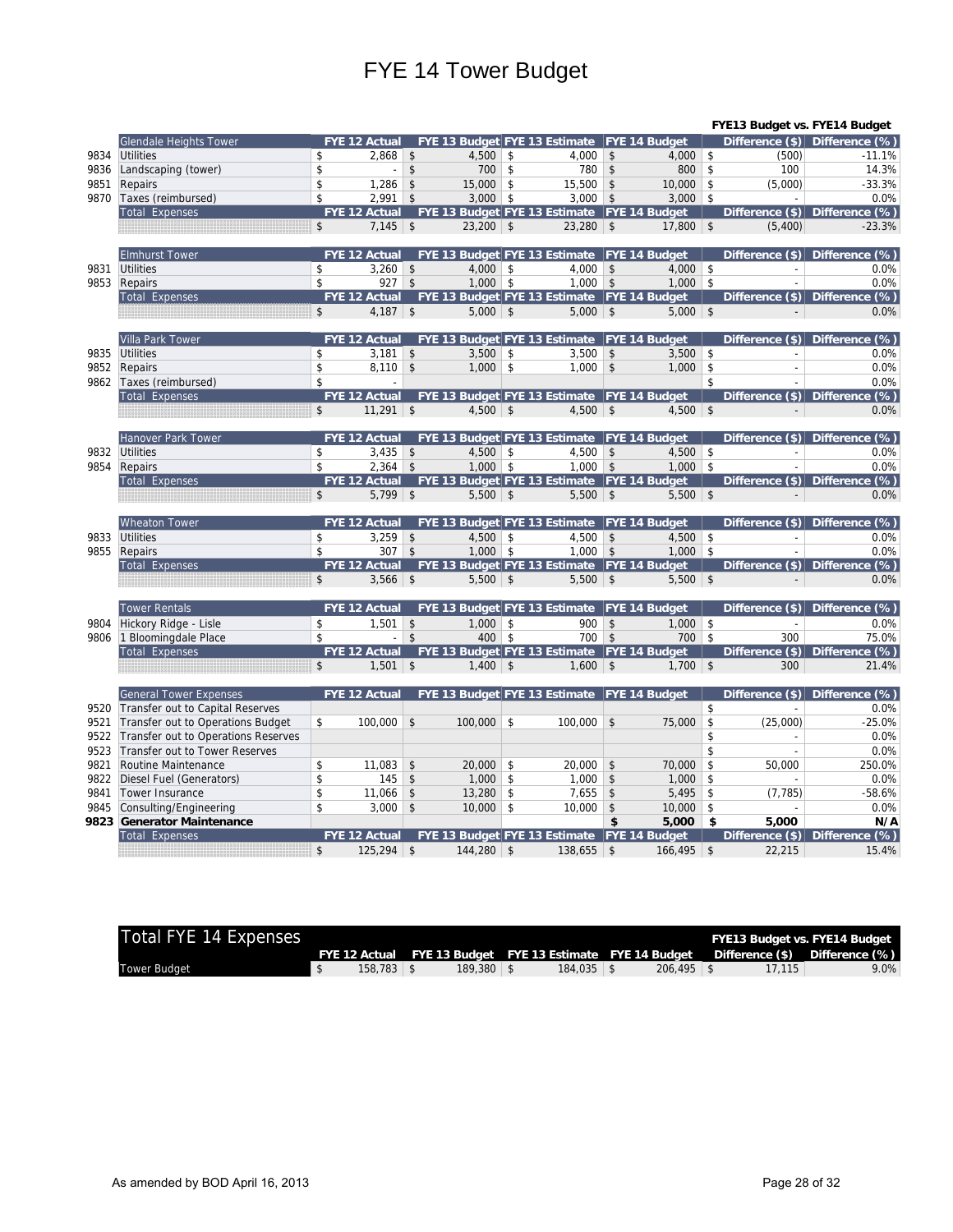| <b>AT&amp; T Wireless (Cingular)</b>                        | <b>Rate of Inflation</b>                                                               | 3%               |                                                               |               |               |                                                                                                                                                                                                                                                                                                                                                                                                                              |               |
|-------------------------------------------------------------|----------------------------------------------------------------------------------------|------------------|---------------------------------------------------------------|---------------|---------------|------------------------------------------------------------------------------------------------------------------------------------------------------------------------------------------------------------------------------------------------------------------------------------------------------------------------------------------------------------------------------------------------------------------------------|---------------|
|                                                             | 3/1/09 for 5 years - \$6,000 per quarter. After 5 years, the contract increases by 10% |                  |                                                               |               |               | Initial contract began on 3/5/96. We receive a single payment in February of each year. The contract is renewable again in March 2006. At<br>renewal time, the escalator is the greater of either 95% of the monthly rent for comparable towers or an amount equal to the CPI. The<br>contract allows for 3 successive renewal terms (3 successive 5 year periods) unless Lessee notifies DU-COMM. NEW Amendment starts      |               |
|                                                             | FYE 08 Revised                                                                         | FYE 09 Actual    | FYE 10 Actual                                                 | FYE 11 Actual | FYE 12 Actual | FYE 13 Estimate                                                                                                                                                                                                                                                                                                                                                                                                              | <b>FYE 14</b> |
|                                                             | \$22,800.00                                                                            | \$6,000.00       | \$24,000.00                                                   | \$24,000.00   | \$24,000.00   | \$24,000.00                                                                                                                                                                                                                                                                                                                                                                                                                  | \$24,000.00   |
| Denali/Cricket                                              | Rate of Inflation                                                                      | 3%               |                                                               |               |               |                                                                                                                                                                                                                                                                                                                                                                                                                              |               |
|                                                             |                                                                                        |                  |                                                               |               |               | Initial contract to begin 11/27/07. Build out started 6/15/08 & started invoicing \$2300 a month. Increases 3% or CPI each Nov 27th                                                                                                                                                                                                                                                                                          |               |
|                                                             | FYE 08 Revised                                                                         | FYE 09 Actual    | FYE 10 Actual                                                 | FYE 11 Actual | FYE 12 Actual | FYE 13 Estimate                                                                                                                                                                                                                                                                                                                                                                                                              | <b>FYE 14</b> |
| \$27,600 per year                                           | \$0.00                                                                                 | \$23,000.00      | \$30,659.00                                                   | \$29,209.77   | \$30,086.04   | \$30,988.64                                                                                                                                                                                                                                                                                                                                                                                                                  | \$31,841.00   |
| E-Vergent.com<br>formerly Dataflo/Covad/NextWeb/TelePacific | Rate of Inflation                                                                      | 3%               |                                                               |               |               |                                                                                                                                                                                                                                                                                                                                                                                                                              |               |
|                                                             | Dataflo has all 5 towers (less than 8 panels) Wheaton tower removed - 2009             |                  |                                                               |               |               | Initial contract began on 8/28/01. The contract can be extended for each successive renewal term (5 successive 3 year periods). The lease<br>fee is escalated by 3% or by an amount equal to CPI (whichever is greater) on the anniversary of commencement date of each year.<br>Ammendment on 4/1/03 for rent - calls for \$500 per month, per tower with up to 8 panels (\$100 for each additional panel over 8) Currently |               |
|                                                             | FYE 08 Revised                                                                         | FYE 09 Actual    | FYE 10 Actual                                                 | FYE 11 Actual | FYE 12 Actual | FYE 13 Estimate                                                                                                                                                                                                                                                                                                                                                                                                              | <b>FYE 14</b> |
| \$2060 per month as of 9/30/09                              | \$25,920.00                                                                            | \$25,920.00      | \$23,560.00                                                   | \$24,720.00   | \$24,720.00   | \$24,720.00                                                                                                                                                                                                                                                                                                                                                                                                                  | \$25,462.00   |
| <b>INS - Homeland Security</b><br>US Dept of Justice        | Rate of Inflation                                                                      | 3%               |                                                               |               |               |                                                                                                                                                                                                                                                                                                                                                                                                                              |               |
|                                                             | 4/1/04-9/30/09. Paid quarterly * annual 3% escalation for previous years paid in FYE10 |                  |                                                               |               |               | Initial contract began on 4/1/04 thru 9/30/09. The contract is automatically extended for each successive renewal term (3 successive 5 year<br>periods) unless Lessee notifies DU-COMM. The lease fee is escalated by 3% annually on October 1st of each year, after the initial term                                                                                                                                        |               |
| \$3,600 per quarter at start of                             | FYE 08 Revised                                                                         |                  | FYE 09 Actual FYE 10 Actual *                                 | FYE 11 Actual | FYE 12 Actual | FYE 13 Estimate                                                                                                                                                                                                                                                                                                                                                                                                              | <b>FYE 14</b> |
| contract, increase 10/1/09                                  | \$14,400.00                                                                            | \$14,400.00      | \$22,542.05                                                   | \$17,452.12   | \$17,975.68   | \$18,241.32                                                                                                                                                                                                                                                                                                                                                                                                                  | \$18,789.00   |
| <b>Nextel/Sprint</b><br>170 Wall Street                     | Rate of Inflation                                                                      | 3%               |                                                               |               |               |                                                                                                                                                                                                                                                                                                                                                                                                                              |               |
|                                                             | commencement date of each year.                                                        |                  |                                                               |               |               | Initial signed 10/11/00, but not implemented to 3/22/01. The contract is automatically extended for each successive renewal term (5<br>successive 5 year periods) unless Lessee notifies DU-COMM. The lease fee is escalated by 3% on the anniversary (3/22) of                                                                                                                                                              |               |
|                                                             | FYE 08 Actual                                                                          | FYE 09 Actual ** | FYE 10 Actual                                                 | FYE 11 Actual | FYE 12 Actual | FYE 13 Estimate                                                                                                                                                                                                                                                                                                                                                                                                              | <b>FYE 14</b> |
|                                                             | \$29,158.76                                                                            | \$45,641.26      | \$29,721.79<br>** Split between Nextel & TowerCo was mid-year | \$35,914.01   | \$36,991.54   | \$37,975.68                                                                                                                                                                                                                                                                                                                                                                                                                  | \$39,115.00   |
| <b>SBA Comm.- Elmhurst</b>                                  | Rate of Inflation                                                                      | 3%               |                                                               |               |               |                                                                                                                                                                                                                                                                                                                                                                                                                              |               |
| formerly TowerCo/ Nextel/Sprint<br><b>Betsy Ware Drive</b>  | lease FYE 10 \$1400 month                                                              |                  |                                                               |               |               | Initial contract began on 7/9/01. The contract is automatically extended for each successive renewal term (5 successive 5 year periods)<br>unless Lessee notifies DU-COMM. The lease fee is escalated by 3% on the anniversary of commencement date of each year. Adding new                                                                                                                                                 |               |
|                                                             | FYE 08 actual                                                                          | FYE 09 Actual ** | FYE 10 Actual                                                 | FYE 11 Actual | FYE 12 Actual | FYE 13 Estimate                                                                                                                                                                                                                                                                                                                                                                                                              | <b>FYE 14</b> |
|                                                             | \$23,527.47                                                                            | \$14,205.03      | \$29,721.79<br>** Split between Nextel & TowerCo was mid-year | \$25,692.97   | \$26,463.79   | \$27,257.67                                                                                                                                                                                                                                                                                                                                                                                                                  | \$27,871.00   |
| <b>Horvath Towers, LLC</b><br>170 Wall Street               | <b>Rate of Inflation</b>                                                               | 3%               |                                                               |               |               |                                                                                                                                                                                                                                                                                                                                                                                                                              |               |
| Betsy Ware Drive                                            | 170 Wall Street (Nextel/Spint sites) & Betsy Ware site, \$800 month started 12/10/10   |                  |                                                               |               |               |                                                                                                                                                                                                                                                                                                                                                                                                                              |               |
|                                                             |                                                                                        |                  | FYE 10 Actual                                                 | FYE 11 Actual | FYE 12 Actual | FYE 13 Estimate                                                                                                                                                                                                                                                                                                                                                                                                              | <b>FYE 14</b> |
|                                                             |                                                                                        |                  | \$0.00                                                        | \$4,026.72    | \$9,321.60    | \$9,888.00                                                                                                                                                                                                                                                                                                                                                                                                                   | \$10,011.60   |
| <b>AT&amp;T Mobility</b><br>Hanover Park Tower              | Rate of Inflation                                                                      | 3%               |                                                               |               |               |                                                                                                                                                                                                                                                                                                                                                                                                                              |               |
|                                                             | Started July 2012 - \$2,400 month, 3% escalator annually starting 8/12/2013            |                  |                                                               |               |               |                                                                                                                                                                                                                                                                                                                                                                                                                              |               |
|                                                             |                                                                                        |                  |                                                               |               |               | FYE 13 Estimate                                                                                                                                                                                                                                                                                                                                                                                                              | <b>FYE 14</b> |
|                                                             |                                                                                        |                  |                                                               |               |               | \$21,600.00                                                                                                                                                                                                                                                                                                                                                                                                                  | \$22,086.00   |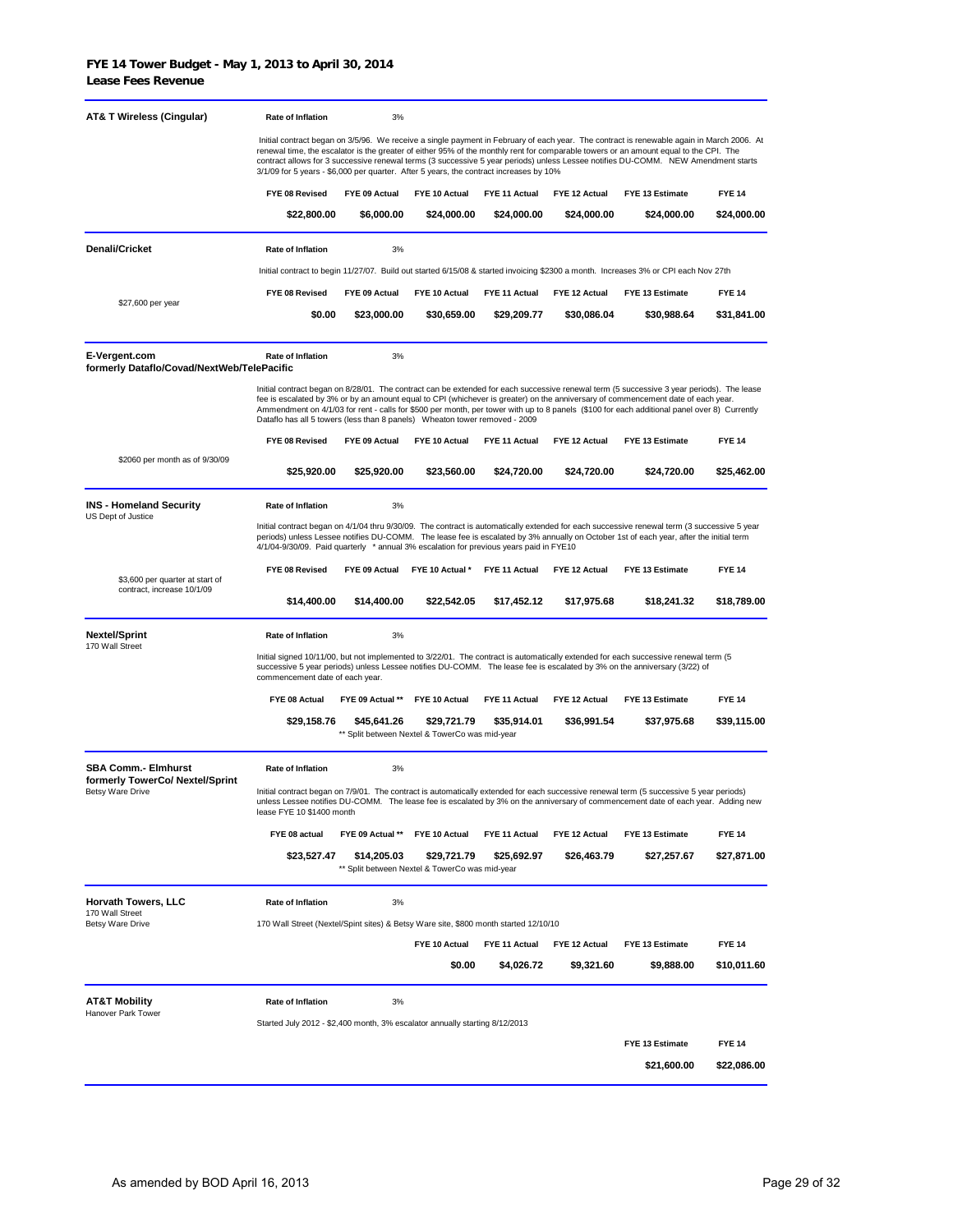## **FYE 14 Reserve Fund Estimates**

|                                                                                                                                                                | Operations Reserve Captial Reserve Tower Reserve Alarm Reserve |                                                        |                      |           |
|----------------------------------------------------------------------------------------------------------------------------------------------------------------|----------------------------------------------------------------|--------------------------------------------------------|----------------------|-----------|
| Balance as of 4/30/09<br>FYE 09 Overages to Reserves<br>FYE 10 Roselle Agency Contribution<br>FYE 10 Funding of Capital Budget                                 | \$1,000,888<br>\$142,956                                       | \$1,878,386<br>\$400,910<br>\$158,825<br>$(\$255,000)$ | \$201,738<br>\$2,719 | \$0       |
| FYE 10 Funding of Tower Budget<br>FYE 10 Funding of Operations Budget<br>FYE 10 Funding of Operations Budget                                                   | (\$320,000)                                                    | (\$250,000)                                            | (\$30,000)           |           |
| FYE 10 Funding of Alarm Budget<br>FYE 10 Overages to Reserves<br>FYE 11 Transfer to Operations Budget<br>FYE 11 Transfer to Capital Budget                     | (\$68,528)<br>\$586,761                                        | \$10,261                                               | \$9,944              | \$44,809  |
| FYE 11 Transfer to Tower Budget<br>FYE 11 Overages to Reserves<br>FYE 12 Transfer to Operations Budget                                                         | (\$2,892)                                                      | \$204,422                                              | \$6,891              | \$28,984  |
| FYE 12 Transfer to Capital Budget<br>FYE 12 Transfer to Tower Budget<br>FYE 12 Transfer to Alarm Budget                                                        |                                                                | (\$53,000)                                             |                      |           |
| FYE 12 to/from Reserves from DuPage South<br>FYE 12 Overages to Reserves<br>FYE 13 Transfer to Operations Budget<br>FYE 13 to/from Reserves from Consolidation | \$661,091<br>(\$150,000)                                       | \$100,254<br>\$60,201<br>\$46,086                      | \$13,767             | \$70,097  |
| FYE 13 Transfer to Capital Budget<br>FYE 13 Transfer to Tower Budget<br>FYE 13 Transfer to Alarm Budget                                                        |                                                                | (\$31,000)                                             | (\$15,000)           |           |
| FYE 13 Overages to Reserves<br>FYE 14 Transfer to Operations Budget<br>FYE 14 to/from Reserves from Consolidation                                              | \$518,521<br>(\$913,000)                                       | \$774<br>\$0<br>\$11,942                               | \$28,707             | \$500     |
| FYE 14 Transfer to Capital Budget<br>FYE 14 Transfer to Tower Budget<br>FYE 14 Transfer to Alarm Budget                                                        |                                                                |                                                        | (\$5,000)            |           |
| Estimated Balance in FYE 14                                                                                                                                    | \$1,455,797                                                    | \$2,283,061                                            | \$213,765            | \$144,390 |
|                                                                                                                                                                | Total Balance of all 4 Reserves<br>Allocation for New Building | \$4,097,013<br>(\$1,000,000)                           | % of FYE 14          |           |
|                                                                                                                                                                | Minus FYE 14 Assigned Funds                                    | (\$1,323,889)                                          | Expenses             |           |
|                                                                                                                                                                | Total Available for 2 month "reserve"                          | \$1,773,125                                            | 16.21%               |           |
|                                                                                                                                                                |                                                                | % of FYE 14                                            |                      |           |
| FYE 14 Ops Budget Expenses                                                                                                                                     | \$10,935,762                                                   | <b>Expenses</b>                                        |                      |           |
| 1 month of total FYE 14 Ops Budget                                                                                                                             | \$911,313                                                      | 8.33%                                                  |                      |           |
| 2 month of total FYE 14 Ops Budget                                                                                                                             | \$1,822,627                                                    | 16.67%                                                 |                      |           |
| 3 month of total FYE 14 Ops Budget<br>4 month of total FYE 14 Ops Budget                                                                                       | \$2,733,940<br>\$3,645,254                                     | 25.00%<br>33.33%                                       |                      |           |
|                                                                                                                                                                |                                                                |                                                        |                      |           |

**GFOA Recommendation: 2 Month's Operating Costs**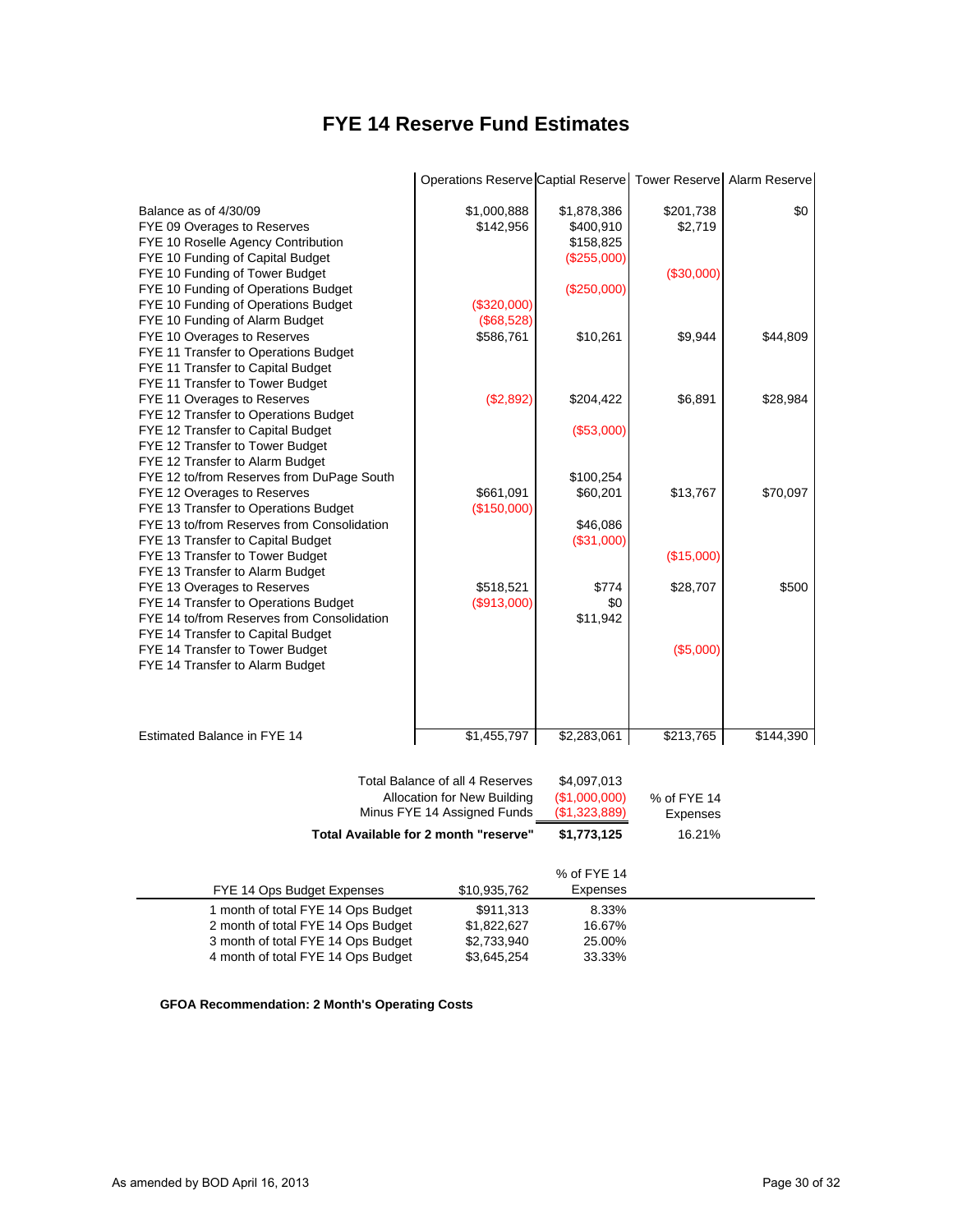

## FYE 14 Authorized Positions

|                                             | <b>FYE 13</b>  | <b>FYE 14</b>          |                |  |  |  |
|---------------------------------------------|----------------|------------------------|----------------|--|--|--|
| <b>Position</b>                             |                | <b>Budget / Actual</b> | <b>Budget</b>  |  |  |  |
| <b>Part Time Telecommunicator</b>           |                |                        |                |  |  |  |
| Non-Exempt                                  | $\overline{4}$ | $\overline{2}$         | 3              |  |  |  |
| <b>Part Time Alarm Board Operator</b>       |                |                        |                |  |  |  |
| Non-Exempt                                  | 3              | 3                      | 3              |  |  |  |
| <b>Full Time Protocol Coordinator</b>       |                |                        |                |  |  |  |
| Non-Exempt                                  | 1              | 1                      | 1              |  |  |  |
| <b>Telecommunicator I</b>                   |                |                        |                |  |  |  |
| Non-Exempt                                  | $\overline{2}$ | $\overline{2}$         | $\overline{2}$ |  |  |  |
| <b>Telecommunicator II/III</b>              |                |                        |                |  |  |  |
| Non-Exempt                                  | 66             | 61                     | 66             |  |  |  |
| <b>Communications Supervisor</b>            |                |                        |                |  |  |  |
| Exempt                                      | 3              | 3                      | 3              |  |  |  |
| <b>Communications Manager</b>               |                |                        |                |  |  |  |
| Exempt                                      | 4              | 4                      | 4              |  |  |  |
| <b>Full Time Office Assistant</b>           |                |                        |                |  |  |  |
| Non-Exempt                                  | 1              | 1                      | 1              |  |  |  |
| <b>Executive Secretary</b>                  |                |                        |                |  |  |  |
| Exempt                                      | 1              | 1                      | 1              |  |  |  |
| <b>Full Time Finance Clerk</b>              |                |                        |                |  |  |  |
| Non-Exempt                                  | 1              | 1                      | 1              |  |  |  |
| Finance\HR Manager                          |                |                        |                |  |  |  |
| Exempt                                      | 1              | 1                      | 1              |  |  |  |
| <b>Part Time Technician/GIS Coordinator</b> |                |                        |                |  |  |  |
| Non-Exempt                                  |                | $\overline{2}$         | 2              |  |  |  |
| <b>Technician II</b>                        |                |                        |                |  |  |  |
| Exempt                                      | 3              | 3                      | 3              |  |  |  |
| <b>Systems Coordinator</b>                  |                |                        |                |  |  |  |
| Exempt                                      | $\mathbf{1}$   | $\mathbf{1}$           | $\mathbf{1}$   |  |  |  |
| <b>Technical Services Manager</b>           |                |                        |                |  |  |  |
| Exempt                                      | 1              | 1                      | 1              |  |  |  |
| <b>Deputy Director</b>                      |                |                        |                |  |  |  |
| Exempt                                      | $\overline{2}$ | 2                      | 2              |  |  |  |
| <b>Executive Director</b>                   |                |                        |                |  |  |  |
| Exempt                                      | $\mathbf{1}$   | $\mathbf{1}$           | 1              |  |  |  |
| <b>Total Authorized Positions</b>           | 96             | 90                     | 96             |  |  |  |
| Part Time                                   | 8              | 7                      | $8\,$          |  |  |  |
| Full Time                                   | 88             | 83                     | 88             |  |  |  |
| <b>FTE</b>                                  | 92             | 86.5                   | 92             |  |  |  |